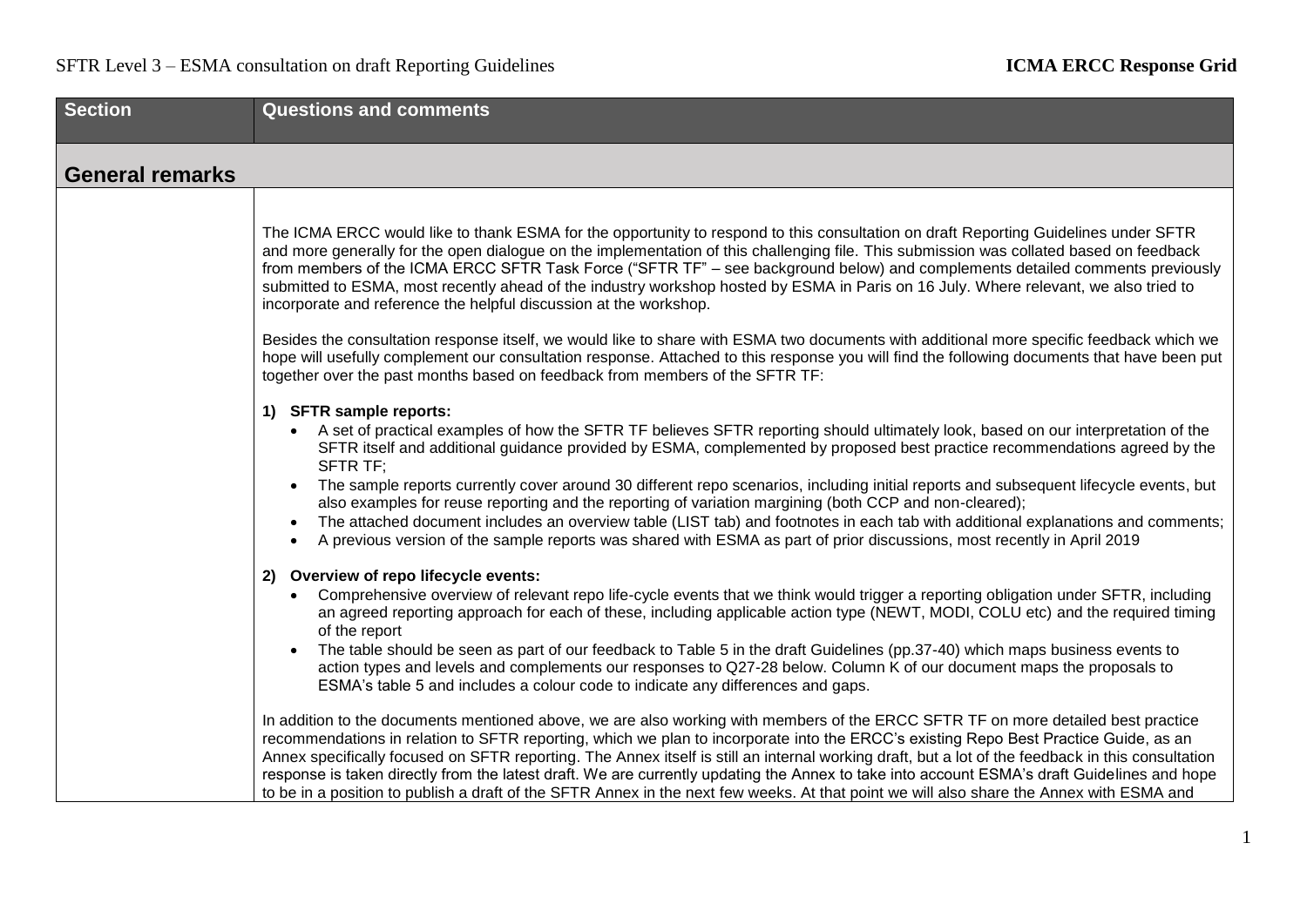look forward to receiving any feedback and questions on the document, which we hope will serve as useful additional input for the final Guidelines.

Before addressing the specific consultation questions, we would like to stress, as a general remark, the important challenge that reporting firms are facing with the timing of SFTR implementation. As pointed out previously, in order to comply with the extensive SFTR reporting regime firms are required to implement very significant and complex IT builds and changes to internal systems. In order to allow firms a reasonable timeframe for development and industry testing, the key requirements need to be clearly understood well ahead of the actual reporting go-live. The minimal budget cycle for projects is a year but complex projects can be multi-year. Against this backdrop, we note that the final SFTR Guidelines will only be available in the course of Q4 2019. By this time, most firms will have their core IT developments largely concluded. This means that firms will be forced to make assumptions (based on guidance already available and complementary cross-industry discussions and agreed best practices). We are aware of the constraints that ESMA is facing in terms of governance. Nevertheless, we would like to ask ESMA to be as transparent as possible regarding their evolving thinking on the key open questions and would be keen to continue the good and open dialogue following the end of the consultation. The ICMA ERCC stands ready to clarify and discuss any questions related to our feedback or any other related questions.

Background: The ICMA ERCC SFTR Task Force

ICMA's European Repo and Collateral Council (ERCC) created a dedicated SFTR Task Force in 2017 to lead and coordinate the industry's implementation effort in relation to repos (repurchase transactions and buy/sell-backs). The group now includes more than 600 representatives from well over 100 ICMA member and other firms covering the whole spectrum of the market, including buy-side, sell-side and market infrastructures (including trading venues, CCPs and tri-party agents), but it is also open to Trade Repositories and other serviceproviders that are looking to develop solutions to help reporting firms comply with SFTR.

## **5. General Principles**

| 5.1 Determining the<br>number of reportable<br>$SFTs$ (p.11) | Q1. Do you agree with the above assessment? Are there any other transactions for which clarification is needed? Please detail the reasons<br>for your response. [para 6-46, p.18]                                                                                                                                                                                                                                                                                                                                  |  |  |  |
|--------------------------------------------------------------|--------------------------------------------------------------------------------------------------------------------------------------------------------------------------------------------------------------------------------------------------------------------------------------------------------------------------------------------------------------------------------------------------------------------------------------------------------------------------------------------------------------------|--|--|--|
|                                                              | Section 5.1.1. covers 8 types of transactions (5.1.1.1 - 9) which ESMA deems out of scope for SFTR reporting purposes. We welcome this<br>important guidance but would like to raise the following questions in relation to the different sub-sections, which we think need to be<br>clarified. In order to avoid any confusion as to the scope of SFTR, it will be extremely important to make sure that the descriptions in this<br>section of the Guidelines are accurate and reflect existing market practice. |  |  |  |
|                                                              | 1. Retail client lending<br>We agree with the guidance in relation to retail client lending.                                                                                                                                                                                                                                                                                                                                                                                                                       |  |  |  |
|                                                              | 2. Private banking and Lombard Loans<br>We agree with the guidance in relation to private banking and Lombard Loans.                                                                                                                                                                                                                                                                                                                                                                                               |  |  |  |
|                                                              | 3. Overdraft facilities of custodians and CCP daylight lending facilities                                                                                                                                                                                                                                                                                                                                                                                                                                          |  |  |  |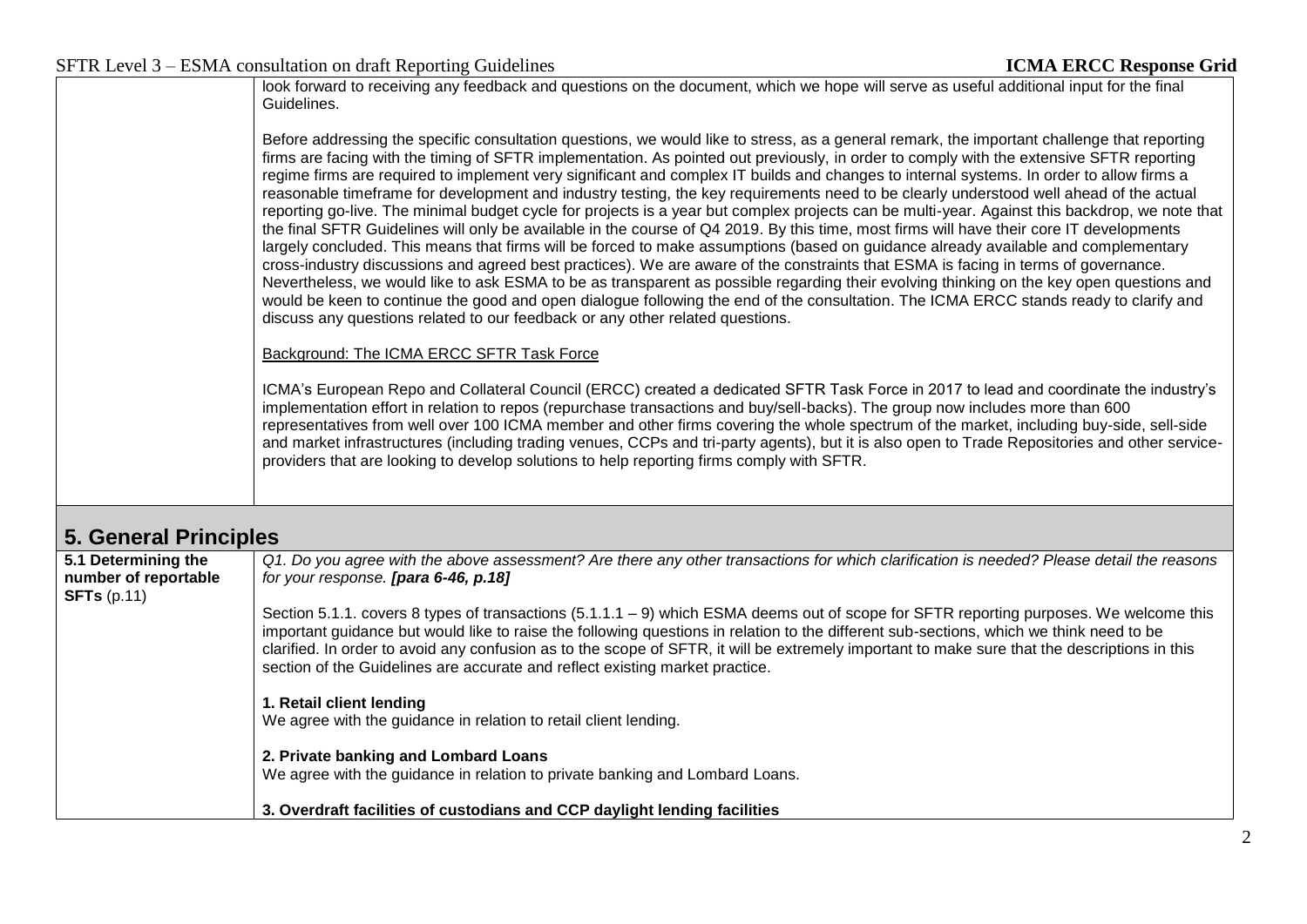We generally agree with the guidance provided by ESMA but would welcome some further clarifications regarding the scope of the subsection. We assume that the section refers more generally to the extension of intraday credit (in commercial bank money) to facilitate the settlement process, i.e. similar to auto-collateralisation offered by T2S or Euroclear UK and Ireland in central bank money (see section 6 below). We would remark that such intraday credit facilities are offered by custodians but also by several (I)CSDs (on a secured basis). On the other hand, we understand from the CCPs that are represented on the ERCC SFTR Task Force that they are not offering any daylight lending facilities as described in the Guidelines.

We would therefore recommend reframing section 5.1.3 as "Intraday credit facilities provided by custodians and (I)CSDs" and to specify that this covers any intraday credit facilities offered by custodians and market infrastructures that are used purely to facilitate settlement. These facilities are usually collateralised by the client's securities account and are an inherent part of the settlement process. As such, they do not establish a new trading position and including them in the SFTR transaction reporting would thus necessarily result in double counting and would distort the SFT data collected. In order to make sure that the exclusion covers all the relevant facilities, it should apply irrespective of the legal method of securing the intraday credit, which we understand may differ across providers.

## **4. Syndicated lending and other corporate loans**

We agree with the guidance in relation to syndicated lending and other corporate loans.

## **5. CSD fails-curing overdraft**

We agree with the guidance provided in relation to the CSD fails-curing overdraft. However, we are not aware of any unsecured fails-curing facilities.

## **6. T2S auto-collateralisation**

We welcome ESMA's clear guidance that the T2S auto-collateralisation mechanism is not subject to SFTR reporting. This makes sense and is in line with our previous feedback on this topic. As explained in our initial letter to ESMA on this topic from 31 October 2017, a very similar functionality in central bank money exists in the UK. The mechanism is called Auto-Collateralised Repos (ACR) and is offered by the UK CSD (Euroclear UK and Ireland) in conjunction with the Bank of England. Considering the close similarity between T2S auto-collateralisation and ACR in the UK we believe that the exclusion in section 5.1.6 should equally apply to both mechanisms. This should be clearly stated in the Guidelines.

Euroclear provided the following description of the ACR facility:

In November 2001 Euroclear UK & Ireland (EUI) and the Bank of England introduced an auto-collateralisation process called Auto-Collateralised Repos (ACR) to generate GBP central bank liquidity in the CREST Service. The automated ACR process is similar to T2S Auto-collateralisation and enables a CREST settlement bank to supplement its own cash liquidity (which has been set aside from clean payments in RTGS), with additional central bank liquidity within the CREST system. The provisions of the ACR process are defined in both the CREST Reference Manual and the RTGS Reference Manual.

The settlement process in the CREST system automatically checks if there is sufficient central bank liquidity for the purchaser's settlement bank to satisfy interbank payment obligations arising from the underlying transaction. If this is insufficient, the process attempts to generate further central bank liquidity by simultaneously delivering eligible assets (UK Gilts and Treasury Bills) to a dedicated account operated by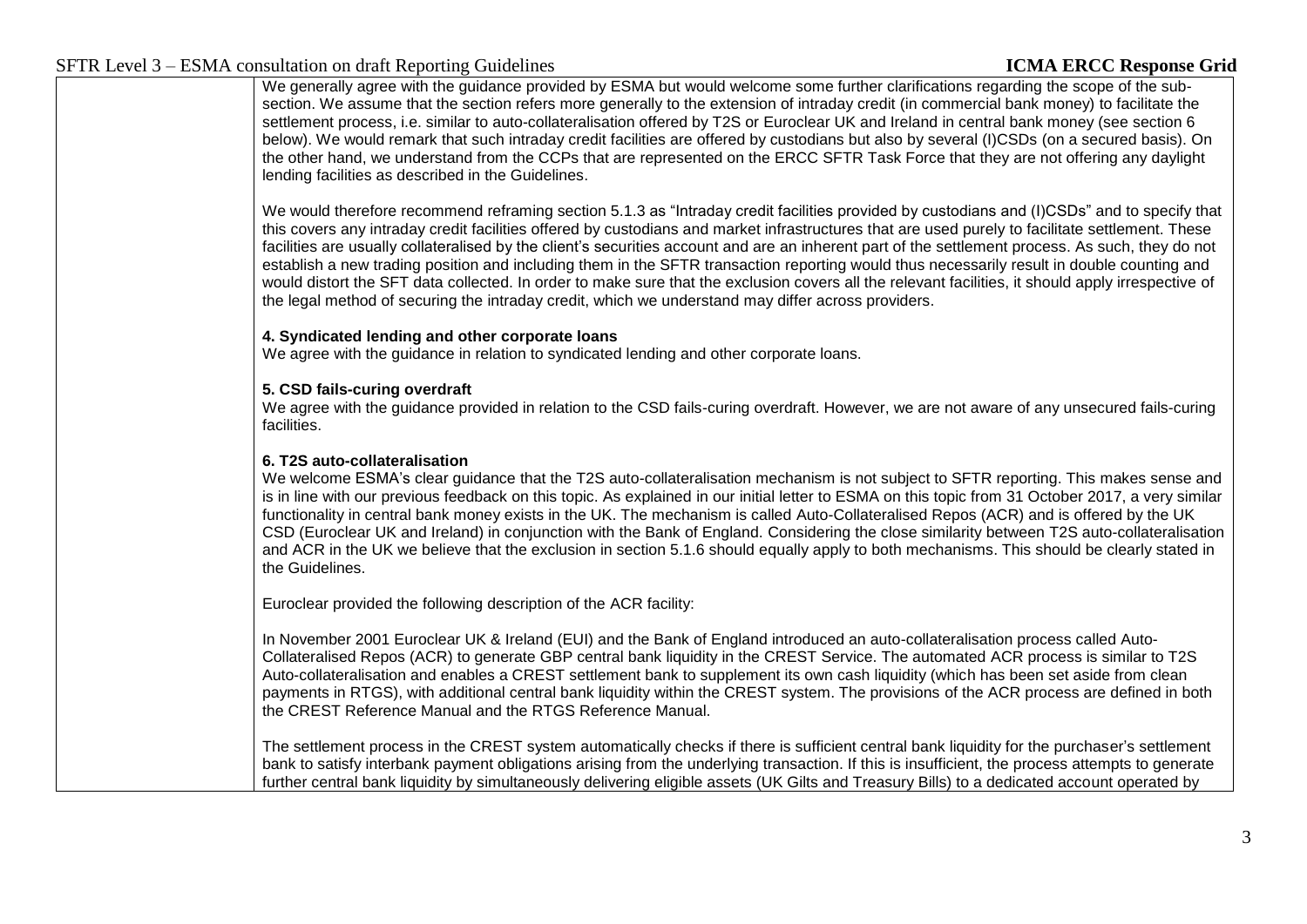|                                                      | the Bank of England. Similar to T2S auto-collateralisation, the credit provided can be secured using either the same securities that are being<br>purchased ("on flow") or securities already held by the buyer ("on stock").                                                                                                                                                                                                                                                                                                                                                                                                                                                                                                                                                                                                                                                                                                                                                                                                                                                                                                                                                                                                                                                                                                                                                                                                                                       |
|------------------------------------------------------|---------------------------------------------------------------------------------------------------------------------------------------------------------------------------------------------------------------------------------------------------------------------------------------------------------------------------------------------------------------------------------------------------------------------------------------------------------------------------------------------------------------------------------------------------------------------------------------------------------------------------------------------------------------------------------------------------------------------------------------------------------------------------------------------------------------------------------------------------------------------------------------------------------------------------------------------------------------------------------------------------------------------------------------------------------------------------------------------------------------------------------------------------------------------------------------------------------------------------------------------------------------------------------------------------------------------------------------------------------------------------------------------------------------------------------------------------------------------|
|                                                      | The ACR process is running the entire settlement day (06:00 to 17:30) and results in an average of 9.000 ACRs per day between around 60<br>clients and their settlement banks (around 20). For the leg between the settlement bank and the Bank of England there are around 8.000<br>ACRs generated automatically during the day. The system supports an intraday substitution facility where a specific security is required by a<br>settlement bank client for onwards delivery. Any outstanding ACR positions will be reimbursed when there is sufficient liquidity, so the<br>majority of the ACRs are reimbursed within one hour or even within minutes, but at the end of the day all outstanding ACR positions are<br>automatically reimbursed.                                                                                                                                                                                                                                                                                                                                                                                                                                                                                                                                                                                                                                                                                                              |
|                                                      | EUI and ICMA are of the view that ACRs should be considered as an intra-day credit facility equivalent to T2S auto-collateralisation and<br>should therefore be explicitly excluded from SFTR reporting. Similar to T2S auto-collateralisation (and also similar services offered by<br>custodians and CSDs in commercial bank money covered under section 5.1.3) ACR is closely linked to the settlement process rather than<br>constituting SFTs in their own right. Reporting these as separate SFTs under SFTR would create significant noise and would impair overall<br>data quality.                                                                                                                                                                                                                                                                                                                                                                                                                                                                                                                                                                                                                                                                                                                                                                                                                                                                         |
|                                                      | 7. Give-ups take-ups in the execution and clearing chain<br>The scope of section 5.1.7. is not entirely clear. Can ESMA provide more details on the scenarios that section 5.1.7 aims to cover? We<br>presume that give-ups and take-ups in this section refer primarily to the centralizing role of prime brokers in margin lending. But the<br>reference to "clearing chain" has been taken by some to mean that this section applies to the submission (sometimes called a give-up) of<br>bilateral repo to a CCP post trade. This would seem to be a departure from the previously suggested approach in relation to CCP-cleared<br>repo. Can ESMA please provide further clarification?                                                                                                                                                                                                                                                                                                                                                                                                                                                                                                                                                                                                                                                                                                                                                                        |
|                                                      | 8. Transactions involving emission allowances<br>We agree with the guidance in relation to emission allowances.                                                                                                                                                                                                                                                                                                                                                                                                                                                                                                                                                                                                                                                                                                                                                                                                                                                                                                                                                                                                                                                                                                                                                                                                                                                                                                                                                     |
|                                                      | In terms of additional scenarios to be clarified, we note that some emerging markets trade instruments called "repo" which are not true (title<br>transfer) repo. For example, so-called "pledged repo" in China is repo only in name. They are not repos or another form of SFT. True repos<br>can only transfer collateral by title transfer. This is clear from recognized repo contracts and their regulatory treatment, which reflects the<br>higher risk of collateral which is a security interest. While these instruments are unlikely to be traded in Europe at the moment, it would be<br>important to clarify whether these should be considered in scope of SFTR were they traded by in-scope entities and what the relevant<br>criteria would be. Similarly, some central bank "repos" are in fact based on pledges. While SFTs with EU central banks are exempt from<br>SFTR (and reportable under MiFIR), the question remains relevant for repos concluded with third-country central banks which we<br>understand are still reportable under SFTR. In general, it would be important to set clear boundaries for SFTR reporting. Our understanding<br>is that it was not the intention of the co-legislators and ESMA to include secured lending (cash lending secured by a security interest such<br>as a pledge or lien) in SFTR reporting, other than in the highly specialized case of margin lending. Can ESMA confirm that this is correct? |
| 5.1.2 Aspects related to<br>all types of SFTs (p.18) | Q2. Do you agree with the approach set out for reporting of SFTs under Article 4 of SFTR as detailed above? Please detail the reasons for<br>your response. [para 47-55, p.19]                                                                                                                                                                                                                                                                                                                                                                                                                                                                                                                                                                                                                                                                                                                                                                                                                                                                                                                                                                                                                                                                                                                                                                                                                                                                                      |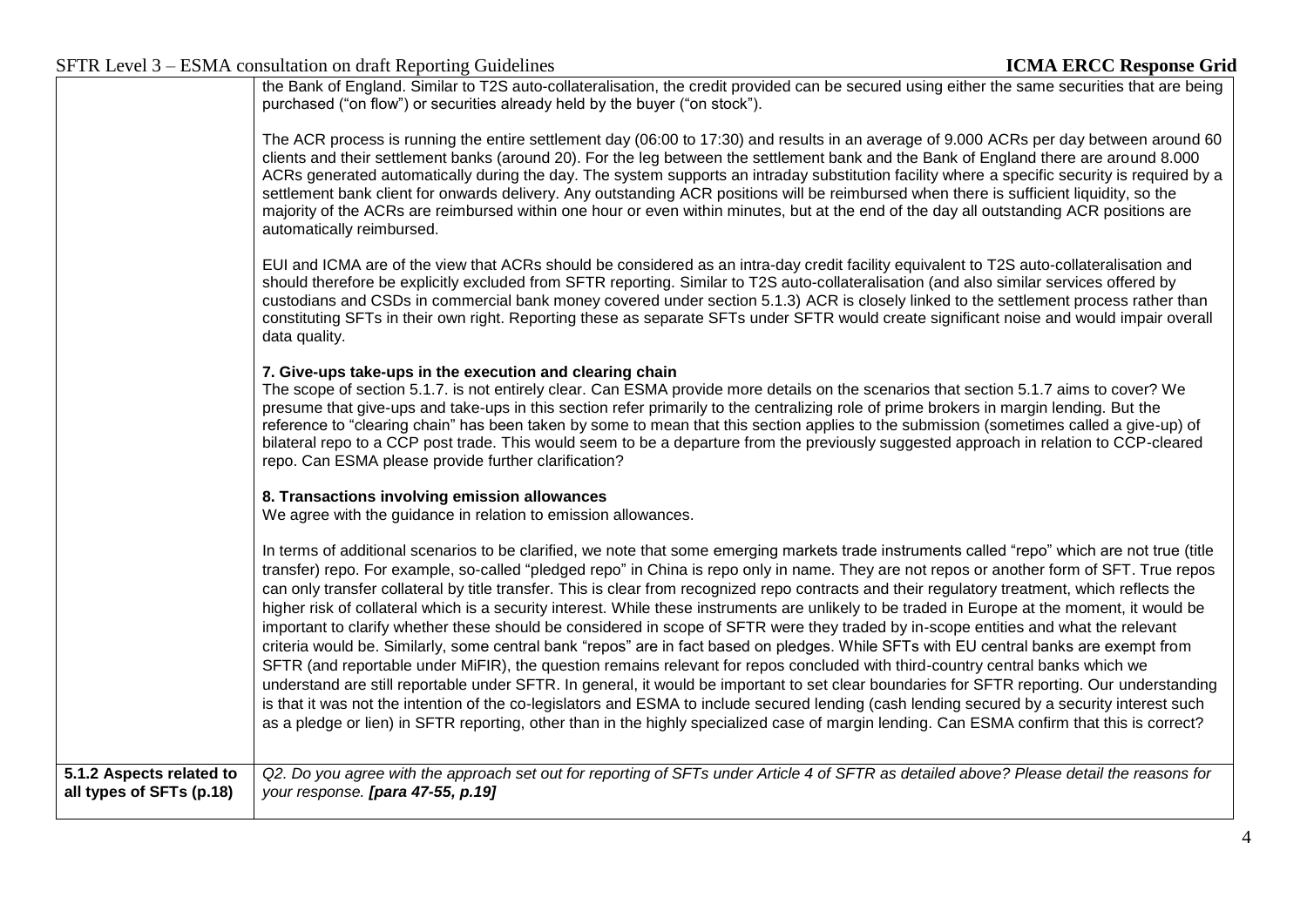|                                            | We generally agree with the description.                                                                                                                                                                                                                                                                                                                                                                                                                                                                                                                                                                                                                                                                                                                                                                                                                                                                                                                                                                                                                                                                                                           |
|--------------------------------------------|----------------------------------------------------------------------------------------------------------------------------------------------------------------------------------------------------------------------------------------------------------------------------------------------------------------------------------------------------------------------------------------------------------------------------------------------------------------------------------------------------------------------------------------------------------------------------------------------------------------------------------------------------------------------------------------------------------------------------------------------------------------------------------------------------------------------------------------------------------------------------------------------------------------------------------------------------------------------------------------------------------------------------------------------------------------------------------------------------------------------------------------------------|
|                                            | One minor comment regarding para.49 (p.18): The term "intermediary" includes principals trading and should not be used just for agents<br>and arrangers.                                                                                                                                                                                                                                                                                                                                                                                                                                                                                                                                                                                                                                                                                                                                                                                                                                                                                                                                                                                           |
| 5.1.3 Aspects related to<br>repos $(p.19)$ | Q3. Do you agree with the approach for reporting repos and reverse repos as detailed in this section? Please detail the reasons for your<br>response. [para 56-58, p.19]                                                                                                                                                                                                                                                                                                                                                                                                                                                                                                                                                                                                                                                                                                                                                                                                                                                                                                                                                                           |
|                                            | Paragraph 56 states that repos in multiple currencies are supposed to be reported as separate transactions. Although we are not aware of<br>current examples, they could occur (eg a SDR-denominated repo). It is not clear why a contract should be divided for reporting purposes.<br>Also, what if the repurchase price is in a different currency than the purchase price (this is allowed by the GMRA)?                                                                                                                                                                                                                                                                                                                                                                                                                                                                                                                                                                                                                                                                                                                                       |
|                                            | We understand that a similar issue arises for securities lending and borrowing, where only one ISIN per loan is allowed, despite the possible<br>lending of portfolios and indices [pp.20-21, para.65].                                                                                                                                                                                                                                                                                                                                                                                                                                                                                                                                                                                                                                                                                                                                                                                                                                                                                                                                            |
|                                            | Q4. Are there any other types of repos and reverse repos transactions for which reporting needs to be clarified? Please detail the reasons<br>for your response. [para 56-58, p.19]                                                                                                                                                                                                                                                                                                                                                                                                                                                                                                                                                                                                                                                                                                                                                                                                                                                                                                                                                                |
|                                            | As mentioned in our response to Q1, we would welcome ESMA clarification regarding so-called "pledged" repos, as they are being used in<br>some emerging markets.                                                                                                                                                                                                                                                                                                                                                                                                                                                                                                                                                                                                                                                                                                                                                                                                                                                                                                                                                                                   |
| 5.1.4 Aspects related to<br>BSB/SBB (p.20) | Q5. Are there any other aspects on reporting of master agreements or other elements of BSB/SBB that need to be clarified? Please detail<br>the reasons for your response. [para 59-63, p.20]                                                                                                                                                                                                                                                                                                                                                                                                                                                                                                                                                                                                                                                                                                                                                                                                                                                                                                                                                       |
|                                            | We take note of ESMA's clarification in paragraph 61 that a buy/sell-back governed by a master agreement should be reported using the<br>BSB template and reporting the master agreement in field 2.9 - 11.                                                                                                                                                                                                                                                                                                                                                                                                                                                                                                                                                                                                                                                                                                                                                                                                                                                                                                                                        |
|                                            | We would like to reiterate our concerns with the misleading definition in the level 1 SFTR text which should be corrected as soon as a<br>revision of the text is possible. It is also important to repeat that (documented) buy/sell-backs are functionally equivalent to repos and<br>require exactly the same reporting logic. This needs to be reflected in the validation rules. We noted several issues with the previous version<br>of the Validation Rules, e.g. that COLU and ETRM were not applicable to BSB, which seem to have been corrected in the latest version of<br>the rules.                                                                                                                                                                                                                                                                                                                                                                                                                                                                                                                                                   |
|                                            | Finally, we would point out that there is currently no applicable field to report the price of a buy/sell-back. The draft RTS on reporting did not<br>allow a repo rate to be reported for buy/sell-backs in either Table 2, field 23, Fixed Rate, or Table 2, field 25, Floating Rate. Nor did it allow<br>reporting of the traditional price of a buy/sell-back, which is the forward break-even yield or forward price of the collateral. The final RTS on<br>reporting has tried to address the lack of a price field for buy/sell-backs by making Table 2, field 49, Security or Commodity Price, a<br>mandatory field for this type of repo. Unfortunately, the field is defined as "the price of the security or commodity used to calculate the trade<br>amount for the spot leg of the buy-sell back", which is not a market convention for quoting buy/sell-backs. In the context of a BSB, field 2.49<br>would seem to merely duplicate the information initially provided in field 2.87 (Price Per Unit), even if the former then remains fixed over the<br>lifetime of the BSB while 2.87 will be updated through collateral updates. |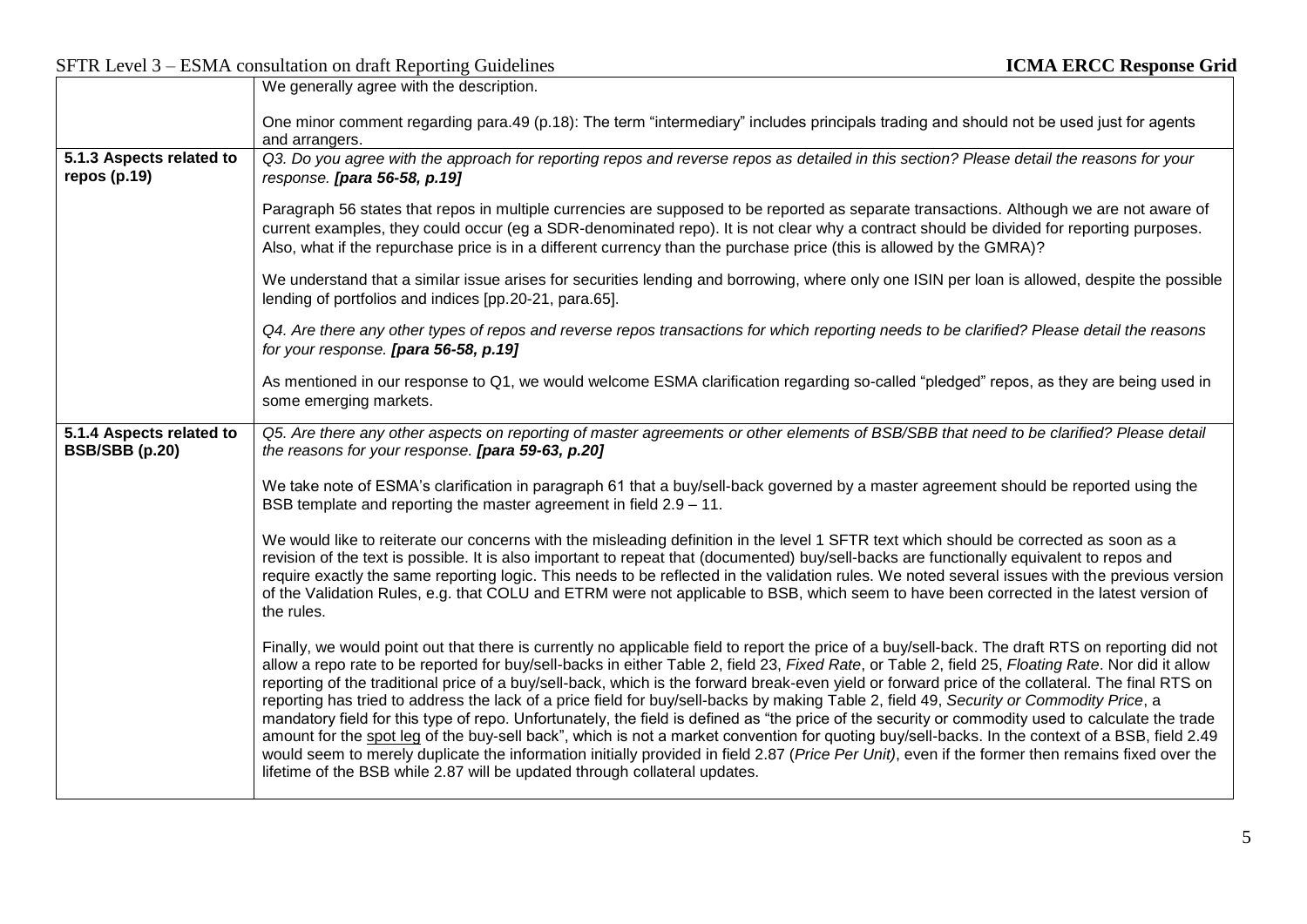SFTR Level 3 – ESMA consultation on draft Reporting Guidelines **ICMA ERCC Response Grid**

| 5.1.5 Aspects related to<br><b>Securities lending and</b> | Q6. Do you foresee any issues relating to the non-availability of information on the counterparties and the securities by T+1? Please detail<br>the reasons for your response. [para 64-69, p.21]                                                                                                                                                                                                                                                                                                                                                                                                                                         |
|-----------------------------------------------------------|-------------------------------------------------------------------------------------------------------------------------------------------------------------------------------------------------------------------------------------------------------------------------------------------------------------------------------------------------------------------------------------------------------------------------------------------------------------------------------------------------------------------------------------------------------------------------------------------------------------------------------------------|
| borrowing (p.20)                                          | No comments                                                                                                                                                                                                                                                                                                                                                                                                                                                                                                                                                                                                                               |
|                                                           | Q7. To what extent the SFTs that are cancelled and replaced bear price-forming information, i.e. does the cancellation imply an additional<br>fee or price charged? If so, how can this information be better included in the reports? Please detail the reasons for your response. [para<br>64-69, p.21]                                                                                                                                                                                                                                                                                                                                 |
|                                                           | No comments                                                                                                                                                                                                                                                                                                                                                                                                                                                                                                                                                                                                                               |
|                                                           | Q8. Which approach would you favour in terms of reporting cash-driven SLB? Please detail the reasons for your response. [para 70-73,<br>p22]                                                                                                                                                                                                                                                                                                                                                                                                                                                                                              |
|                                                           | ESMA argues in paragraph 72 that reporting cash-driven or reverse securities loans according to the SLB template would come with a<br>number of practical challenges, e.g. some fields are not applicable, likely misinterpretation of the purpose of the transaction and an<br>unnecessary multiplication of the number of reports. We agree with this assessment and would add that there is also an issue with the<br>timing of the collateral data reporting. This will often not be known by the T+1 reporting deadline - the same timing as for other similar repos<br>should therefore apply, i.e. reporting by S+1 at the latest. |
|                                                           | As a result, reporting cash-driven securities loans under the repo template is in our view the best and indeed only practical approach and<br>should therefore be permitted. It is worth noting that this of course still means that the related securities lending legal agreement would be<br>reported, which makes it very clear that these trades are in fact not repos but securities loans (i.e. concluded under GMSLA or similar<br>agreement). Clear guidance on this topic will be helpful, as we of course recognise the need for counterparties to agree an approach as a<br>pre-condition for reconciliation.                 |
|                                                           | As a side note, in paragraph 70 ESMA states that cash-driven securities loans "appear to be primarily related to CCPs (as part of their<br>business activities other than central clearing), taking place under the CCP's own contractual arrangements (i.e. not GMSLA) and through a<br>triparty agent". We would question this assessment and point out that reverse securities loans are frequently concluded under the GMSLA<br>and that CCP clearing rules are used purely for clearing. CCPs do not recognize this reference.                                                                                                       |
| 5.1.6 Aspects related to<br><b>SFTs involving</b>         | Q9. Do you agree with the proposal with regards to reporting of SFTs involving commodities? What other aspects should be clarified with<br>regards to these SFTs? Please detail the reasons for your response. [para 74-78, p.22]                                                                                                                                                                                                                                                                                                                                                                                                         |
| commodities (p.22)                                        | Commodity repos are outside of the ERCC's remit, hence no comments.                                                                                                                                                                                                                                                                                                                                                                                                                                                                                                                                                                       |
|                                                           | In relation to paragraph 77, we would simply point out that there is no pledging under any standard repo agreement (see also our response<br>to Q1).                                                                                                                                                                                                                                                                                                                                                                                                                                                                                      |
|                                                           | Q10. Are there any aspects that need to be clarified with regards to this type of SFTs? Please detail the reasons for your response. [para<br>79-81, p.23]                                                                                                                                                                                                                                                                                                                                                                                                                                                                                |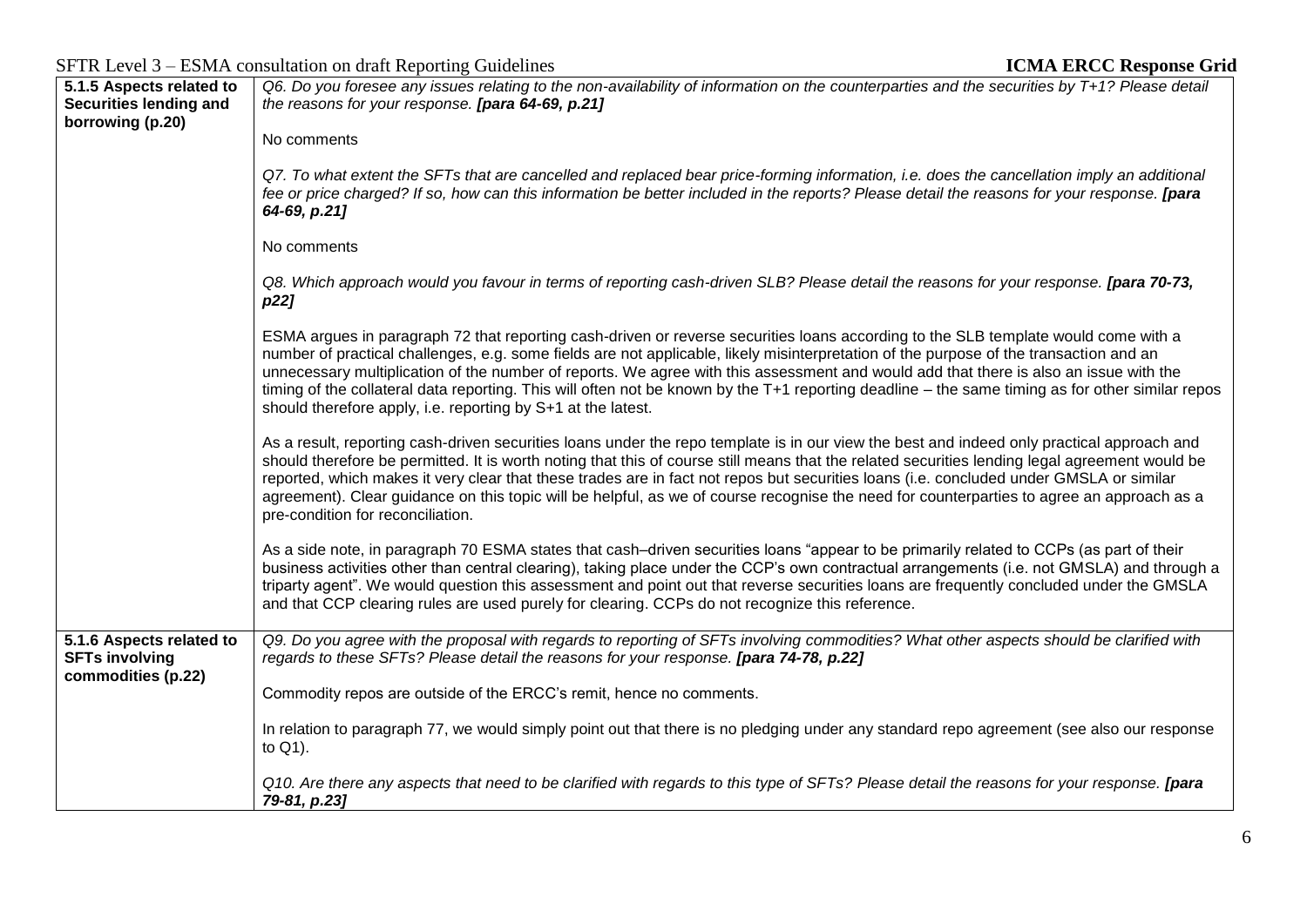|                                                                       | No comments.                                                                                                                                                                                                                                                                                                                                                                                                                                                                                                                                                                                                                                                                                                                                                                                                                                                                                                                                                                                                                                                                                                                                                      |
|-----------------------------------------------------------------------|-------------------------------------------------------------------------------------------------------------------------------------------------------------------------------------------------------------------------------------------------------------------------------------------------------------------------------------------------------------------------------------------------------------------------------------------------------------------------------------------------------------------------------------------------------------------------------------------------------------------------------------------------------------------------------------------------------------------------------------------------------------------------------------------------------------------------------------------------------------------------------------------------------------------------------------------------------------------------------------------------------------------------------------------------------------------------------------------------------------------------------------------------------------------|
|                                                                       | Q11. Do you agree with the proposal with regards to reporting of margin lending? What other aspects should be clarified with regards to<br>these SFTs? Please detail the reasons for your response. [para 82-83, p.23]                                                                                                                                                                                                                                                                                                                                                                                                                                                                                                                                                                                                                                                                                                                                                                                                                                                                                                                                            |
|                                                                       | No comments.                                                                                                                                                                                                                                                                                                                                                                                                                                                                                                                                                                                                                                                                                                                                                                                                                                                                                                                                                                                                                                                                                                                                                      |
| 5.2 Reporting of CCP-<br>cleared SFTs (p.23)                          | Q12. Having in mind that position reporting of CCP-cleared SFTs is optional only when transaction-level reporting was made in accordance<br>with paragraph 84, do you believe that additional clarifications need to be provided by ESMA? Please detail the reasons for your response.<br>[para 81-86, p.24]                                                                                                                                                                                                                                                                                                                                                                                                                                                                                                                                                                                                                                                                                                                                                                                                                                                      |
|                                                                       | No additional clarifications needed. As pointed out previously, we share ESMA's assessment that position level reporting of CCP-cleared<br>repos under the stated conditions is not a feasible option.                                                                                                                                                                                                                                                                                                                                                                                                                                                                                                                                                                                                                                                                                                                                                                                                                                                                                                                                                            |
|                                                                       | We note that section 6 of the draft Guidelines nevertheless contains many repo examples based on position-level reporting. It might be<br>worth to replace (some of) these examples with scenarios that are of more practical relevance.                                                                                                                                                                                                                                                                                                                                                                                                                                                                                                                                                                                                                                                                                                                                                                                                                                                                                                                          |
| 5.3 Allocation of<br>responsibility under<br>Article 4(3) SFTR (p.25) | Q13. Do you agree with the approach regarding allocation of responsibility with regards to SFTs concluded between TC-FC and EU SME-<br>NFC? Please detail the reasons for your response. [para 91-94, p.25]                                                                                                                                                                                                                                                                                                                                                                                                                                                                                                                                                                                                                                                                                                                                                                                                                                                                                                                                                       |
|                                                                       | We note ESMA's guidance in relation to the reporting of small NFCs, in particular in case a third-country FC is involved. We expect that a<br>scenario where an EU small NFC would trade with a TC FC (no equivalence) and hence report itself would seem to be very unlikely given<br>the additional burden involved for the small NFC.                                                                                                                                                                                                                                                                                                                                                                                                                                                                                                                                                                                                                                                                                                                                                                                                                          |
|                                                                       | Given the criteria set out in SFTR to determine whether an NFC is to be considered "small", there is a risk that this status changes over<br>time. Where an in-scope (small) NFC trades with an in-scope FC, is it the responsibility of the NFC to duly inform their counterparty of any<br>relevant changes to their financial status, i.e. whether they qualify as a small NFC? Or is the FC instead expected to rely on the annual<br>report of the NFC? In the latter case, given the link to the Accounting Directive, we assume this would mean that the FC would have to<br>make an assessment once a year upon each publication of the NFCs annual accounts.                                                                                                                                                                                                                                                                                                                                                                                                                                                                                             |
|                                                                       | In this context, we would like to ask ESMA to provide further guidance in relation to (delegated) reporting of re-use on behalf of a small NFC<br>(also discussed in our response to Q79). In order to correctly apply the reuse formula, the FC responsible for the reporting will have to rely<br>on additional information from the small NFC which the latter might be reluctant to provide as this can be commercially sensitive, in<br>particular in relation to own assets. The alternative would be for the small NFC to calculate the formula itself and pass on the resulting<br>estimate to the FC for reporting purposes. Further guidance from ESMA on this process would be welcome. We note that tables 106 and<br>107 in the draft Guidelines cover this scenario. However, the examples do not specify who calculates the estimate or how the additional<br>data points are shared/obtained. There is also a question whether a small NFC trading with more than one FC will have its re-use reports<br>made several times by the different FCs. Finally, can ESMA clarify the timing of reuse reporting on behalf of small NFCs? We assume that |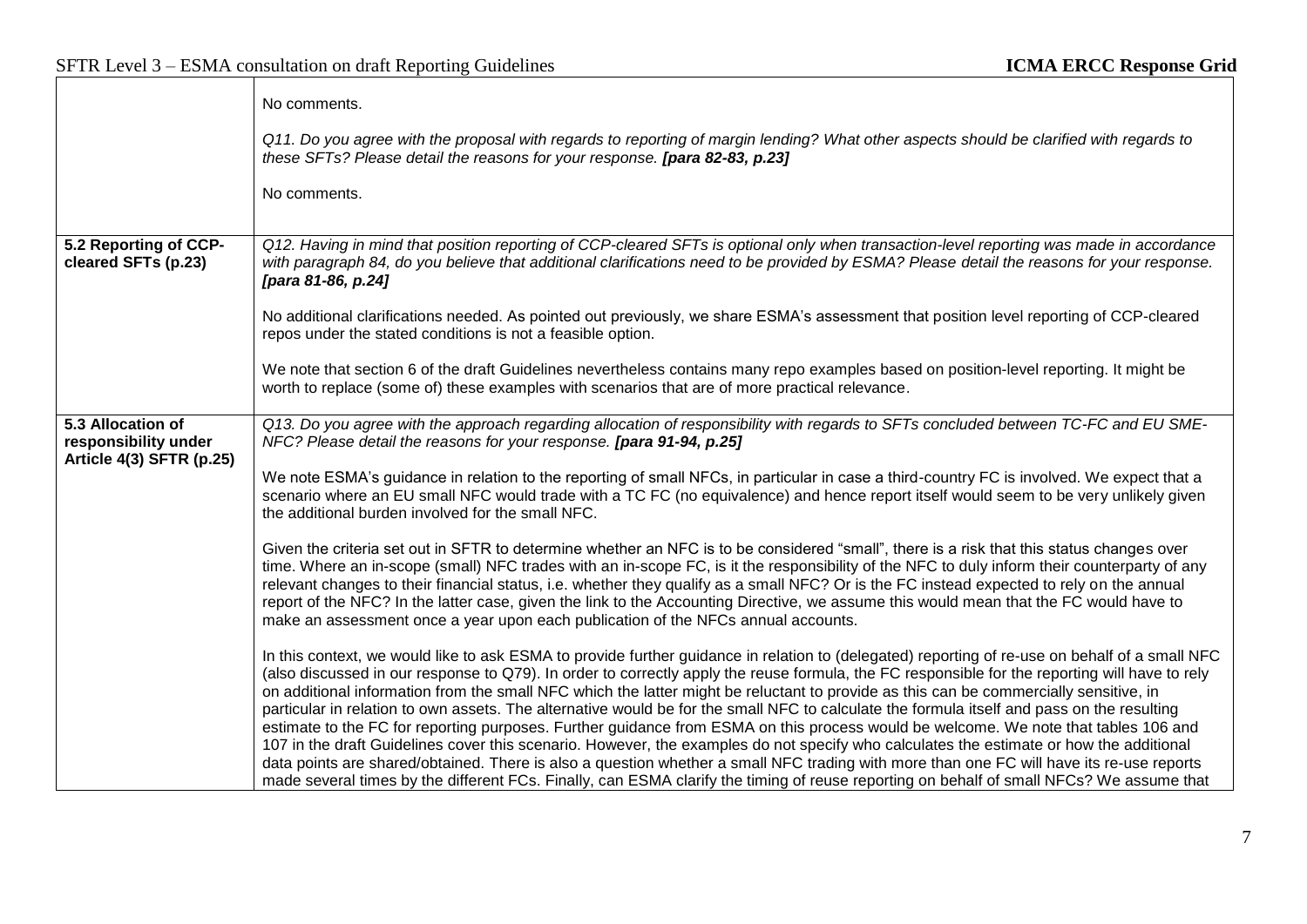|                                                                                             | reuse reports (for given ISINs) by a particular FC will have to be submitted only as long as the related SFTs between the NFC and FC are<br>open. Is this correct?                                                                                                                                                                                                                                                                                                                                                                                                                                                                                                                                                                                                                                                                                                                                                                                                                                                                                      |
|---------------------------------------------------------------------------------------------|---------------------------------------------------------------------------------------------------------------------------------------------------------------------------------------------------------------------------------------------------------------------------------------------------------------------------------------------------------------------------------------------------------------------------------------------------------------------------------------------------------------------------------------------------------------------------------------------------------------------------------------------------------------------------------------------------------------------------------------------------------------------------------------------------------------------------------------------------------------------------------------------------------------------------------------------------------------------------------------------------------------------------------------------------------|
|                                                                                             | Q14. Do you agree with the approach regarding allocation of responsibility with regards to UCITS management company and AIFM,<br>established in third country? Please detail the reasons for your response. [para 95-97, p.26]                                                                                                                                                                                                                                                                                                                                                                                                                                                                                                                                                                                                                                                                                                                                                                                                                          |
|                                                                                             | We note ESMA's guidance in relation to the reporting obligation in the context of AIFs and UCITS funds. It will be important to make sure<br>that the wider market is aware of the issue and the important distinction between AIFs and UCITS funds in terms of fund manager location/<br>reporting responsibility described in the Guidelines. We would encourage ESMA to widely publicise the related guidance across the various<br>stakeholders.                                                                                                                                                                                                                                                                                                                                                                                                                                                                                                                                                                                                    |
| 5.5 Branches                                                                                | Q15. Do you agree with the approach for determining conclusion of SFTs by EU branches of non-EU entities? Are there any other instances<br>in addition to the ones in paragraph 102 that would need to be clarified? Please detail the reasons for your response. [para 100-103, p.27]                                                                                                                                                                                                                                                                                                                                                                                                                                                                                                                                                                                                                                                                                                                                                                  |
| 5.5.1 Application of<br><b>SFTR reporting</b><br>obligations to SFTs<br>concluded by non-EU | In section 5.5.1 ESMA helpfully provides guidance on the meaning of a "conclusion" by a branch. In particular, paragraph 102 specifies that<br>a branch is deemed to have concluded an SFT if at least one of four conditions is met.                                                                                                                                                                                                                                                                                                                                                                                                                                                                                                                                                                                                                                                                                                                                                                                                                   |
| entities with EU<br>branches (p.26)                                                         | The proposed approach is far-reaching, and we would like to point out that it is not in line with the approach under EMIR where the<br>regulatory purpose is to ascertain outstanding derivatives held in the EU. ESMA's SFTR Final Report (p.12) expressly states that "the legal<br>framework laid down by SFTR should, to the extent possible, be the same as that of EMIR in respect of the reporting derivative contracts to<br>trade repositories for that purpose". Instead, the proposed approach would seem to shift the focus to the activity of individuals rather than<br>the risk held in the EU which departs from the aims of SFTR. There is also no decision-maker field under SFTR and therefore these<br>proposals seem to go beyond the aims of SFTR. The approach would also create a discrepancy between the way EU entities and EU<br>branches of third-country firms are treated for the purposes of SFTR transaction reporting, as the former are required to transaction report<br>SFTs if they are a counterparty to the SFT. |
|                                                                                             | The latest guidance suggests that a branch would not have to report an SFT if the investment decision relating to that transaction and the<br>execution were made by persons not supervised in the branch. It is not clear who would be the relevant supervisor in a chain of supervision<br>from a branch to its parent. We assume investment decision would not be relevant for transactions not for own account.                                                                                                                                                                                                                                                                                                                                                                                                                                                                                                                                                                                                                                     |
|                                                                                             | Overall, while we appreciate ESMA's attempt to provide guidance on this question, we would caution that the proposed approach introduces<br>additional ambiguity and is likely to create uncertainty among third party firms as to when their EU branch activity is in scope of SFTR<br>reporting. We would favour a more straightforward approach, ideally along the lines of the approach adopted under EMIR.                                                                                                                                                                                                                                                                                                                                                                                                                                                                                                                                                                                                                                         |
|                                                                                             | ESMA should also be aware that the proposed scope extension is likely to create a number of practical challenges.                                                                                                                                                                                                                                                                                                                                                                                                                                                                                                                                                                                                                                                                                                                                                                                                                                                                                                                                       |
|                                                                                             | In a scenario where a TC entity concludes an SFT with an EU entity, and its EU branch is brought into scope for SFTR reporting based on<br>the conditions proposed by ESMA (without being a counterparty to the trade), the TC entity would have two options for reporting:                                                                                                                                                                                                                                                                                                                                                                                                                                                                                                                                                                                                                                                                                                                                                                             |
|                                                                                             | 1. To send the report with no reference to the EU based branch in the counterparty data which would be a correct representation of<br>the trade and its risk however would cause practical issues:                                                                                                                                                                                                                                                                                                                                                                                                                                                                                                                                                                                                                                                                                                                                                                                                                                                      |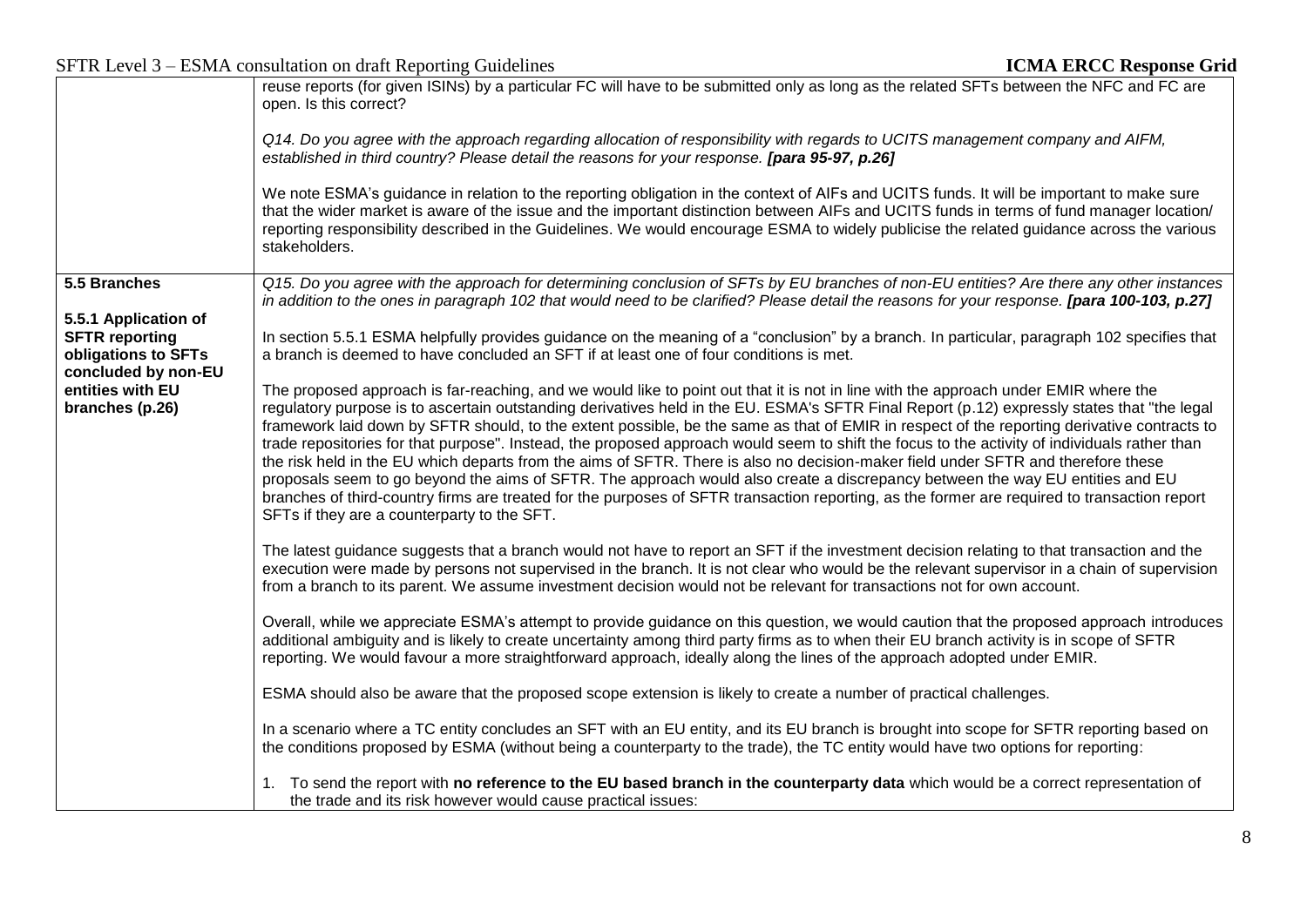| SFTR Level 3 – ESMA consultation on draft Reporting Guidelines |  |  |  |
|----------------------------------------------------------------|--|--|--|
|                                                                |  |  |  |

| 5.5.2 Determination of<br>reportable SFTs when | Q16. Is the proposed guidance for determining whether an SFT conducted by a branch needs to be reported clear and comprehensive?<br>Which areas require further clarification? Please detail the reasons for your response. [para 104-107, p29]                                                                                                                                                                                                                                                                                                                                                                                                                                                                                                                                                                                                                                                                                                                                                                                                                                                                                                                                                                                                                                                                                                                                                                                                                                                                                                                                                                                                                                                                                                                                               |
|------------------------------------------------|-----------------------------------------------------------------------------------------------------------------------------------------------------------------------------------------------------------------------------------------------------------------------------------------------------------------------------------------------------------------------------------------------------------------------------------------------------------------------------------------------------------------------------------------------------------------------------------------------------------------------------------------------------------------------------------------------------------------------------------------------------------------------------------------------------------------------------------------------------------------------------------------------------------------------------------------------------------------------------------------------------------------------------------------------------------------------------------------------------------------------------------------------------------------------------------------------------------------------------------------------------------------------------------------------------------------------------------------------------------------------------------------------------------------------------------------------------------------------------------------------------------------------------------------------------------------------------------------------------------------------------------------------------------------------------------------------------------------------------------------------------------------------------------------------|
|                                                | somehow need to agree which subset of collateral within the net exposure should be reported as well even though in reality the<br>collateral had been exchanged between the two LEIs and therefore no specific collateral pieces could realistically be described<br>as applying to the exposures generated by the trades where the third country entities branch was somehow involved in the<br>initiation of the deal. This would lead to complication in the reporting process, would be difficult to place controls around and<br>would ultimately be arbitrary determined rather than an accurate reflection of risk<br>b. UTI Generation and sharing – when transacting with the third country entity an EU entity would have no current reason to<br>systematically record that someone within the EU based branch of the third country had been involved and would instead<br>correctly reflect the contract and associated risk as sitting with the third country entity. As such it's very unlikely they would<br>capture the need to share a UTI with the third country entity or to correctly apply the UTI waterfall logic to determine whether<br>they should generate or receive a UTI. As a result, it's highly likely that both sides would report the same transaction with a<br>different UTI leading to regular mismatches<br>Collateral re-use reporting - the third country entity would presumably have a re-use reporting requirement for the subset of<br>transactions reported however much like the net exposure reporting it would be very difficult for them to extract the individual<br>elements that only relate to transactions which have involved their EU based branch at some point leading to significant<br>complexity and likely meaningless numbers. |
|                                                | a. Net exposure collateral reporting – as both parties to the transaction would record the collateral based on the contracting<br>entities, determining which collateral is reportable under a given portfolio would be extremely difficult. For example, for an EU<br>entity who has transacted numerous times with a third country entity they would have a set of collateral covering any net<br>exposure. If a subset of the trades with the third country become reportable both the EU entity and third country entity would                                                                                                                                                                                                                                                                                                                                                                                                                                                                                                                                                                                                                                                                                                                                                                                                                                                                                                                                                                                                                                                                                                                                                                                                                                                            |
|                                                | Irrespective of the reporting approach chosen by the third country firm, there are also a number of general practical issues that will be<br>caused by attempting to bring this subset of trades into scope. In particular:                                                                                                                                                                                                                                                                                                                                                                                                                                                                                                                                                                                                                                                                                                                                                                                                                                                                                                                                                                                                                                                                                                                                                                                                                                                                                                                                                                                                                                                                                                                                                                   |
|                                                | trade and its associated risk and would also cause practical issues:<br>Branch of the other counterparty – where the counterparty to a trade reported by the third country branch is an EU entity, the<br>$\circ$<br>EU entity would have the trade recorded correctly in their own system as a contract directly with the third country entity and<br>would report it accordingly with field 1.8 (Branch of the other counterparty) blank. This would mean that the trade reported by<br>the EU entity would disagree with the trade reported by the TC entity on the branch information by default. It would also likely<br>cause issues in the reconciliation process as the TR receiving the trade from the EU entity would view it as single-sided report.<br>Alternatively, the EU entity could attempt to report the transaction with the branch of the other counterparty populated with the<br>relevant EU country code however this would mean both misrepresenting their own record of the transaction from their books<br>and records and the risk associated with it.                                                                                                                                                                                                                                                                                                                                                                                                                                                                                                                                                                                                                                                                                                            |
|                                                | robust control process around their reporting<br>NCA monitoring – in the absence of any reference to a specific EU location the TRs would have no indication as to which NCAs<br>should have access to this data which would effectively appear to belong to an NCA outside of the EU; or<br>2. To send the report with a reference to the EU based branch counterparty data which would be an incorrect representation of the                                                                                                                                                                                                                                                                                                                                                                                                                                                                                                                                                                                                                                                                                                                                                                                                                                                                                                                                                                                                                                                                                                                                                                                                                                                                                                                                                                |
|                                                | Eligibility determination – it would be very difficult for anyone to verify the correctness of the report as none of the data points<br>within the report itself would indicate why it had been reported, this would make it very difficult for any reporting firm to have a                                                                                                                                                                                                                                                                                                                                                                                                                                                                                                                                                                                                                                                                                                                                                                                                                                                                                                                                                                                                                                                                                                                                                                                                                                                                                                                                                                                                                                                                                                                  |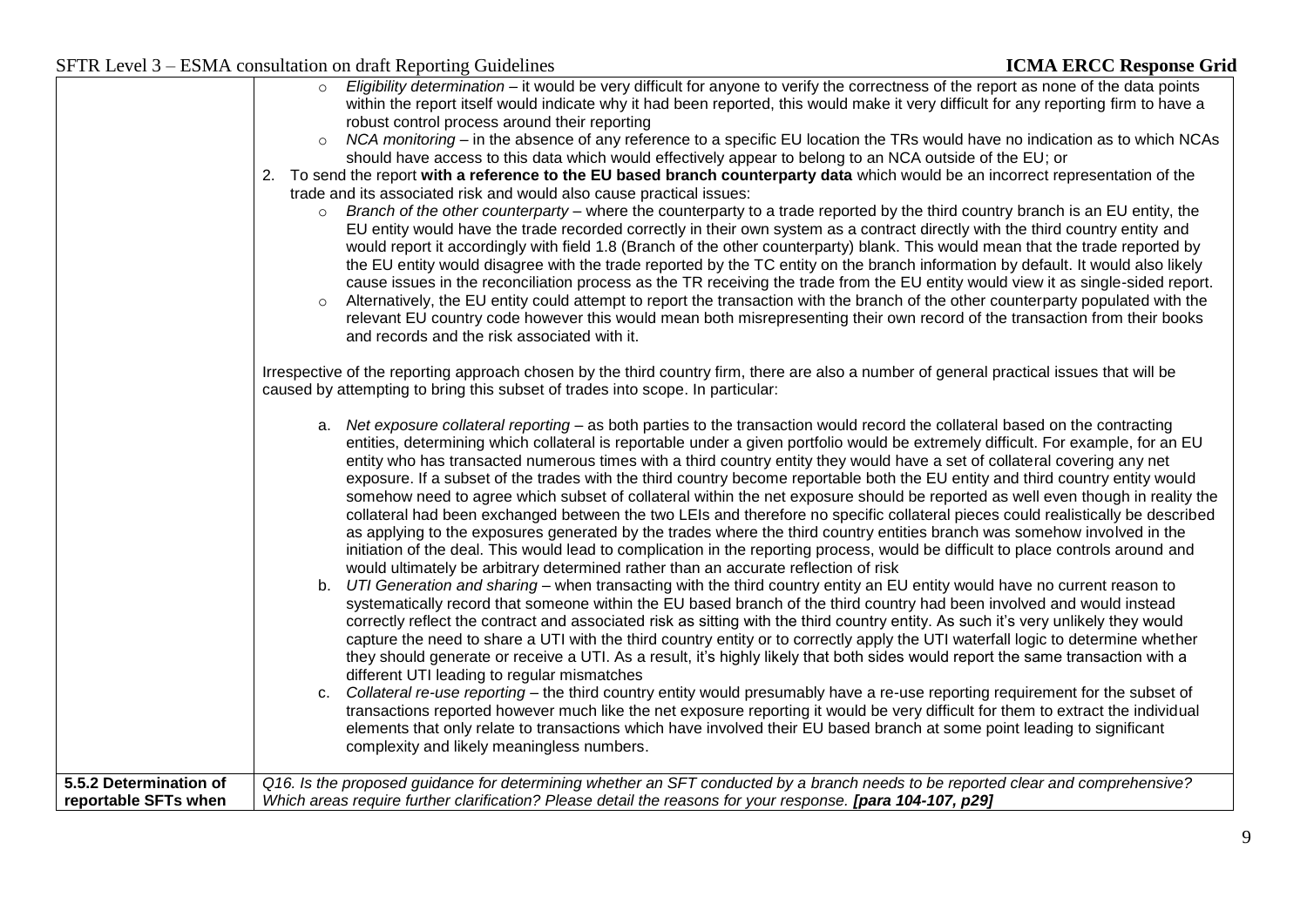| concluded by branches<br>(p.27)                       | Table 1 is helpful. However, we also note that the table does not reflect the proposed additional criteria provided by ESMA in relation to a<br>"conclusion" by a branch and therefore does not provide any further clarity on this question. As mentioned above, the additional criteria are<br>likely to introduce ambiguity and confusion among the impacted third country firms as to when their branch activity is in scope.                                                                                                                                                                                                                                           |
|-------------------------------------------------------|-----------------------------------------------------------------------------------------------------------------------------------------------------------------------------------------------------------------------------------------------------------------------------------------------------------------------------------------------------------------------------------------------------------------------------------------------------------------------------------------------------------------------------------------------------------------------------------------------------------------------------------------------------------------------------|
| 5.6 Reporting of<br>intragroup transactions<br>(p.29) | Q17. Is the proposed guidance for reporting of intragroup SFTs clear and comprehensive? Which areas require further clarification? Please<br>detail the reasons for your response. [para 108, p.29]                                                                                                                                                                                                                                                                                                                                                                                                                                                                         |
|                                                       | The proposed guidance is clear. We understand that paragraph 108 refers to transactions between two separate legal entities within a<br>group (i.e. two separate LEIs).                                                                                                                                                                                                                                                                                                                                                                                                                                                                                                     |
| 5.7 Reporting by an NFC<br>(p.29)                     | Q18. Do you agree with the approach for reporting by NFCs? Is there any additional aspect relating to reporting by NFCs that needs to be<br>clarified? Please detail the reasons for your response. [para 109-113, p.30]                                                                                                                                                                                                                                                                                                                                                                                                                                                    |
|                                                       | We generally agree with the proposed approach. However, as mentioned in our response to Q13, we would invite ESMA to clarify the<br>following:                                                                                                                                                                                                                                                                                                                                                                                                                                                                                                                              |
|                                                       | Considering the criteria set out in SFTR to determine whether an NFC is to be considered "small", there is a risk that this status changes<br>over time. Where an in-scope (small) NFC trades with an in-scope FC, is it the responsibility of the NFC to duly inform their counterparty of<br>any relevant changes to their financial status, i.e. whether they qualify as a small NFC? Or is the FC instead expected to rely on the annual<br>report of the NFC? In the latter case, given the link to the Accounting Directive, we assume this would mean that the FC would have to<br>make an assessment once a year upon each publication of the NFCs annual accounts. |
| 5.8 Timely reporting of<br>conclusion,                | Q19. Do you agree with the proposal for reporting conclusion of SFTs? Please detail the reasons for your response. [para 115-116, p.30]                                                                                                                                                                                                                                                                                                                                                                                                                                                                                                                                     |
| modification and<br>termination of an SFT<br>(p.30)   | Para 116 states: "In case an SFT that is concluded is subsequently cancelled or not completed, due to reasons attributable to the<br>counterparties or to third parties, such as CCPs or CSDs, then the counterparties after reporting it with Action type "New" or "Position<br>Component", as applicable, should report it with Action type "Error".                                                                                                                                                                                                                                                                                                                      |
|                                                       | It is not fully clear to us what use cases paragraph 116 refers to. In general, if a trade is concluded, a contract has been put in place, so the<br>cancellation of that contract should be an ETRM or MODI message (depending on the timing of termination settlement – see below). Only if<br>a contract was not validly created or was out of scope of the SFTR should EROR be used.                                                                                                                                                                                                                                                                                    |
|                                                       | Unfortunately, the underlying assumption that in the case of CCP-clearing a prior repo exists, even where parties trade contingent upon<br>acceptance by a CCP, creates an inconsistency in Action Types. In the rare case where a trade submitted for clearing is subsequently<br>rejected by the CCP, it may therefore indeed be necessary to use EROR. However, ESMA should be very clear on the criteria for the use of<br>EROR or there is a risk it will become a convenient but misleading way for some firms to routinely close reports.                                                                                                                            |
|                                                       | Q20. Do you agree with the proposal for reporting modifications to SFTs? Please detail the reasons for your response. [para 117, p.30]                                                                                                                                                                                                                                                                                                                                                                                                                                                                                                                                      |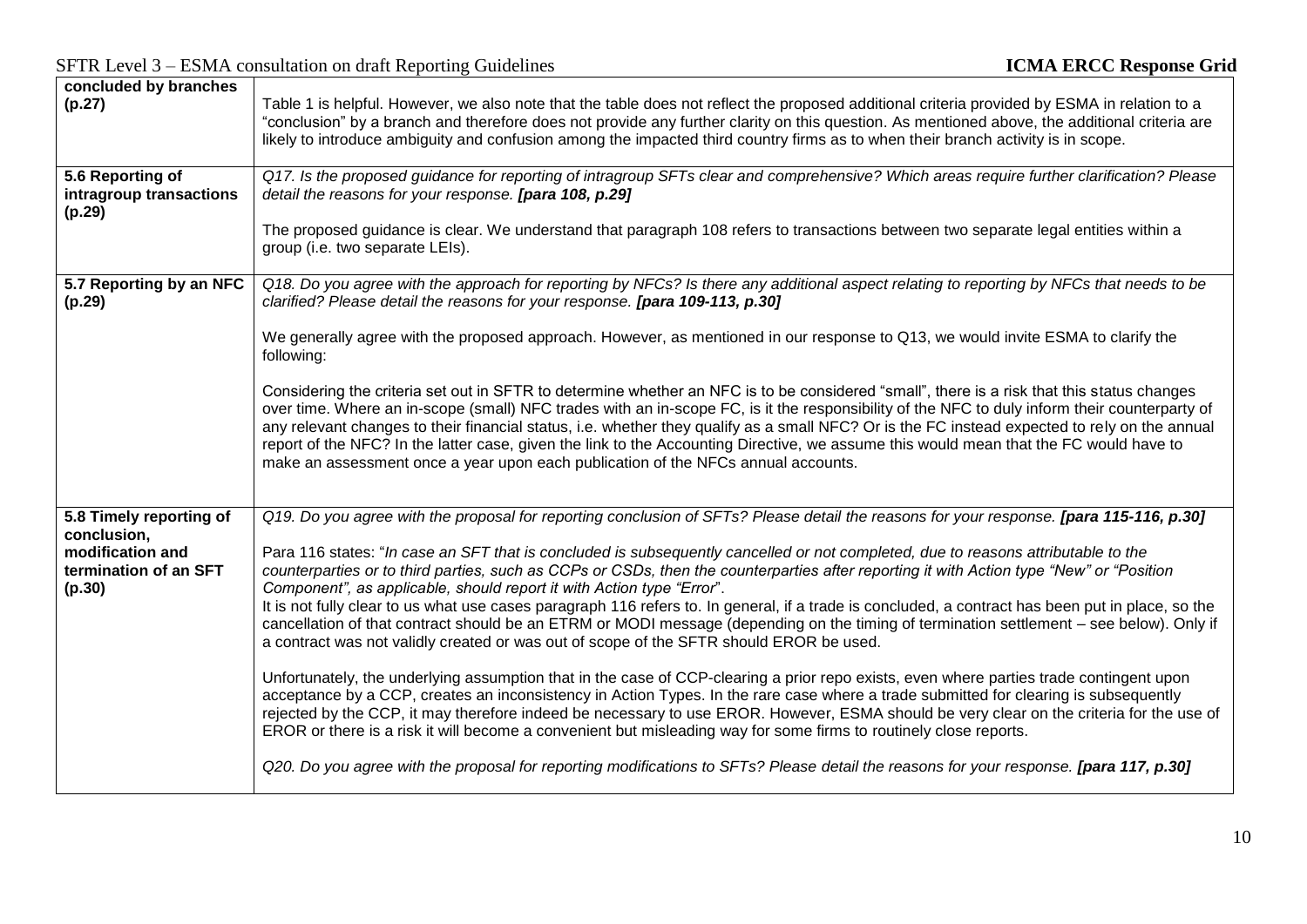In paragraph 117 ESMA clarifies that modifications should be reported only once they have "taken place". It is not always clear what this means.

For example, we would like to ask ESMA to confirm how the (early) termination of fixed-term and open repo is expected to be reported. The draft Guidelines do not always seem to be consistent on this question. For the termination of an open repo, for example, table 5 (p.39) prescribes MODI, while in the example on p.79 this seems to be reported as an ETRM.

### **In order to ensure consistency, ICMA would recommend the following approach:**

*ETRM should be used as the Action Type only to report the termination of an open repo and the early termination of a fixed-term repo (including evergreens) where, in both case, settlement of the termination will be for the same day as the notice of termination. The early termination of repos for settlement next day or later should be reported as a modification under the MODI Action Type. This means that both types of report are made on the date on which the contractual obligations and risk exposure of the parties terminate.*

*Q21. Do you agree with the proposal for reporting collateral updates to SFTs? Please detail the reasons for your response. [para 118, p.30]*

We agree with the general guidance provided.

We would like to raise one question regarding the reporting logic of collateral updates (net exposure basis), which is applicable more broadly to any snapshot-based reporting (i.e. also to REUU and MARU reports). When reporting a snapshot we understand that the latest report fully overwrites previously submitted reports. Where an individual collateral component is removed from one day to the other (i.e. its quantity reduced to 0), we understand that there is no need to include this ISIN or cash in the subsequent snapshot report, as the new report would effectively overwrite the previous report, thereby assuming that any collateral component that is not included has been reduced to 0. However, at the industry workshop there was a discussion on the edge case where the whole position is discontinued or terminated or, in the case of reuse, on a given day not a single security has been reused. We understand that there is a problem in this case. If no report is submitted at all, TRs would assume that the latest submitted report would persist. A possible solution would be to submit a "zero report" which would indicate to the TR that the position was reduced to zero across the board (or that there was no reuse at all on that day).

If such an approach is adopted, it would be important for firms to have clear guidance on how to populate a "zero report". We have discussed this question within the ERCC SFTR Task Force and would suggest the following simplified approach for populating a "zero report" in the case of collateral updates. We suggest that such a report should be limited to two token fields only:

- Field 2.76 (Cash Collateral Amount) =  $0$
- Field 2.77 (Cash Collateral Currency) =  $EUR$

For reuse, we understand that ESMA already indicated a possible approach in the context of the ISO schema discussions. Having checked against the VRs, we would suggest the following:

- Field  $4.6 = CASH$
- Field  $4.12 =$  OTHR
- Field  $4.13 = 0$
- Field  $4.14$  = EUR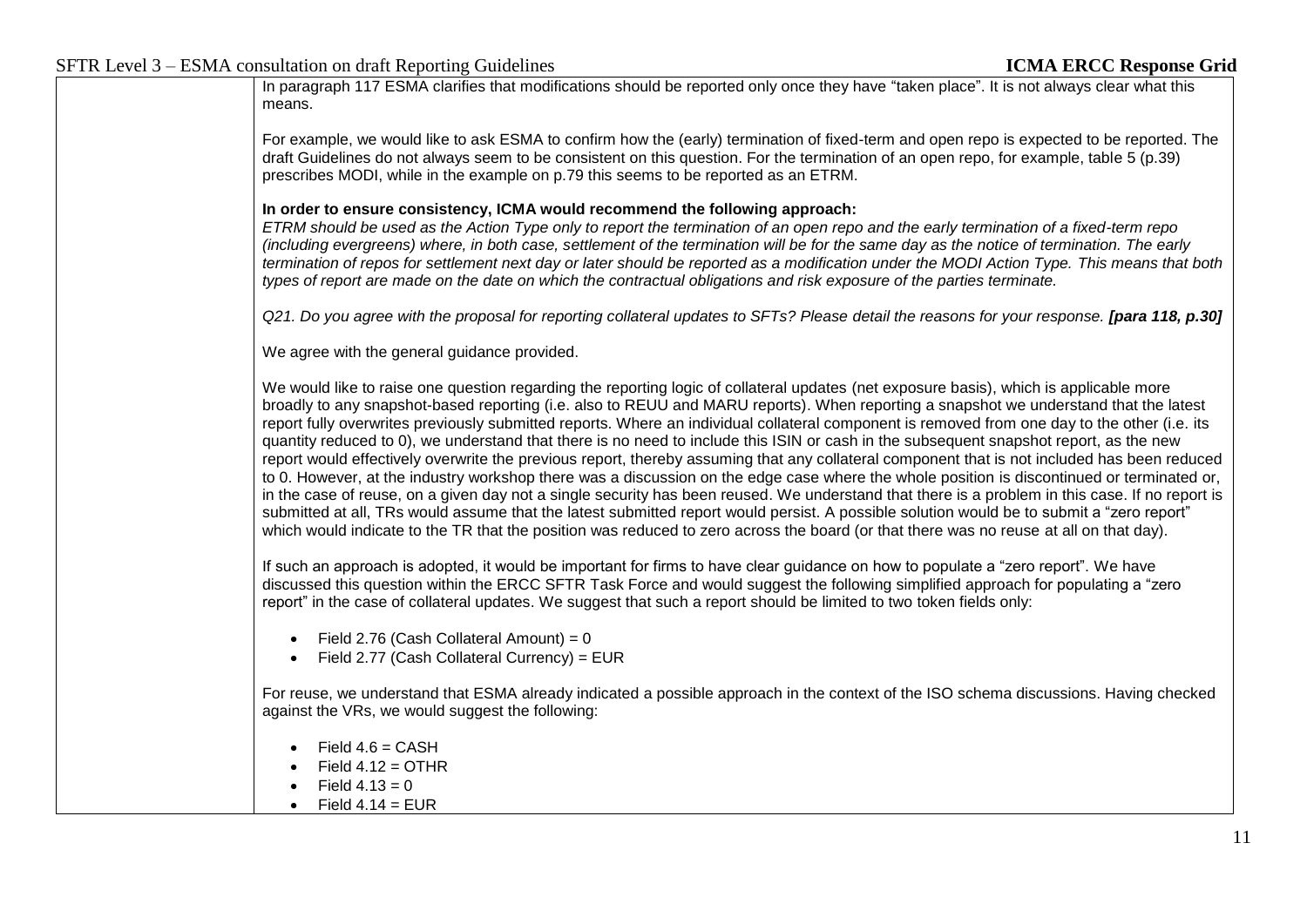|                                                                           | Furthermore, in order to avoid problems with the reconciliation process, we suggest that TRs should agree among themselves to exclude<br>such "zero reports" from the inter-TR reconciliation process. This would obviously only be necessary where reconciliation is required, ie not<br>for REUU reports for example.<br>Q22. Do you have any issues with reporting in a timely manner valuation, margin and reuse updates pertaining to SFTs? Please detail the<br>reasons for your response. [para 119, p.30]                                                                                |
|---------------------------------------------------------------------------|--------------------------------------------------------------------------------------------------------------------------------------------------------------------------------------------------------------------------------------------------------------------------------------------------------------------------------------------------------------------------------------------------------------------------------------------------------------------------------------------------------------------------------------------------------------------------------------------------|
|                                                                           | Paragraph 119 states that the "timeline for reporting "Valuation update", "Margin update" and "Reuse update" is "the same as for the<br>conclusion of a SFT". While we agree with this statement for valuation and margin updates, this should not be the case for reuse updates,<br>given that the reuse metrics are settlement driven, as clearly stated in ESMA's final report on the RTS (para.324). In line with the RTS,<br>ESMA should clarify in the Guidelines that reuse reports will have to be submitted post-settlement, i.e. on S+1.                                               |
| 5.9 Treatment of reports<br>submitted by entities                         | Q23. Do TRs require additional guidance in relation to how reports submitted by the entities mentioned in Article 2(2) and (3) of SFTR<br>should be treated and the relevant procedures to follow? If so please confirm where further guidance is required. [para 120, p.31]                                                                                                                                                                                                                                                                                                                     |
| mentioned in Article 2(2)<br>and 2(3) of SFTR (p.31)                      | From our perspective this seems clear. We refer to the responses submitted by TRs for additional comments.                                                                                                                                                                                                                                                                                                                                                                                                                                                                                       |
| 5.10 Identification of a<br>CSD participant (p.31)                        | Q24. Do you agree with the proposed rules for reporting of field 1.17? Are there any other instances that would need to be clarified? Please<br>detail the reasons for your answer. [para 121-122, p.32]                                                                                                                                                                                                                                                                                                                                                                                         |
|                                                                           | Yes, we agree with the guidance, which is in line with our previous feedback.                                                                                                                                                                                                                                                                                                                                                                                                                                                                                                                    |
| 5.11. Action types                                                        |                                                                                                                                                                                                                                                                                                                                                                                                                                                                                                                                                                                                  |
| 5.11.1 Applicable action<br>types                                         |                                                                                                                                                                                                                                                                                                                                                                                                                                                                                                                                                                                                  |
| 5.11.2 Full snapshot<br>versus partial reporting<br>of amendments to SFTs | Q25. Do you consider proposal A or proposal B to be the most efficient way to ensure that details of SFTs are reported accurately, and<br>why? What would be the costs and benefits of each approach? Please detail the reasons for your response. [para 130-136, p.34]                                                                                                                                                                                                                                                                                                                          |
| (p.33)                                                                    | The ERCC SFTR TF strongly supports proposal A, i.e. in case of changes all fields should be resubmitted. As compared to the current<br>approach set out in the validation rules which requires amended fields and a subset of other fields, proposal A is easier to implement for<br>both and also allows TRs to identify changes in a more straightforward way without need for interpretation (and related potential errors).<br>Importantly, we also understand that proposal A would be in line with EMIR, again facilitating implementation and ensuring consistency<br>across the regimes. |
| 5.11.3 Sequence<br>between action types                                   | Q26. Do you agree with the sequences proposed? Please detail the reasons for your response. [para 137, p.36]                                                                                                                                                                                                                                                                                                                                                                                                                                                                                     |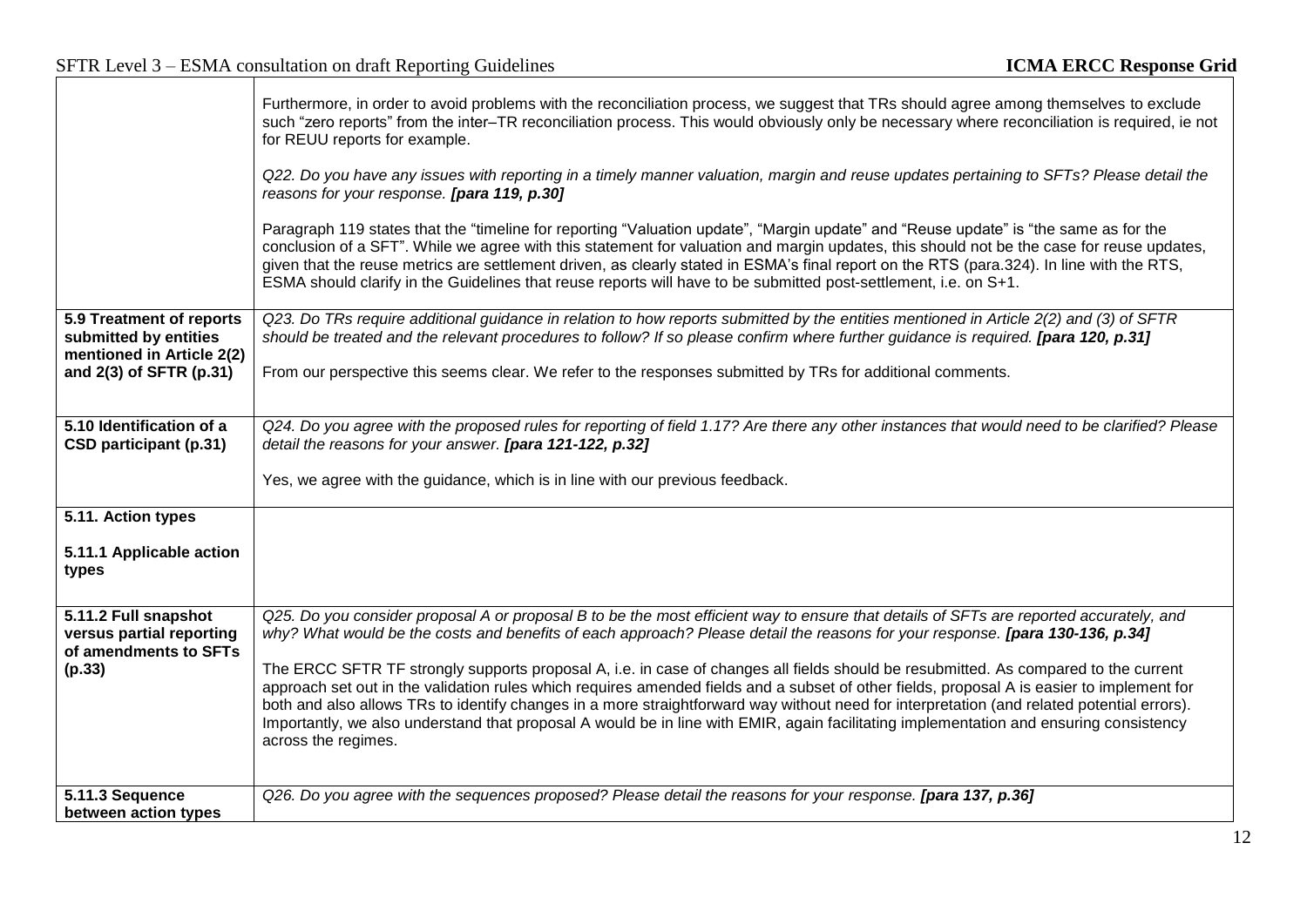| for the different types of                                           | We generally agree with tables $2 - 4$ .                                                                                                                                                                                                                                                                                                                                                                                                                                                                                                                                                                                                                                               |
|----------------------------------------------------------------------|----------------------------------------------------------------------------------------------------------------------------------------------------------------------------------------------------------------------------------------------------------------------------------------------------------------------------------------------------------------------------------------------------------------------------------------------------------------------------------------------------------------------------------------------------------------------------------------------------------------------------------------------------------------------------------------|
| messages (p.34)                                                      | As regards POSC, as mentioned before, we do not think that position-level reporting will be applicable to repo trades in practice. However, if<br>it is used, we are not sure why only 'Error' and 'Correction' are permissible action types following a POSC report. We would expect that all<br>the relevant action types could apply, similar to a new trade reported at transaction level.                                                                                                                                                                                                                                                                                         |
|                                                                      | As regards ETRM, we note that the only permissible action types are EROR and CORR. Can ESMA confirm that a CORR message can be<br>used to resuscitate a UTI after an ETRM?                                                                                                                                                                                                                                                                                                                                                                                                                                                                                                             |
| 5.12 Mapping business<br>events to action types<br>and levels (p.37) | Q27. Do you agree with the proposed mapping between business events and action types? Are there any additional business events that<br>should be included? Please detail the reasons for your answer. [para 138-140, p.40]                                                                                                                                                                                                                                                                                                                                                                                                                                                             |
|                                                                      | Table 5 on pp.37-40 of the draft Guidelines provides a helpful mapping of business events to action types and levels. However, there are a<br>number of questions that we would like to clarify with ESMA in relation to the table. Most importantly, this includes three more general<br>issues, but also a number of more detailed points. In addition, we also attach to our consultation response a detailed overview table of repo<br>lifecycle events, which the ERCC SFTR TF has put together over the past months and which hopefully provides useful input for ESMA when<br>reviewing table 5 of the draft Guidelines.                                                        |
|                                                                      | Key issues for clarification:                                                                                                                                                                                                                                                                                                                                                                                                                                                                                                                                                                                                                                                          |
|                                                                      | Counterparty default or settlement fail: ESMA indicates that this should be reported as an ETRM. We wonder if the inclusion of<br>settlement fails in this context is a misunderstanding. We do not think that this should refer to a (temporary) settlement fail which is<br>usually resolved within a few days and would not lead to a termination of the trade. In this context, we would like confirmation from<br>ESMA that temporary settlement fails would indeed not have any impact on reporting, given that a settlement fail in itself does not<br>terminate or modify the contractual obligations of the parties and therefore has no material impact on risk exposure.    |
|                                                                      | In addition, we also note that there are a number of possible responses to a counterparty default set out under contracts like the GMRA,<br>which would not all lead to an immediate termination of the trade.                                                                                                                                                                                                                                                                                                                                                                                                                                                                         |
|                                                                      | "MODI" vs "ETRM + NEWT": we would like to validate with ESMA our understanding that the guidance in table 5 for a lifecycle event<br>to be reported as a modification applies only unless there is a contractual agreement between the parties to an early termination of the<br>repo and its replacement with a new repo (eg the Repricing and Adjustment mechanisms under the GMRA). Parties should not use<br>ETRM+NEWT as a routine alternative to MODI. We assume that in the latter case, parties would report closing the old trade (ETRM)<br>followed by a new trade (NEWT) including new UTI. Ideally, a disclaimer should be added to table 5 to confirm this understanding. |
|                                                                      | Other comments and points for clarification:                                                                                                                                                                                                                                                                                                                                                                                                                                                                                                                                                                                                                                           |
|                                                                      | Change of allocation ahead of settlement: The table says that a re-allocation should be reported as an error (Action Type = EROR)<br>but this contradicts the definition of an error and would seem to misrepresent the situation. We would like to point out that re-allocations                                                                                                                                                                                                                                                                                                                                                                                                      |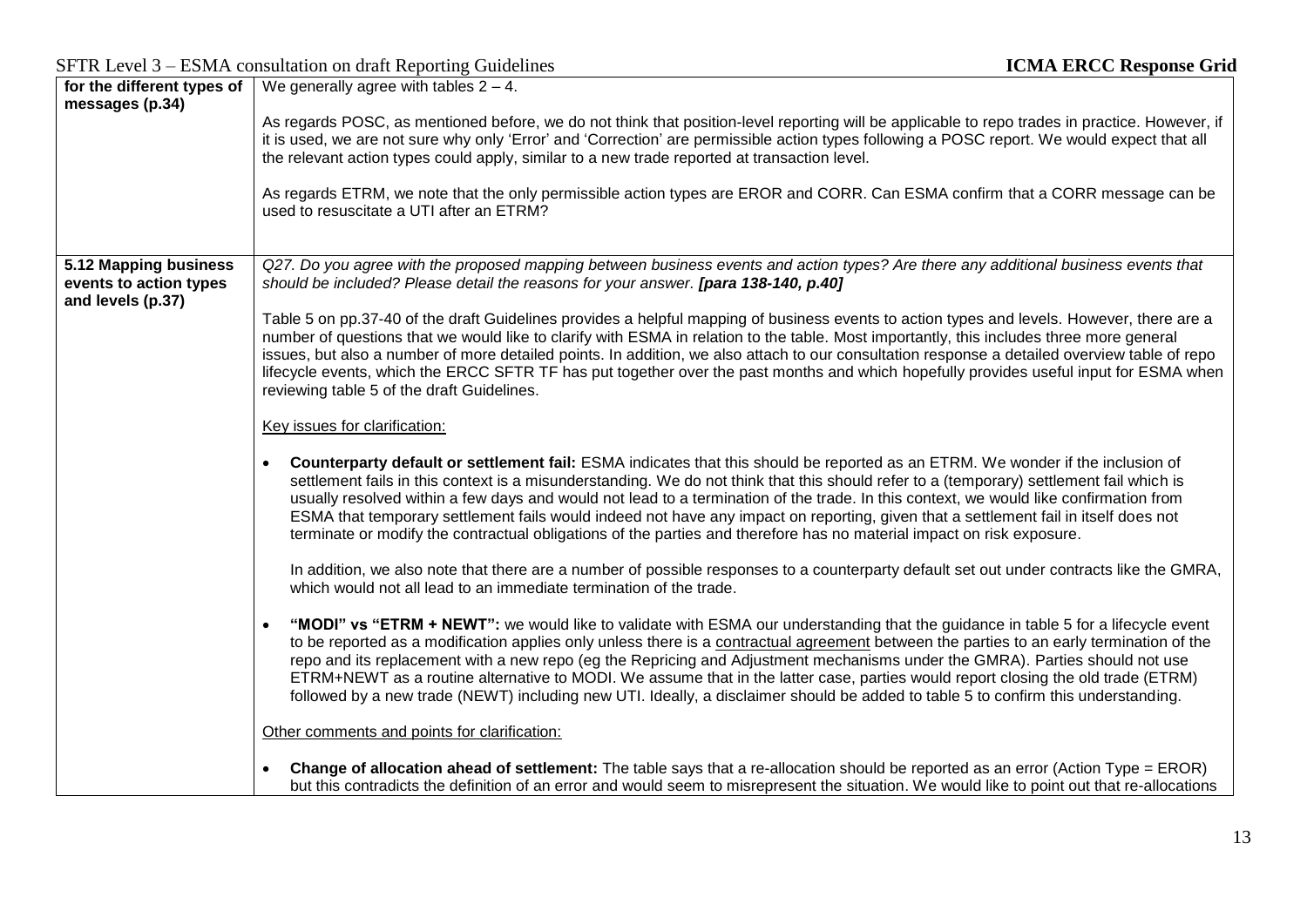are very common events and would lead to a large number of EROR messages which does not seem to be in line with the purpose of the defined action type. In our view, ETRM + NEWT would be a more accurate representation of the event.

- **Default of the collateral issuer:** The table says default by the collateral issuer should be reported as either a collateral update (Action Type = COLU) or a termination (Action Type = ETRM). But termination of a repo is not a response allowed by the GMRA in this case. Instead the collateral would likely be substituted or margined. The relevant action type should therefore be COLU*.*
- **Variation margining in non-CCP cleared SFTs:** The table says to use collateral update reports (Action Type = COLU), which is in line with our previous discussions. Furthermore, the related examples (pp.137-144) are on a net collateralization basis (field 2.73 = TRUE) and use field 1.9 Counterparty Side (GIVE/TAKE), which is all in line with our previous proposals. However, there continue to be issues with the way VM reporting is represented. For instance, the examples appear to show variation margin being combined with the collateral of the underlying transactions, despite the fact that the underlying transactions are collateralized trade by trade (excepting most GC financing repos). The related problems are discussed in detail in our response to Q73.
- **Re-rating (fixed rate and spread):** The table says to use modification reports (Action Type = MODI). This is what we have recommended in our sample reports. The table applies to fixed-rate repos and it is not stated whether this includes open repo (see also our response to Q55).
- **Extension:** The table says to use modification reports (Action Type = MODI). This is in line with our understanding.
- **Elimination of termination optionality:** The table says to use modification reports (Action Type = MODI). It is assumed that this event would include the termination of an evergreen.
- **Close-out of open repo:** The table says to use modification reports (Action Type = MODI). However, this seems inconsistent with the example on p.79 which indicates that the termination should be reported as an ETRM. The RTS also specify that ETRM applies to the "termination of an open term SFT termination of an open term SFT or an early termination of a fixed term SFT".

### **In order to ensure consistency and to better fit the prescribed timing of the reporting, ICMA would recommend the following approach for the termination of open and the early termination of fixed-term repo:**

*ETRM should be used as the Action Type only to report the termination of an open repo and the early termination of a fixed-term repo (including evergreens) where, in both case, settlement of the termination will be for the same day as the notice of termination. The early termination of repos for settlement next day or later should be reported as a modification under the MODI Action Type. This means that both types of report are made on the date on which the contractual obligations and risk exposure of the parties terminate.*

*Q28. Are there any other relationships that would need to be defined? If so, please detail which ones. [para 138-140, p.40]*

While the table is a helpful reference, it is important that the list is not considered exhaustive. The ERCC SFTR TF has put together a more detailed list of repo lifecycle events, which covers a number of additional events that ESMA might want to take into account for the Guidelines. The repo lifecycle event overview is attached to our consultation response.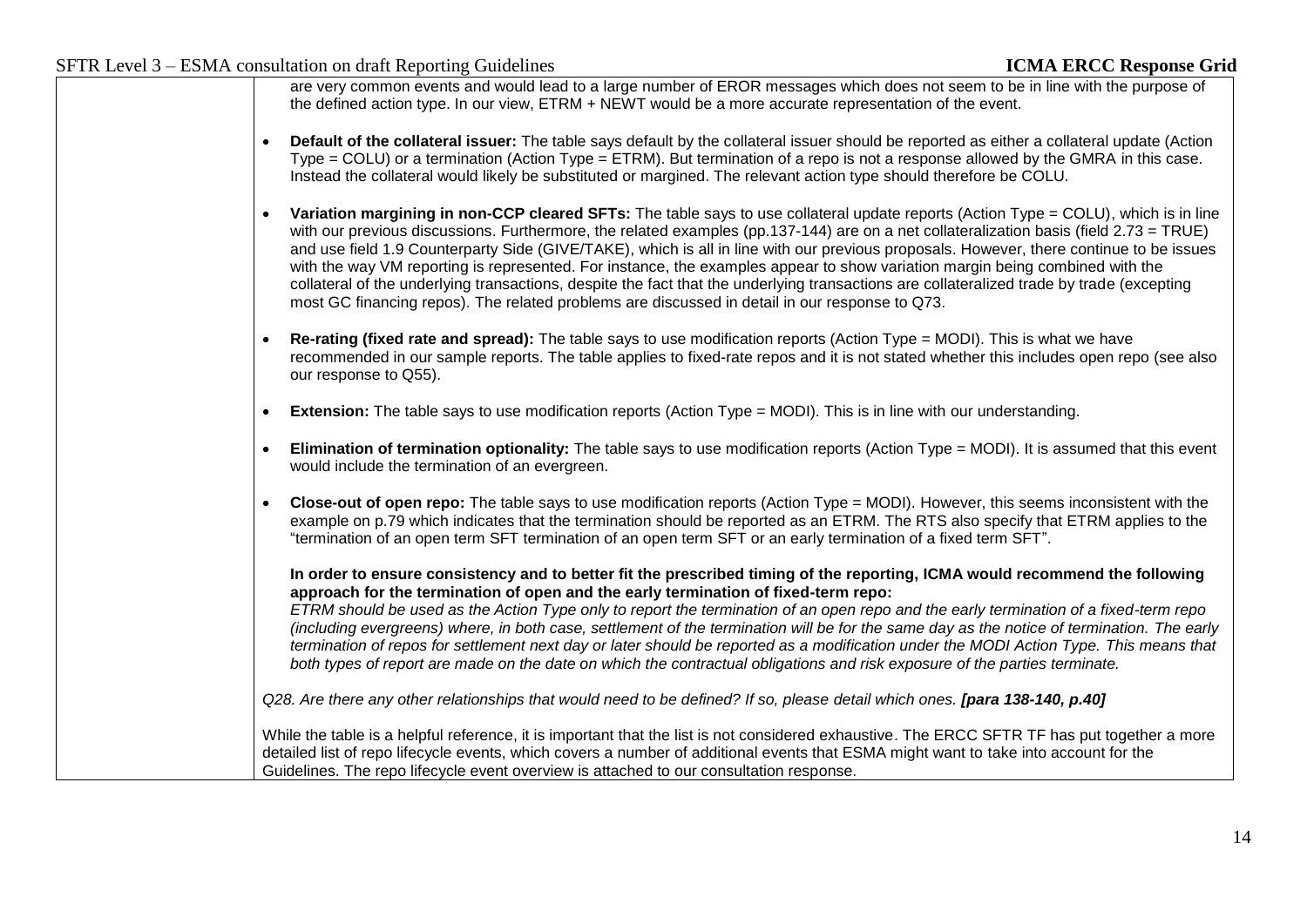|                           | SFTR Level 3 – ESMA consultation on draft Reporting Guidelines<br><b>ICMA ERCC Response Grid</b>                                                 |
|---------------------------|--------------------------------------------------------------------------------------------------------------------------------------------------|
| 5.13.1 Determining        | Q29. Is there any aspect not covered by the ITS on reporting that would require further clarification? Please detail the reasons for your        |
| counterparty side -       | response. [para 141-144, p.40]                                                                                                                   |
| General case (p.40)       |                                                                                                                                                  |
|                           | No, from a repo perspective the guidance is clear and sufficient.                                                                                |
|                           |                                                                                                                                                  |
| 5.13.2 CCP-cleared        | Q30. Do you agree with the proposed approach for reporting of counterparty side in the case of CCP-cleared SFTs? Please detail the               |
| <b>SFTs (p.40)</b>        | reasons for your response. [para 145-146, p.41]                                                                                                  |
|                           |                                                                                                                                                  |
|                           | Yes, we agree. There is no ambiguity in the case of repo.                                                                                        |
| 5.13.3 Reporting of       | Q31. Do you agree with the proposed approach to determine which side of a transaction is the collateral provider and which is the collateral     |
| unsecured                 | taker for unsecured lending/borrowing of securities? Please detail the reasons for your response. [para 147-148, p.41]                           |
| lending/borrowing of      |                                                                                                                                                  |
| securities (p.41)         | No comment.                                                                                                                                      |
|                           |                                                                                                                                                  |
| 5.14.1 Price and value    | Q32. Please indicate how frequently is a haircut, margin or any other type of discount/add-on, applied to the loan side of SLB? [para 150,       |
| fields - Loan side in     | p.41]                                                                                                                                            |
| securities lending (p.41) |                                                                                                                                                  |
|                           | No comment.                                                                                                                                      |
|                           |                                                                                                                                                  |
|                           | Q33. Do you agree with the proposed approach? Please detail the reasons for your response. [para 150, p.41]                                      |
|                           | No comment.                                                                                                                                      |
|                           |                                                                                                                                                  |
|                           | Q34. Do you agree with the proposed approach? Please detail the reasons for your response. [para 151-155, p.42]                                  |
|                           |                                                                                                                                                  |
|                           | No comment.                                                                                                                                      |
|                           |                                                                                                                                                  |
|                           |                                                                                                                                                  |
| 5.14.2 Timing of          | Q35. Do you agree with the proposed approach on timing and use of FX rates? Please detail the reasons for your response. [para 156-160,          |
| valuations (p.42)         | p.43]                                                                                                                                            |
|                           | We agree with most of the guidance on the use of FX rates, but would also stress that the approach set out in paragraph 158 does not             |
|                           | reflect current best practice. The applicable FX rates are applied on a firm-wide basis and used for exposure management purposes. They          |
|                           | are not transaction specific. We do not expect firms to change applicable FX rates or market prices or indeed any data points that are           |
|                           | related to firms' risk and exposure management just to fix a reconciliation break. Reporting of these data points should reflect firms' internal |
|                           | systems. Given the extremely low tolerances defined in level 2, we agree that there will likely be breaks, but the only way to reduce these      |
|                           | would be to increase the tolerances to a more realistic level. See also our related responses to Q36 and Q57.                                    |
|                           |                                                                                                                                                  |
|                           |                                                                                                                                                  |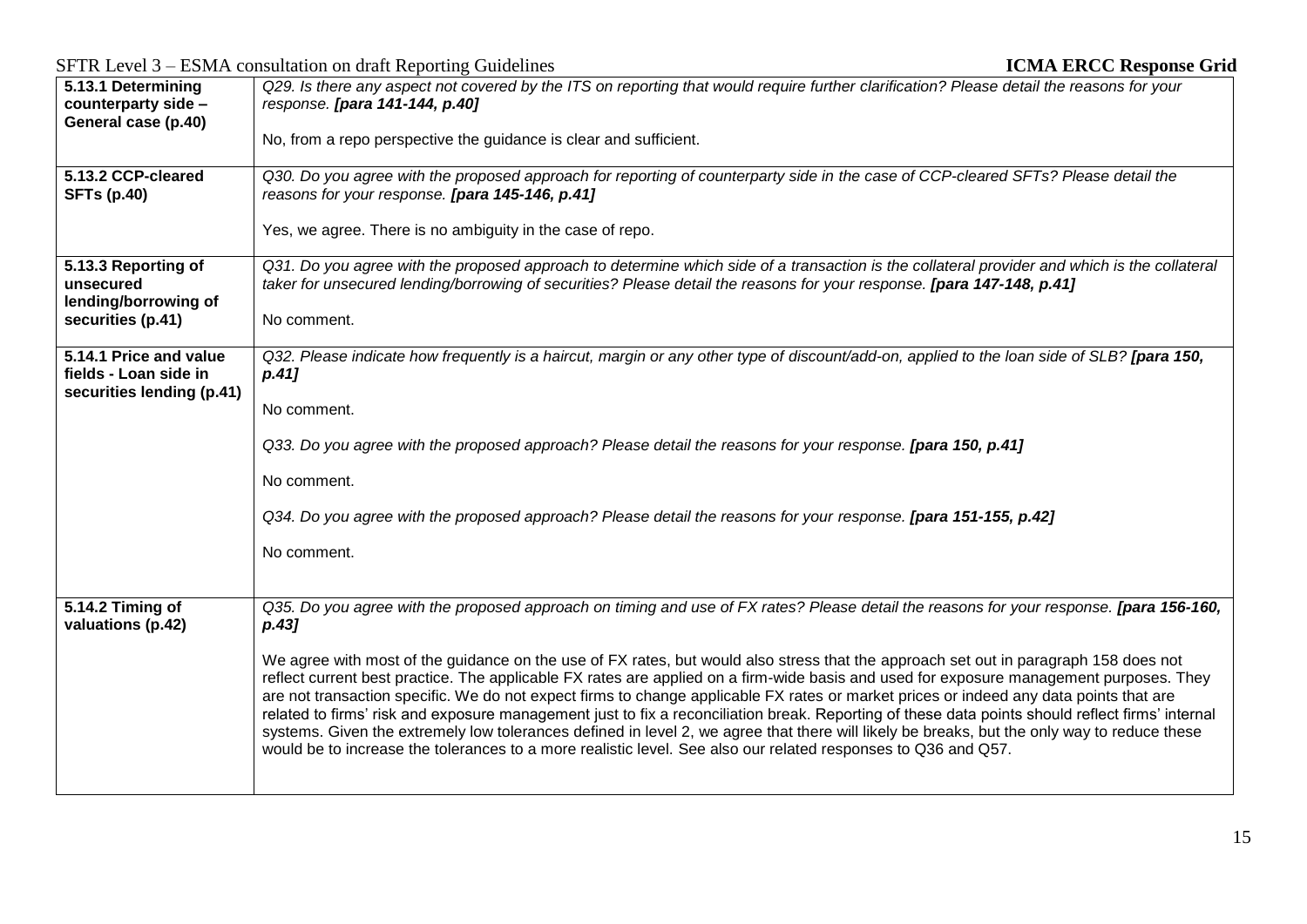| SFTR Level 3 – ESMA consultation on draft Reporting Guidelines |  |  |  |
|----------------------------------------------------------------|--|--|--|
|                                                                |  |  |  |

| 5.14.3 Calculation<br>method for valuations<br>(p.43)                | Q36. Does ESMA need to provide additional guidance on the reporting of the valuation fields? Please detail the reasons for your response.<br>[para 161, p.43]                                                                                                                                                                                                                                                                                                                                                                                                  |
|----------------------------------------------------------------------|----------------------------------------------------------------------------------------------------------------------------------------------------------------------------------------------------------------------------------------------------------------------------------------------------------------------------------------------------------------------------------------------------------------------------------------------------------------------------------------------------------------------------------------------------------------|
|                                                                      | No additional guidance needed. However, we would reiterate the comment made in response to Q35: ESMA seems to indicate that firms<br>will correct the applicable valuations in their internal systems based on reconciliation breaks. This is not appropriate. The underlying data<br>points are firm-wide figures used for exposure management purposes. The only way to reduce reconciliation breaks in relation to the<br>relevant fields would be to increase the tolerances to more realistic levels.                                                     |
| 5.15 Reporting of CFI for<br>a security used as<br>collateral (p.43) | Q37. Do you have any remarks concerning the reporting of CFI? What other aspects need to be clarified to ensure that reporting is<br>consistently performed? Please detail the reasons for your response. [para 162-163, p.44]                                                                                                                                                                                                                                                                                                                                 |
|                                                                      | While their coverage is much more comprehensive than for issuer LEIs (see Q41), we would like to point out that CFI codes are not always<br>available either. In order to avoid unnecessary rejections, there should be some flexibility in relation to CFI codes, especially given that<br>ESMA makes it clear in the draft Guidelines that they expect counterparties to use "official sources" for the CFI code, which we understand<br>to be the relevant ANNA database.                                                                                   |
|                                                                      | It would be important to ensure that firms follow a consistent approach in case a CFI code from an official source is unavailable. Assuming<br>field 2.79 remains mandatory, one possibility would be for firms to synthesise the applicable CFI code themselves to avoid rejections. Is this<br>the preferred approach or will ESMA define an alternative fall-back option? The latter would ideally be to make 2.79 an optional field or<br>otherwise to populate the field with a dummy code.                                                               |
| 5.16 Backloading (p.44)                                              | Q38. Do you agree with the approach for back-loading? What other aspects have to be considered to make the reporting of backloaded<br>SFTs more efficient for counterparties and TRs, i.e. the costs of this approach are minimised and also the usefulness of the reports<br>submitted going forward is maximised? Please detail the reasons for your response. [para 164-172, p.45]                                                                                                                                                                          |
|                                                                      | As discussed during ESMA's industry workshop on 16 July, members of the ERCC SFTR TF have revisited the backloading requirement<br>since the last formal ICMA ERCC feedback submitted to ESMA in December 2018. While a few members still favour backloading their entire<br>book at go-live (and this should be permissible as an option), most have reconsidered their position and we no longer have a consensus in<br>the group. Our sense is that a significant number will not move forward with the full backload at go-live for the following reasons: |
|                                                                      | 1. Firms have reflected on the significant additional undertaking of readying their population of open trades for go-live, including creation<br>and assignment of UTI, reference data sourcing and also accurate population of execution timestamp, etc. This has the effect of<br>bringing go-live forward by several months.                                                                                                                                                                                                                                |
|                                                                      | Some firms have said that they cannot commit to a discretionary backload in advance of go-live of a project of this size. Recognising<br>2.<br>that both parties need to agree to the backloaded population (paragraph 171b), those firms that are in favour in principle are reluctant to<br>have multiple bilateral agreements in place                                                                                                                                                                                                                      |
|                                                                      | Related to point 2, a firm undertaking a discretionary backload is putting itself at risk of significant numbers of unpaired trades if their<br>3.<br>counterparties do not follow suit                                                                                                                                                                                                                                                                                                                                                                        |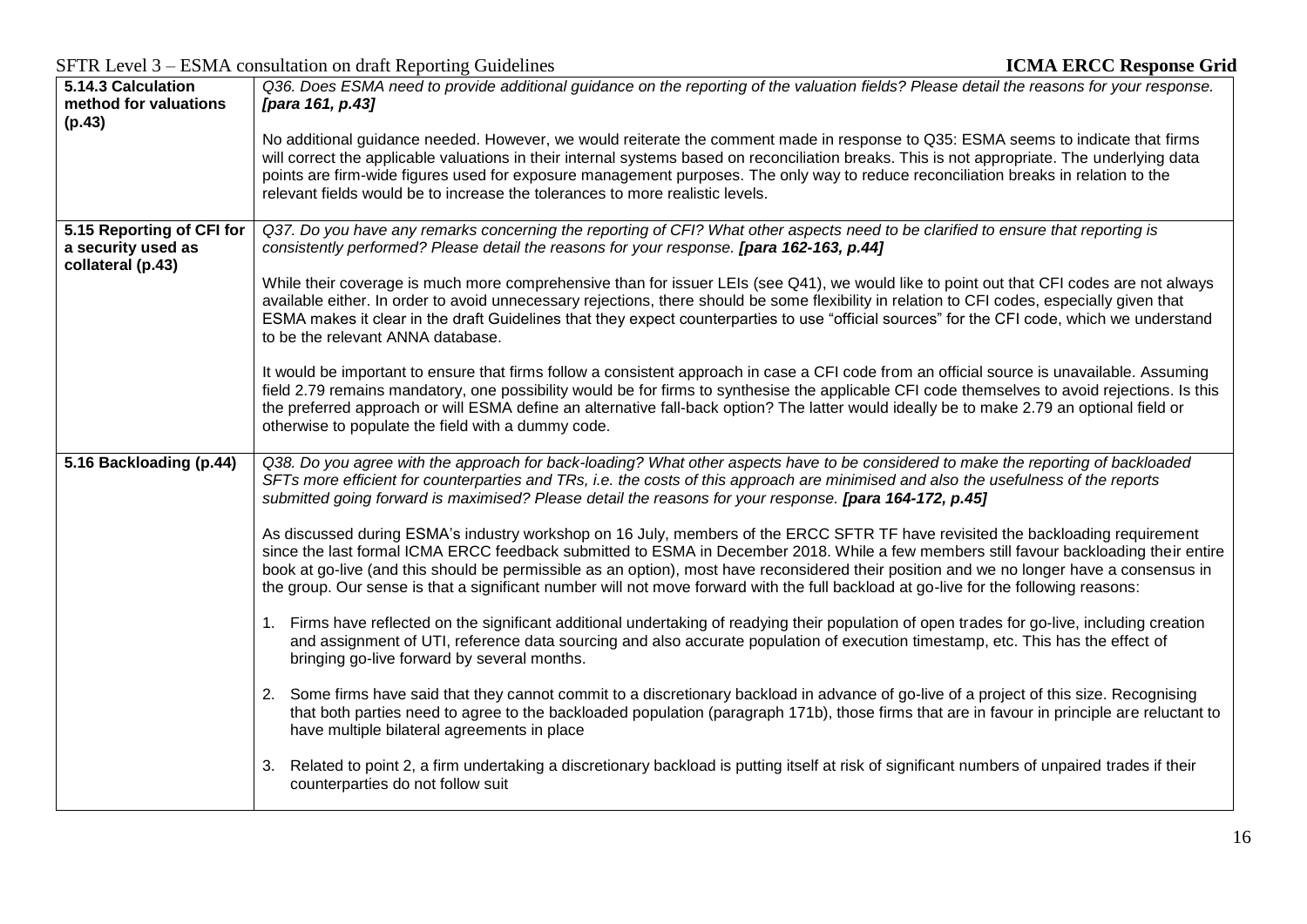|                                             | 4. In light of the experience of backloading for derivatives under EMIR, some members commented that backloads tend to be most<br>successful when a known eligible population is refined over a period of time, away from the core project, to ensure that everything is in<br>place to meet the obligation deadline                                                                                                                                                                                                                                                                                                                                                                                                                                                                                                                                                                                                                                                                                                                                                                                                                       |
|---------------------------------------------|--------------------------------------------------------------------------------------------------------------------------------------------------------------------------------------------------------------------------------------------------------------------------------------------------------------------------------------------------------------------------------------------------------------------------------------------------------------------------------------------------------------------------------------------------------------------------------------------------------------------------------------------------------------------------------------------------------------------------------------------------------------------------------------------------------------------------------------------------------------------------------------------------------------------------------------------------------------------------------------------------------------------------------------------------------------------------------------------------------------------------------------------|
|                                             | 5. A backload of the legislated population between 180 and 190 days from go-live will prevent any over-reporting and maximises the time<br>to ensure the data is accurate                                                                                                                                                                                                                                                                                                                                                                                                                                                                                                                                                                                                                                                                                                                                                                                                                                                                                                                                                                  |
|                                             | As a result, where members choose to follow the approach set out in the level 1 SFTR text, i.e. not to backload the whole population on go-<br>live date, it is important to note that the reporting on a net collateralised basis will be skewed for a period after go-live (not just because of<br>back-loading per se but also its phasing in). Members have confirmed that they are not in a position to filter out open trades that have not<br>(yet) been backloaded from the net exposure calculations. From a repo perspective this disclaimer applies mainly to the reporting of<br>variation margin. The skew will naturally decrease over time as the proportion of unreported trades decreases. This will happen as new<br>trades come into reporting scope and old, unreported, trades close.                                                                                                                                                                                                                                                                                                                                 |
|                                             | From previous discussions with ESMA we understand that as the Level 1 text prevails over any further guidance, firms will always be able to<br>backload according to the approach set out in the Regulation. As mentioned, we understand that most market participants are planning to<br>follow this approach. Entities most likely to diverge and prefer to backload all (or part of) their book on the initial reporting go-live date would<br>seem to be certain CCPs as well as agent lenders on the SLB side. As backloaded trades will be matched, there will obviously be<br>reconciliation breaks where counterparties choose to follow a different backloading approach. Apart from that we do not expect any major<br>issues, but the industry will have further discussions in order to ensure appropriate coordination and to avoid any practical implications.                                                                                                                                                                                                                                                               |
| 5.17 UTI generation and<br>structure (p.45) | Q39. What other aspects with regards to the UTI have to be clarified? Please detail the reasons for your response. [para 173-179, p.47]                                                                                                                                                                                                                                                                                                                                                                                                                                                                                                                                                                                                                                                                                                                                                                                                                                                                                                                                                                                                    |
|                                             | One issue that we raised previously is the case where a UTI is not generated as prescribed by SFTR (or agreed on a bilateral basis).<br>ESMA's Final Report on the RTS covers the scenario where the counterparty responsible for generating a UTI fails to share it within the<br>reporting deadline (paragraph 246). ESMA clarify that they disagree with the proposal that in such a case "the other counterparty should be<br>allowed to generate its own UTI in order to report" pointing to "significant matching issues as well as potentially in the duplicative reporting,<br>in case the reports with the wrong UTIs are not cancelled". While we recognise that the "rules regarding the responsibility to generate and<br>share the UTI in a timely manner" are clear, we urge that guidance be provided on applicable fall-back options in case the relevant<br>counterparty does not generate and share the UTI on time or that parties be allowed to negotiate their own safeguards as part of any<br>bilateral agreement. Are we correct to assume that timeliness of reporting should be given priority in this scenario? |
|                                             | Paragraph 177 of the draft Guidelines says that agreement between the counterparties on who should generate UTIs is a fall-back option,<br>which is surprising considering that this option is in fact on top of the decision tree for UTI generation (see p.46). The statement also seems<br>to contradict para.231 (p.81), which says "As agreed by the counterparties or otherwise in accordance with the generation logic in Article<br>3(2) of the ITS on reporting".                                                                                                                                                                                                                                                                                                                                                                                                                                                                                                                                                                                                                                                                 |
|                                             | As a more general remark, some members have pointed out that they would welcome more detailed guidance in relation to the structure of<br>the UTI, ideally in the form of a defined algorithm to create UTIs. We acknowledge that such guidance would ideally have to be agreed at<br>global level in the context of the FSB's work in relation to UTIs.                                                                                                                                                                                                                                                                                                                                                                                                                                                                                                                                                                                                                                                                                                                                                                                   |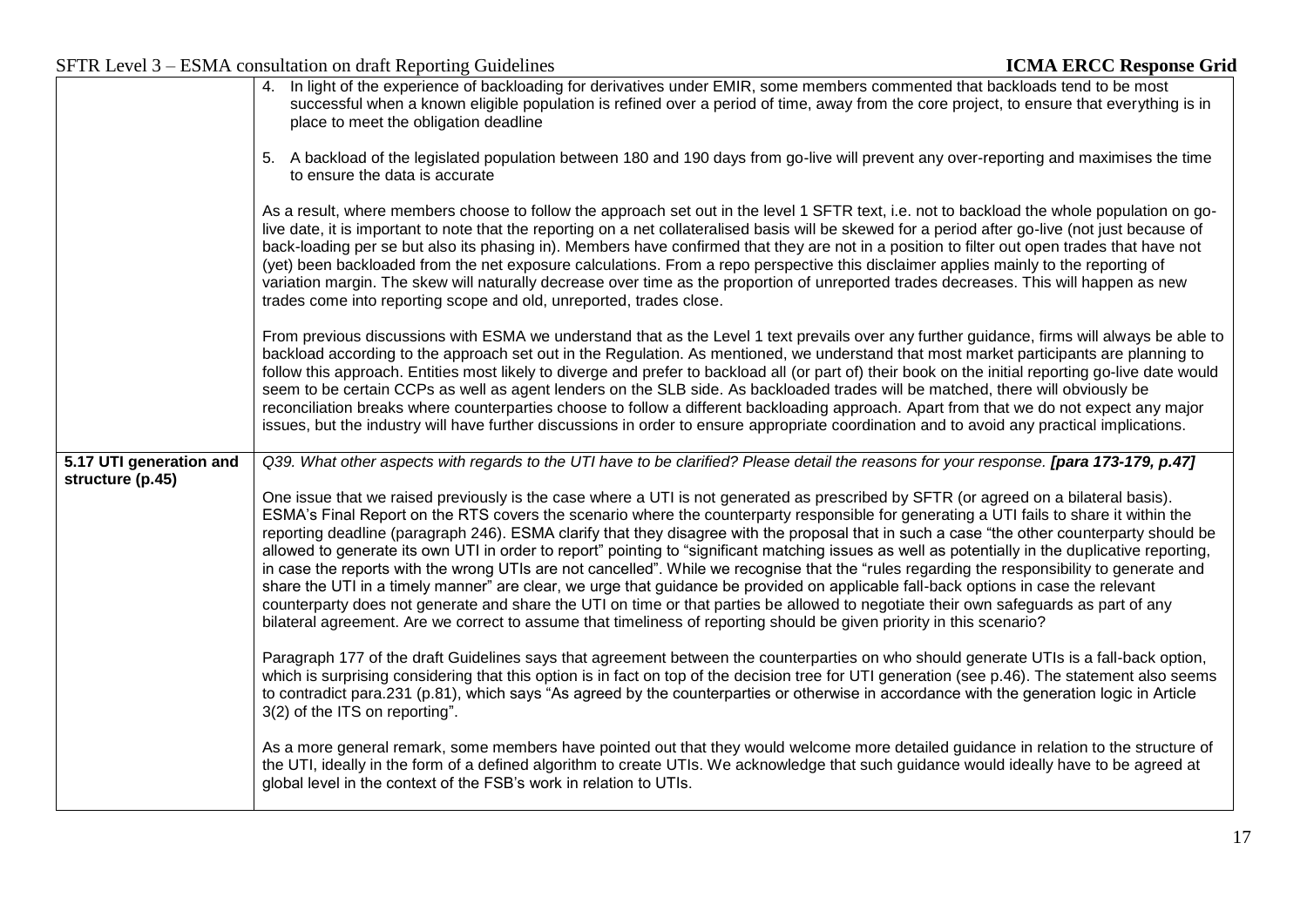|                                                    | SFTR Level 3 – ESMA consultation on draft Reporting Guidelines<br><b>ICMA ERCC Response Grid</b>                                                                                                                                                                                                                                                                                                                                                                                                                                                                                                                                                                                                                                                                                                                                                                                                                                                                                                                                                                                                                                                                                                                                                                                                                                                                                                                                                                                                                                                                                                                                                                              |  |
|----------------------------------------------------|-------------------------------------------------------------------------------------------------------------------------------------------------------------------------------------------------------------------------------------------------------------------------------------------------------------------------------------------------------------------------------------------------------------------------------------------------------------------------------------------------------------------------------------------------------------------------------------------------------------------------------------------------------------------------------------------------------------------------------------------------------------------------------------------------------------------------------------------------------------------------------------------------------------------------------------------------------------------------------------------------------------------------------------------------------------------------------------------------------------------------------------------------------------------------------------------------------------------------------------------------------------------------------------------------------------------------------------------------------------------------------------------------------------------------------------------------------------------------------------------------------------------------------------------------------------------------------------------------------------------------------------------------------------------------------|--|
| 5.18 Identifying and                               | Q40. Are there any other instances that need to be clarified? Please elaborate on the reasons for your response. [para 180-181, p.47]                                                                                                                                                                                                                                                                                                                                                                                                                                                                                                                                                                                                                                                                                                                                                                                                                                                                                                                                                                                                                                                                                                                                                                                                                                                                                                                                                                                                                                                                                                                                         |  |
| reporting on                                       |                                                                                                                                                                                                                                                                                                                                                                                                                                                                                                                                                                                                                                                                                                                                                                                                                                                                                                                                                                                                                                                                                                                                                                                                                                                                                                                                                                                                                                                                                                                                                                                                                                                                               |  |
| beneficiaries (p.47)                               | No. We note that this field is now optional according to the latest validation rules and is not required where the principal is also the<br>beneficiary, which will be the case for the vast majority of repos. The only exception we are aware of is an agency repo scenario that<br>involves a trust (who would be reported as beneficiary).                                                                                                                                                                                                                                                                                                                                                                                                                                                                                                                                                                                                                                                                                                                                                                                                                                                                                                                                                                                                                                                                                                                                                                                                                                                                                                                                |  |
|                                                    |                                                                                                                                                                                                                                                                                                                                                                                                                                                                                                                                                                                                                                                                                                                                                                                                                                                                                                                                                                                                                                                                                                                                                                                                                                                                                                                                                                                                                                                                                                                                                                                                                                                                               |  |
| 5.19 Identification of<br>issuer of securities and | Q41. Please provide the relative volume of transactions for which issuer's LEI (of securities used as collateral) or ISIN is not available in<br>principle. [para 182-184, p.48]                                                                                                                                                                                                                                                                                                                                                                                                                                                                                                                                                                                                                                                                                                                                                                                                                                                                                                                                                                                                                                                                                                                                                                                                                                                                                                                                                                                                                                                                                              |  |
| securities (p.47)                                  |                                                                                                                                                                                                                                                                                                                                                                                                                                                                                                                                                                                                                                                                                                                                                                                                                                                                                                                                                                                                                                                                                                                                                                                                                                                                                                                                                                                                                                                                                                                                                                                                                                                                               |  |
|                                                    | As discussed repeatedly, most recently at ESMA's industry workshop on 16 July, the number of securities used as collateral in SFTs that do<br>not possess an issuer LEI is very significant. This is illustrated by the data analysis that we previously shared with ESMA [we refer to ISLA's<br>response which includes this data]. The extent of the issue has also been forcefully confirmed by the FSB's recent "Thematic Review on<br>Implementation of the Legal Entity Identifier" published in May 2019. The Report analyses LEI coverage across the 25 FSB jurisdictions and<br>finds significant gaps. For example, page 56 of the report provides a useful overview table of LEI coverage for securities issuers across the<br>25 jurisdictions. This shows that on aggregate only 55% of all financial instruments in scope have an LEI code (representing 78% of<br>outstanding amounts) and that only 11% of all firms that are issuing securities have so far obtained an LEI. This is clearly not a sufficient<br>basis for mandating the reporting of LEI codes at an instrument level. In practice, the problem is made worse by the inclusion of many of<br>these securities in large baskets from which it would be impracticable to remove them.                                                                                                                                                                                                                                                                                                                                                                                                         |  |
|                                                    | The FSB report notes the significant impact of legislative requirements on LEI coverage, in particular MiFID II in Europe, and also notes the<br>significant coverage among financial counterparties. However, it is important to keep in mind that there are fundamental differences<br>between mandating the use of counterparty LEIs, as it was done under MiFID II for example, and mandating the use of issuer LEIs as<br>proposed under SFTR. Reporting firms under MiFIR are all within the jurisdiction of the EU, whereas many issuers are not. Furthermore,<br>firms that use securities as collateral have no contractual relationship with the issuer of the securities. As it has been suggested that taking a<br>strict approach on issuer LEIs should provide economic incentives for issuers to obtain an LEI code, we would also like to stress that the<br>resulting disruptions from such an approach are completely disproportionate as compared to any (theoretical and questionable) benefits.<br>Securities without issuer LEIs would migrate to other financial centres. Given the numbers involved, such a migration would seriously<br>damage the liquidity and competitiveness of the EU market. Furthermore, the argument that there are plentiful supplies of alternative<br>collateral is specious in that many SFTs are securities-driven, so there is simply no alternative. Inability to use certain securities in SFTs<br>would limit the ability of EU firms to finance or cover short positions in these securities and therefore manage their funding and risk, and thus<br>their ability to offer financial services to many customers. |  |
|                                                    | Consequently, mandating field 2.93 is impractical and would lead to a very significant number of rejections (which is inevitable as SFTs with<br>longer terms start to fall into scope of the backloading provisions). While the figures provided already illustrate this well, it is important to<br>note that the relative number of trades that will fail to pass TR validation due to a lack of valid issuer LEI will be significantly higher<br>considering that many SFTs include multiple lines of collateral securities.                                                                                                                                                                                                                                                                                                                                                                                                                                                                                                                                                                                                                                                                                                                                                                                                                                                                                                                                                                                                                                                                                                                                              |  |
|                                                    | The SFTR reporting framework needs to take account of this fact and provide the necessary flexibility in relation to the reporting of issuer<br>LEIs. In our view, field 2.93 should be made optional (i.e. mandatory where available), at least initially and until the LEI coverage on a global<br>scale is more comprehensive. The only viable alternative would seem to be to provide counterparties with a specific and valid LEI code that<br>can be used in cases where no issuer LEI code is available from the relevant GLEIF database. The use of this code should be strictly limited                                                                                                                                                                                                                                                                                                                                                                                                                                                                                                                                                                                                                                                                                                                                                                                                                                                                                                                                                                                                                                                                              |  |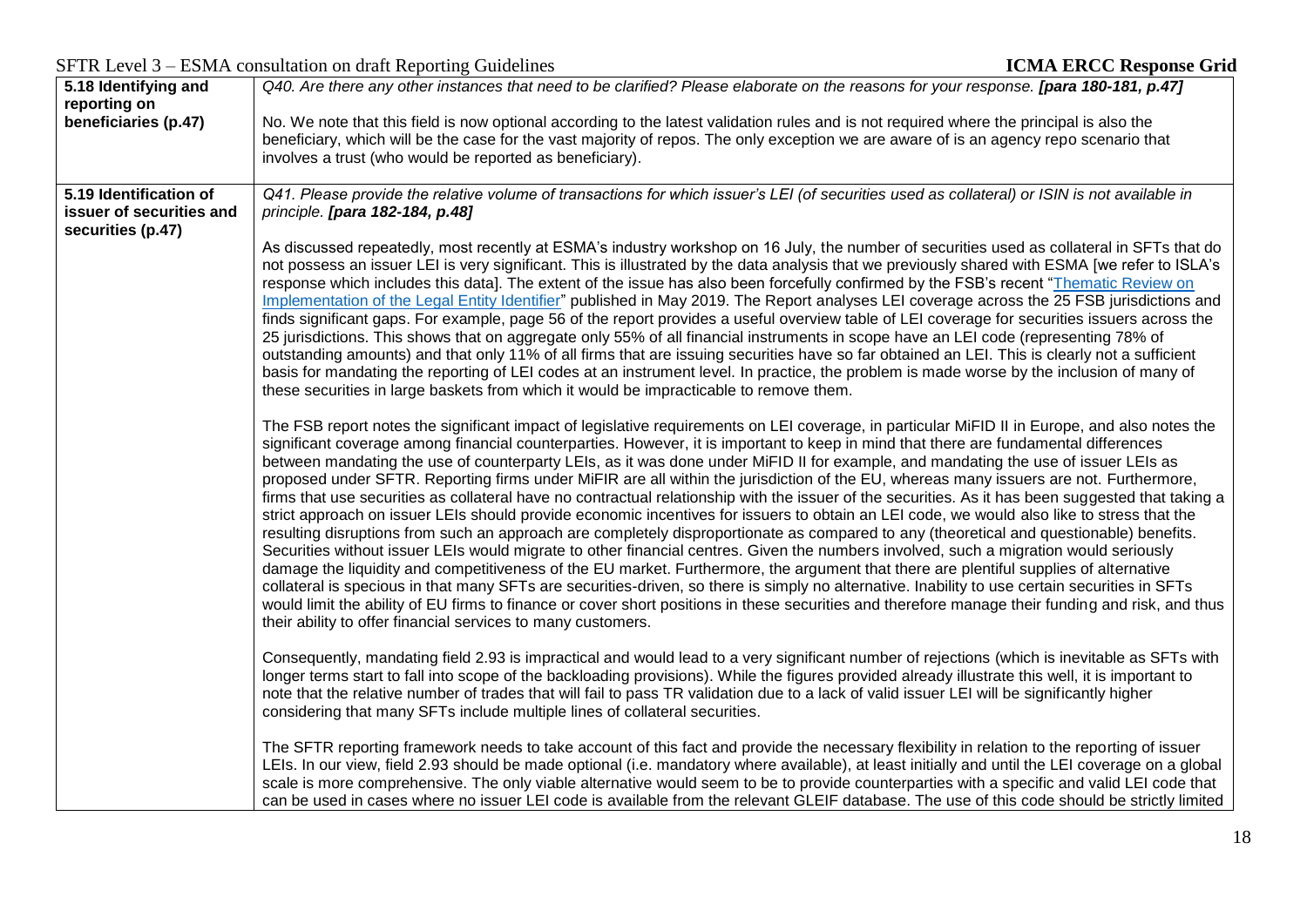|                                                  | to cases where no issuer LEI code is available and this could be checked and enforced by NCAs ex-post. Ideally, such code could be<br>obtained by ESMA itself, which would ensure consistency and would give authorities a very clear view on remaining gaps in global LEI<br>issuance and an appropriate tool for applying peer pressure at a global level on jurisdictions that still lag in the adoption and enforcement of<br>LEI codes. We would like to point out that it is a mutual interest of reporting firms and regulators to find a solution to the problem resulting<br>from the insufficient issuer LEI coverage. A significant number of rejections not only means operational burden and compliance issues for<br>firms, but also limited visibility for regulators given that a significant share of the reports will not be available.<br>The coverage of ISIN codes is much more comprehensive compared to issuer LEI and also to a lesser degree CFI codes. However, there<br>are instances where an ISIN code is not available. It would therefore be important for ESMA to specify how firms are expected to complete<br>these fields in case no code is available from the relevant official databases, although the clear priority should be given to issuer LEIs. |
|--------------------------------------------------|---------------------------------------------------------------------------------------------------------------------------------------------------------------------------------------------------------------------------------------------------------------------------------------------------------------------------------------------------------------------------------------------------------------------------------------------------------------------------------------------------------------------------------------------------------------------------------------------------------------------------------------------------------------------------------------------------------------------------------------------------------------------------------------------------------------------------------------------------------------------------------------------------------------------------------------------------------------------------------------------------------------------------------------------------------------------------------------------------------------------------------------------------------------------------------------------------------------------------------------------------------------------------------------------|
| 5.20 Reporting in the<br>phased-in period (p.48) | Q42. Do you agree with this approach? What other aspects need to be considered? Please elaborate on the reasons for your response.<br>[para 185-188, p.48]                                                                                                                                                                                                                                                                                                                                                                                                                                                                                                                                                                                                                                                                                                                                                                                                                                                                                                                                                                                                                                                                                                                                  |
|                                                  | Yes, we generally agree with the proposed approach. In paragraph 186, ESMA states that reports cannot be reconciled during the transition<br>period where only one of the parties is in scope. Just to clarify, we understand from the TRs that they are unable to distinguish parties based<br>on their applicable reporting go-live date and will attempt in all cases to pair and match reports during the phase-in period.                                                                                                                                                                                                                                                                                                                                                                                                                                                                                                                                                                                                                                                                                                                                                                                                                                                              |

# **6. SFTR Tables of fields**

## **6.1 Table 1 Counterparty data**

| 6.1 Table 1 Counterparty<br>data (p.50) | Q43. Do you believe there are other use cases that need to be further defined in this subsection? Do you agree with the applicability of<br>those use cases to the different types of SFTs as outlined above? Please detail the reasons for your answers. [para 193-194, p.51] |
|-----------------------------------------|--------------------------------------------------------------------------------------------------------------------------------------------------------------------------------------------------------------------------------------------------------------------------------|
|                                         | No.                                                                                                                                                                                                                                                                            |
|                                         | Q44. Do you agree with the population of the counterparty data fields? Please detail the reasons for your response and indicate the table to<br>which your comments refer. [para 195-211, p.72]                                                                                |
|                                         | Yes. As a minor comment, we noticed that scenario 6.1.10 is currently not included in the overview table 6.                                                                                                                                                                    |

## **6.2 Table 2 Loan and Collateral Data**

| 6.2 Table 2 Loan and          | Q45. Do you agree with the approach to reporting action types? Please detail the reasons for your response and include a reference to the |
|-------------------------------|-------------------------------------------------------------------------------------------------------------------------------------------|
| <b>Collateral Data (p.72)</b> | specific table. <b>[para 212-227, p.80]</b>                                                                                               |
|                               |                                                                                                                                           |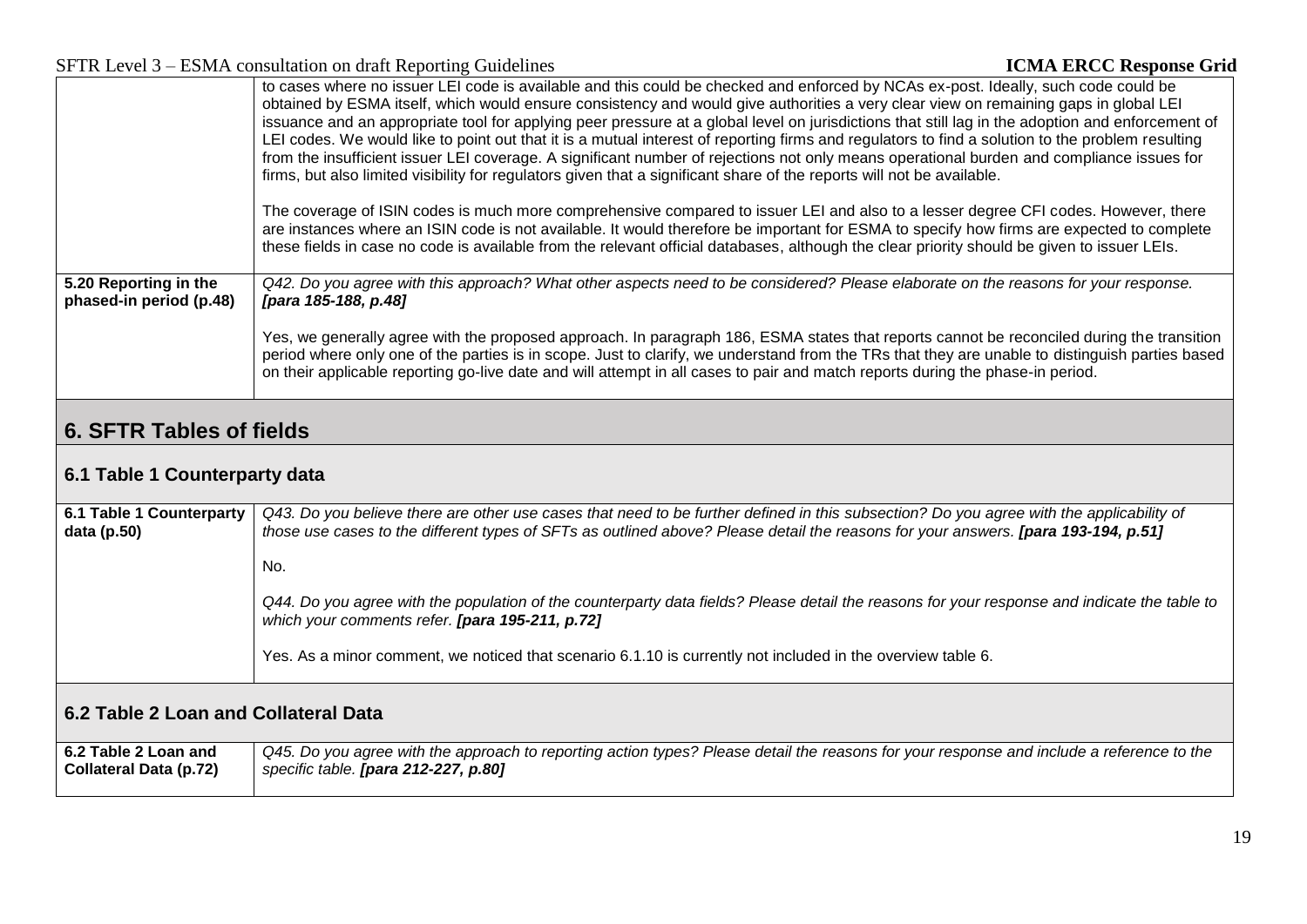| 6.2.1 Reporting of action                 |                                                                                                                                                                                 |                                                                                                                                                                                                                                                                                                                                                                                                                                                                                                                                                                                                                                                                                                                                                                                                                                                                                                                                                                                                                                                                                                                                              |                                            | As a general comment, we agree with ESMA's statement in paragraphs 85 and 86 that position level reporting is not an option for CCP- |  |  |  |  |  |  |  |
|-------------------------------------------|---------------------------------------------------------------------------------------------------------------------------------------------------------------------------------|----------------------------------------------------------------------------------------------------------------------------------------------------------------------------------------------------------------------------------------------------------------------------------------------------------------------------------------------------------------------------------------------------------------------------------------------------------------------------------------------------------------------------------------------------------------------------------------------------------------------------------------------------------------------------------------------------------------------------------------------------------------------------------------------------------------------------------------------------------------------------------------------------------------------------------------------------------------------------------------------------------------------------------------------------------------------------------------------------------------------------------------------|--------------------------------------------|--------------------------------------------------------------------------------------------------------------------------------------|--|--|--|--|--|--|--|
| types at transaction and                  | cleared repo, based on the defined conditions. Consequently, the examples should put less emphasis on the related scenarios and focus                                           |                                                                                                                                                                                                                                                                                                                                                                                                                                                                                                                                                                                                                                                                                                                                                                                                                                                                                                                                                                                                                                                                                                                                              |                                            |                                                                                                                                      |  |  |  |  |  |  |  |
| position level (p.73)                     |                                                                                                                                                                                 | more on scenarios that are of practical relevance.                                                                                                                                                                                                                                                                                                                                                                                                                                                                                                                                                                                                                                                                                                                                                                                                                                                                                                                                                                                                                                                                                           |                                            |                                                                                                                                      |  |  |  |  |  |  |  |
| 6.2.2 Loan data                           |                                                                                                                                                                                 |                                                                                                                                                                                                                                                                                                                                                                                                                                                                                                                                                                                                                                                                                                                                                                                                                                                                                                                                                                                                                                                                                                                                              |                                            |                                                                                                                                      |  |  |  |  |  |  |  |
|                                           |                                                                                                                                                                                 |                                                                                                                                                                                                                                                                                                                                                                                                                                                                                                                                                                                                                                                                                                                                                                                                                                                                                                                                                                                                                                                                                                                                              |                                            |                                                                                                                                      |  |  |  |  |  |  |  |
| 6.2.2.1 Reporting of UTI<br>(p.81)        |                                                                                                                                                                                 |                                                                                                                                                                                                                                                                                                                                                                                                                                                                                                                                                                                                                                                                                                                                                                                                                                                                                                                                                                                                                                                                                                                                              |                                            |                                                                                                                                      |  |  |  |  |  |  |  |
| 6.2.2.2 Reporting of<br>event date (p.81) | Q46. Do you agree with the approach to reporting event date? Please detail the reasons for your response and include a reference to the<br>specific table. [para 233-234, p.82] |                                                                                                                                                                                                                                                                                                                                                                                                                                                                                                                                                                                                                                                                                                                                                                                                                                                                                                                                                                                                                                                                                                                                              |                                            |                                                                                                                                      |  |  |  |  |  |  |  |
|                                           |                                                                                                                                                                                 |                                                                                                                                                                                                                                                                                                                                                                                                                                                                                                                                                                                                                                                                                                                                                                                                                                                                                                                                                                                                                                                                                                                                              |                                            | The reporting of field 2.3 (event date) is not straightforward and raises a number of issues and questions.                          |  |  |  |  |  |  |  |
|                                           | <b>Action Type</b>                                                                                                                                                              | ESMA's Validation Rules define the Event Date (Table 2, field 3) as the "date on which the reportable eventtook place". In respect of<br>reports with the Action Types for collateral updates (Action Type = COLU), re-use updates (Action Type = REUU) and margin updates<br>(Action Type = MARU) --- but not new transactions or the first re-use reports and margin reports (Action Type = NEWT), modifications<br>(Action Type = MODI) and terminations (Action Type = ETRM) --- the RTS also defines the Event Date as "the date for which the<br>information contained in the report is provided". However, in some cases it is not clear whether the date referred to is the date of the<br>contractual decision or the date of implementation of the decision (ie sometimes called the effective date).<br>In summary, we understand and recommend that "event date" for the different applicable action types should be completed as follows. Can<br>ESMA confirm that this is correct?<br>contractual or<br>implementation or<br>transaction or trade or<br>previous event<br>settlement or<br>notice or<br>date<br>effective date |                                            |                                                                                                                                      |  |  |  |  |  |  |  |
|                                           | COLU                                                                                                                                                                            |                                                                                                                                                                                                                                                                                                                                                                                                                                                                                                                                                                                                                                                                                                                                                                                                                                                                                                                                                                                                                                                                                                                                              | decision date                              | X                                                                                                                                    |  |  |  |  |  |  |  |
|                                           | <b>MARU</b>                                                                                                                                                                     |                                                                                                                                                                                                                                                                                                                                                                                                                                                                                                                                                                                                                                                                                                                                                                                                                                                                                                                                                                                                                                                                                                                                              |                                            | $\overline{\mathsf{X}}$                                                                                                              |  |  |  |  |  |  |  |
|                                           | <b>REUU</b>                                                                                                                                                                     |                                                                                                                                                                                                                                                                                                                                                                                                                                                                                                                                                                                                                                                                                                                                                                                                                                                                                                                                                                                                                                                                                                                                              |                                            | $\overline{X}$                                                                                                                       |  |  |  |  |  |  |  |
|                                           | where the event is<br><b>MODI</b><br>$\mathsf{X}$<br>termination in the future                                                                                                  |                                                                                                                                                                                                                                                                                                                                                                                                                                                                                                                                                                                                                                                                                                                                                                                                                                                                                                                                                                                                                                                                                                                                              |                                            |                                                                                                                                      |  |  |  |  |  |  |  |
|                                           | <b>ETRM</b>                                                                                                                                                                     | where termination is settled on<br>the same day                                                                                                                                                                                                                                                                                                                                                                                                                                                                                                                                                                                                                                                                                                                                                                                                                                                                                                                                                                                                                                                                                              |                                            |                                                                                                                                      |  |  |  |  |  |  |  |
|                                           | <b>NEWT</b>                                                                                                                                                                     |                                                                                                                                                                                                                                                                                                                                                                                                                                                                                                                                                                                                                                                                                                                                                                                                                                                                                                                                                                                                                                                                                                                                              | X                                          |                                                                                                                                      |  |  |  |  |  |  |  |
|                                           | <b>CORR</b>                                                                                                                                                                     | $\pmb{\times}$                                                                                                                                                                                                                                                                                                                                                                                                                                                                                                                                                                                                                                                                                                                                                                                                                                                                                                                                                                                                                                                                                                                               |                                            |                                                                                                                                      |  |  |  |  |  |  |  |
|                                           | <b>EROR</b>                                                                                                                                                                     |                                                                                                                                                                                                                                                                                                                                                                                                                                                                                                                                                                                                                                                                                                                                                                                                                                                                                                                                                                                                                                                                                                                                              | N/A --- no Event Date for this Action Type |                                                                                                                                      |  |  |  |  |  |  |  |
|                                           |                                                                                                                                                                                 |                                                                                                                                                                                                                                                                                                                                                                                                                                                                                                                                                                                                                                                                                                                                                                                                                                                                                                                                                                                                                                                                                                                                              |                                            |                                                                                                                                      |  |  |  |  |  |  |  |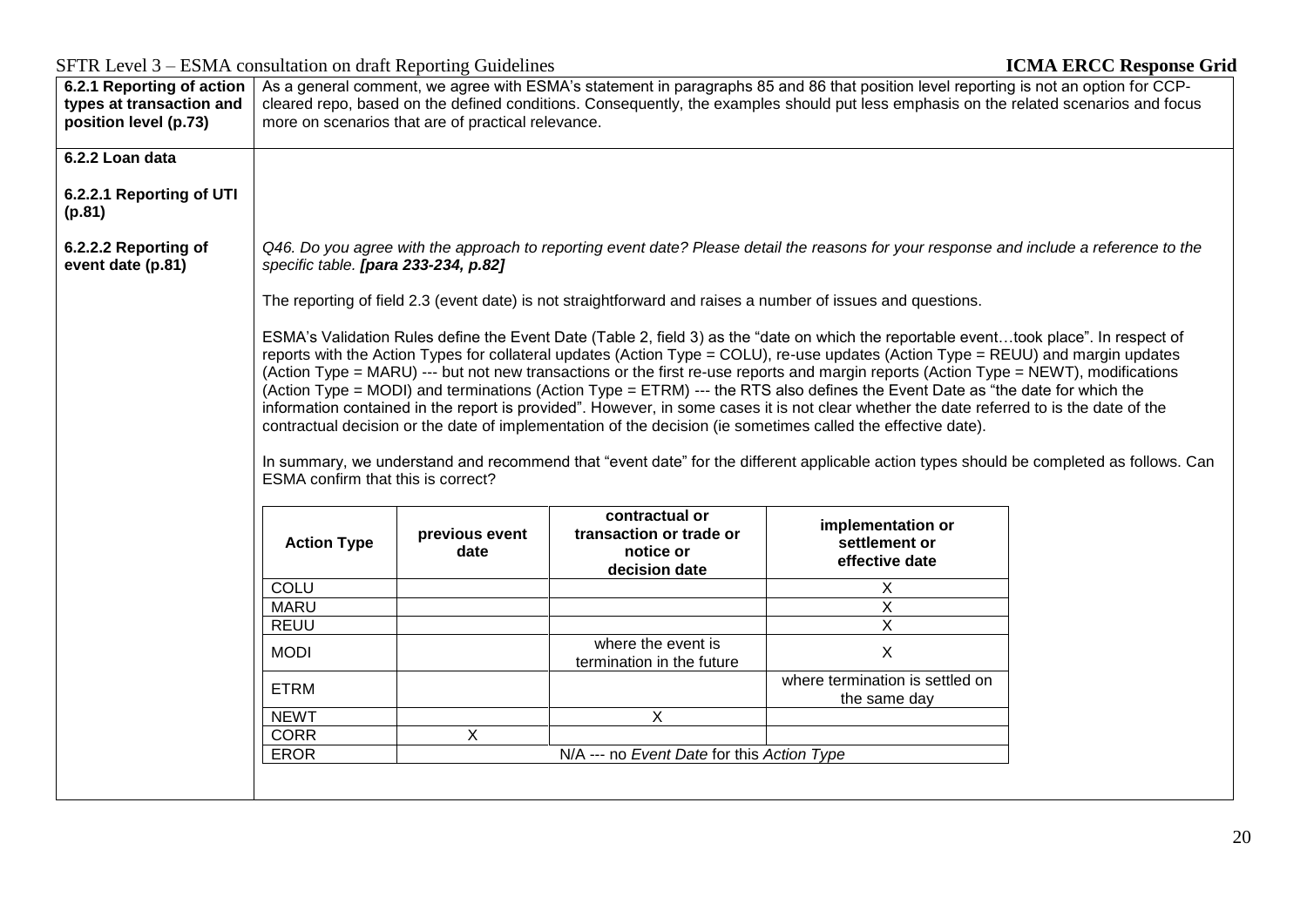| SFTR Level 3 – ESMA consultation on draft Reporting Guidelines |  |  |  |
|----------------------------------------------------------------|--|--|--|
|                                                                |  |  |  |

| 6.2.2.3 Reporting of<br>cleared / non-cleared                                                                                                                                                                                                                                                                                                                                                                                                                                                                                                                                                                              | Q47. Do you agree with the approach to reporting clearing? Please detail the reasons for your response and include a reference to the<br>specific table. [para 235-245, p.89]                                                                                                                                                                                                                                                                                                                                                                                                                                                    |                    |                                                                        |                           |                               |                                |                                   |  |
|----------------------------------------------------------------------------------------------------------------------------------------------------------------------------------------------------------------------------------------------------------------------------------------------------------------------------------------------------------------------------------------------------------------------------------------------------------------------------------------------------------------------------------------------------------------------------------------------------------------------------|----------------------------------------------------------------------------------------------------------------------------------------------------------------------------------------------------------------------------------------------------------------------------------------------------------------------------------------------------------------------------------------------------------------------------------------------------------------------------------------------------------------------------------------------------------------------------------------------------------------------------------|--------------------|------------------------------------------------------------------------|---------------------------|-------------------------------|--------------------------------|-----------------------------------|--|
| <b>SFT (p.82)</b>                                                                                                                                                                                                                                                                                                                                                                                                                                                                                                                                                                                                          | Our understanding in relation to the reporting of prior repos and report tracking number (RTN) is as follows. It would be helpful if ESMA<br>could validate our assumptions.<br>Reporting of prior repos:<br>As per ESMA's definition, a prior repo exists as a precursor to all repos which a CCP clears by novation rather than open offer. Therefore, a<br>prior repo does not have to be reported if it was cleared by a CCP on an open offer basis. Nor does a prior repo have to be reported (even<br>though it is assumed to exist) for a repo executed on a trading venue and cleared by a CCP on the same day $(T+0)$ . |                    |                                                                        |                           |                               |                                |                                   |  |
|                                                                                                                                                                                                                                                                                                                                                                                                                                                                                                                                                                                                                            |                                                                                                                                                                                                                                                                                                                                                                                                                                                                                                                                                                                                                                  |                    |                                                                        |                           |                               |                                |                                   |  |
|                                                                                                                                                                                                                                                                                                                                                                                                                                                                                                                                                                                                                            | In this context, we would remark that the guidance in relation to repos cleared on an open offer basis does not seem to be reflected in the<br>validation rules. Field 2.2 (RTN) is conditionally mandatory for cleared trades (2.5=TRUE), irrespective of whether this is done by open offer<br>or novation. Can ESMA clarify if and how field 2.2 should be populated for repos cleared on an open offer basis?                                                                                                                                                                                                                |                    |                                                                        |                           |                               |                                |                                   |  |
| Reporting of RTN:<br>In the case of a repo executed on a trading venue and cleared on the same day (T+0), although its prior repo does not have to be reported<br>as a new transaction by the members of a CCP who agreed it, the RTN for that prior repo (its UTI) still has to be included in the reports of<br>the cleared repos by the members. That RTN has to be generated by the trading venue.                                                                                                                                                                                                                     |                                                                                                                                                                                                                                                                                                                                                                                                                                                                                                                                                                                                                                  |                    |                                                                        |                           |                               |                                |                                   |  |
| If a repo is not executed on a trading venue or is not cleared on the same day (T+0) or both, the prior repo does have to be reported as a<br>new transaction by the original counterparties and then terminated and replaced by cleared repos. And in their reports of the cleared repos,<br>the counterparties have to report the RTN for the prior repo (its UTI). The RTN for a prior repo not executed on a trading venue will probably<br>be generated by the counterparties or the CCP but this choice should be made according to the decision tree provided by ESMA (see Final<br>Report, pages 77-78, Figure 1). |                                                                                                                                                                                                                                                                                                                                                                                                                                                                                                                                                                                                                                  |                    |                                                                        |                           |                               |                                |                                   |  |
|                                                                                                                                                                                                                                                                                                                                                                                                                                                                                                                                                                                                                            |                                                                                                                                                                                                                                                                                                                                                                                                                                                                                                                                                                                                                                  |                    | A CCP does not have to include the RTN in its reports of cleared repos |                           |                               |                                |                                   |  |
|                                                                                                                                                                                                                                                                                                                                                                                                                                                                                                                                                                                                                            |                                                                                                                                                                                                                                                                                                                                                                                                                                                                                                                                                                                                                                  | Summary table:     |                                                                        |                           |                               |                                |                                   |  |
|                                                                                                                                                                                                                                                                                                                                                                                                                                                                                                                                                                                                                            |                                                                                                                                                                                                                                                                                                                                                                                                                                                                                                                                                                                                                                  | execution<br>venue | date of<br>clearing                                                    | is there a<br>prior repo? | prior repo to<br>be reported? | <b>RTN</b> to be<br>reported?  | <b>RTN</b> to be<br>generated by: |  |
|                                                                                                                                                                                                                                                                                                                                                                                                                                                                                                                                                                                                                            |                                                                                                                                                                                                                                                                                                                                                                                                                                                                                                                                                                                                                                  | trading venue      | open offer (T+0)                                                       | no                        |                               | No                             | n/a                               |  |
|                                                                                                                                                                                                                                                                                                                                                                                                                                                                                                                                                                                                                            |                                                                                                                                                                                                                                                                                                                                                                                                                                                                                                                                                                                                                                  |                    | same day (T+0)<br>novation                                             | yes                       | no                            | by both parties<br>but not CCP | trading venue                     |  |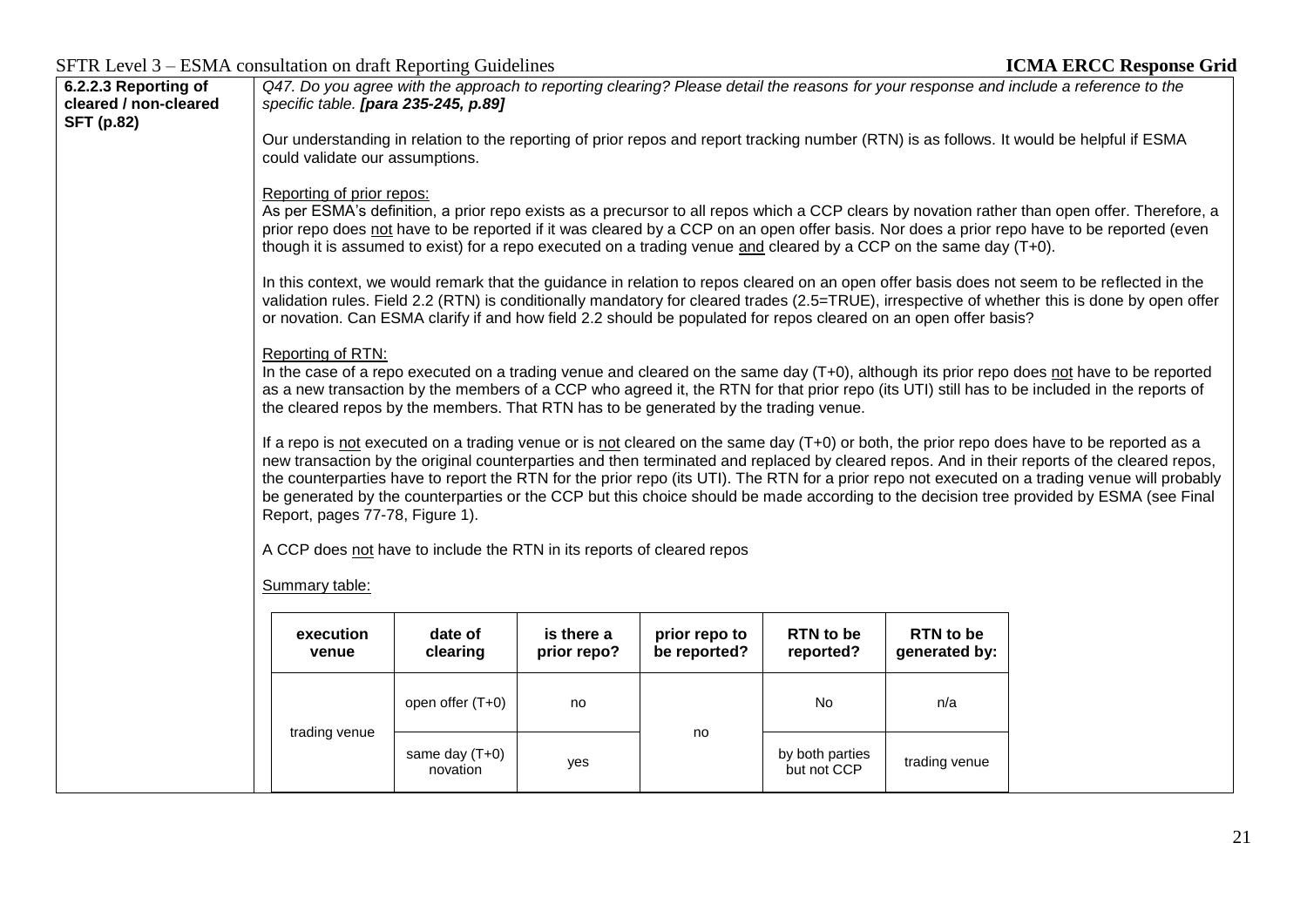|                                     | <b>OTC</b>                                                                                                                                                                                                                                                                                                                                                                                                                                                                                                                                                                                                                                                                                                                                                                                                                                                                                                                                                                                                                                                                                                                                                                                                                                                                                                                                                                                                                  | not same day<br>same day (T+0) |  | by both parties |  | see ESMA<br>decision tree |  |  |  |
|-------------------------------------|-----------------------------------------------------------------------------------------------------------------------------------------------------------------------------------------------------------------------------------------------------------------------------------------------------------------------------------------------------------------------------------------------------------------------------------------------------------------------------------------------------------------------------------------------------------------------------------------------------------------------------------------------------------------------------------------------------------------------------------------------------------------------------------------------------------------------------------------------------------------------------------------------------------------------------------------------------------------------------------------------------------------------------------------------------------------------------------------------------------------------------------------------------------------------------------------------------------------------------------------------------------------------------------------------------------------------------------------------------------------------------------------------------------------------------|--------------------------------|--|-----------------|--|---------------------------|--|--|--|
| 6.2.2.4 Trading venue               |                                                                                                                                                                                                                                                                                                                                                                                                                                                                                                                                                                                                                                                                                                                                                                                                                                                                                                                                                                                                                                                                                                                                                                                                                                                                                                                                                                                                                             |                                |  |                 |  |                           |  |  |  |
| (p.89)                              | Q48. Do you agree with the approach to reporting trading venue field? Please detail the reasons for your response and include a reference<br>to the specific table. [para 246-251, p.92]<br>Paragraph 248 confirms ESMA's intention to align field 2.8 with the trading venue categories in MiFID II. This means that voice-brokers<br>(where they are OTFs) are no longer to be considered part of the OTC market. Basically, only direct bilateral phone and electronic<br>messaging negotiations are OTC. We note that this has broader implications, in particular in relation to the generation of UTIs based on the<br><b>ESMA</b> decision tree.<br>Paragraph 250 states that field 2.8 should be populated as 'XOFF' where an SFT was concluded off-venue but then brought into the rules of<br>a trading venue (RM, MTF, OTF). We welcome this clarification and agree with the suggested approach.<br>We would welcome further guidance from ESMA on the treatment of third country trading venues under SFTR. Is the definition of trading<br>venue in SFTR restricted to EU-authorised trading venues? In case an in-scope counterparty concludes an SFT on a third-country trading<br>venue, how should field 2.8 be populated and what does this mean in terms of generation of both UTI and RTN (in case of CCP-clearing)<br>given that third-country venues would be outside the scope of SFTR obligations? |                                |  |                 |  |                           |  |  |  |
| 6.2.2.5 Master<br>agreement section | Q49. Do you have any remarks or questions concerning the reporting of master agreements? Please detail the reasons for your response<br>and include a reference to the specific table. [para 252-256, p.94]                                                                                                                                                                                                                                                                                                                                                                                                                                                                                                                                                                                                                                                                                                                                                                                                                                                                                                                                                                                                                                                                                                                                                                                                                 |                                |  |                 |  |                           |  |  |  |
| (p.92)                              | The guidance in relation to master agreements is generally clear. We would just highlight that there are likely additional agreements (other<br>than BIAG, CSDA and OTHR) for which field 2.11 is not applicable. It could make sense to make 2.11 more generally an optional field (to be<br>filled in only where applicable).                                                                                                                                                                                                                                                                                                                                                                                                                                                                                                                                                                                                                                                                                                                                                                                                                                                                                                                                                                                                                                                                                             |                                |  |                 |  |                           |  |  |  |
|                                     | The example in table 57 explains the population of the master agreement fields for CCP-cleared trades. Can ESMA confirm if the proposed<br>response in field 2.10 ("CCPClearingConditions") should be considered as standard wording or if the wording should be adapted to<br>individual CCP agreements (with standard wording provided by each CCP)?                                                                                                                                                                                                                                                                                                                                                                                                                                                                                                                                                                                                                                                                                                                                                                                                                                                                                                                                                                                                                                                                      |                                |  |                 |  |                           |  |  |  |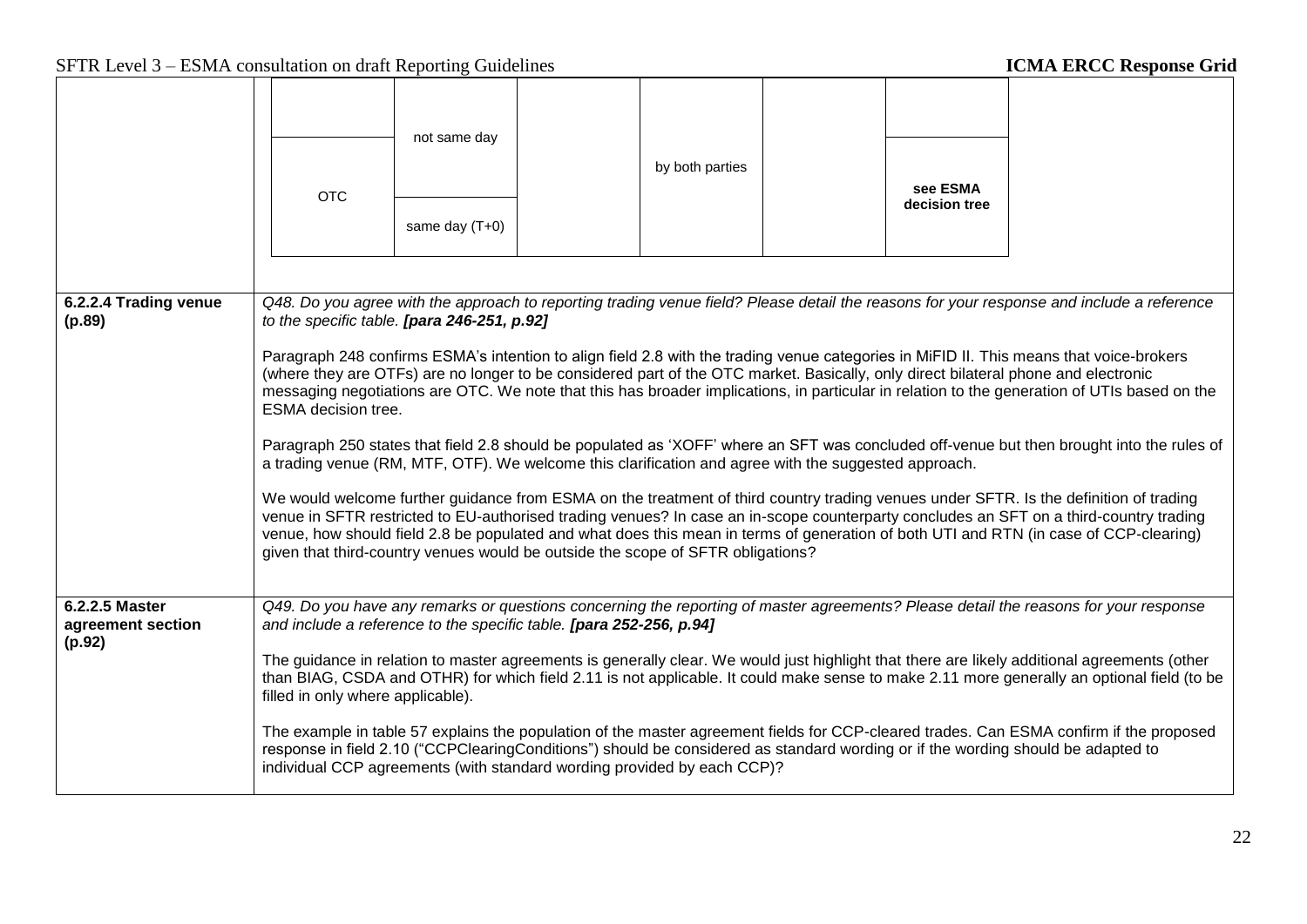|                          | SFTR Level 3 – ESMA consultation on draft Reporting Guidelines<br><b>ICMA ERCC Response Grid</b>                                                |
|--------------------------|-------------------------------------------------------------------------------------------------------------------------------------------------|
|                          | A minor comment in relation to the example provided in paragraph 253: There is no 2017 version of the GMRA. The latest version of the           |
|                          | GMRA is the GMRA 2011.                                                                                                                          |
| 6.2.2.6 Conclusion and   | Q50. Do you agree with the approach to reporting conclusion and beginning of an SFT? Please detail the reasons for your response and            |
| start of the transaction | include a reference to the specific table. [para 257-258, p.96]                                                                                 |
| (p.94)                   |                                                                                                                                                 |
|                          | Yes, we agree.                                                                                                                                  |
|                          |                                                                                                                                                 |
| 6.2.2.7 Term of the SFT  | Q51. Do you agree with the approach to reporting term of the SFT? Please detail the reasons for your response and include a reference to        |
| (p.96)                   | the specific table. [para 259-262, p.98]                                                                                                        |
|                          |                                                                                                                                                 |
|                          | As explained previously, in a simple fixed-term repo with no embedded early termination option, the counterparties do not have an               |
|                          | automatic right to terminate early or amortize. Field 2.17 and 2.18 should therefore not apply and this is recognised in the updated validation |
|                          | rules which specify that both fields are mandatory only for open repos, evergreens and extendibles. Confusingly, the example in table 61        |
|                          | shows a fixed term repo with minimum notice period. This is possible but, as explained, does not represent a standard scenario.                 |
|                          | On field 2.16 (Minimum Notice Period): in addition to open repos, evergreens and extendibles, the field should also cover fixed-term repos      |
|                          | with a termination option (as illustrated in table 61).                                                                                         |
|                          |                                                                                                                                                 |
|                          | In relation to the use of field 2.17 (Earliest Call-Back Date): In the case of open repo (including open evergreens), we assume that this field |
|                          | does not need to be updated every day that the repo remains open. Reporting of a published fixing by hundreds or thousands of parties           |
|                          | would simply be "noise". We therefore suggest that field 2.17 should only apply to NEWT reports. In addition, we assume that the field does     |
|                          | not apply to extendibles (since they are extended, not called back). Can ESMA confirm that this is correct? In order to avoid duplication and   |
|                          | unnecessary inconsistencies, we suggest that the use of field 2.17 should be limited to fixed-term repos with termination options.              |
|                          |                                                                                                                                                 |
|                          |                                                                                                                                                 |
| 6.2.2.8 Termination      | Q52. Do you see any issues with the approach to reporting termination optionality? Please detail the reasons for your response and include      |
| optionality (p.98)       | a reference to the specific table. [para 263, p.100]                                                                                            |
|                          | No, we agree with the description.                                                                                                              |
|                          |                                                                                                                                                 |
| 6.2.2.9 Collateral       | Q53. Which of these approaches do you favour for reporting general and specific collateral? Please detail the reasons for your response.        |
| arrangements (p.100)     | [para 264-267, p.101]                                                                                                                           |
|                          |                                                                                                                                                 |
|                          | The ICMA ERCC has a strong preference for a more restrictive definition of general collateral, i.e. ESMA's option 2 described in paragraph      |
|                          | 265. In our view this is the only workable approach. As ESMA points out, anything closer to option 1 would be very problematic in terms of      |
|                          | reconciliation. The GC repo rate is an inexact concept (the GC repo rate is in fact a band of rates, often assumed to be 10 basis points wide,  |
|                          | within which GC rates vary according to delivery methods and optionality). In line with ESMA's proposal, we suggest that only repos             |
|                          | transacted on GC facilities on ATS and/or managed by a tri-party agent should be reported as general collateral.                                |
|                          |                                                                                                                                                 |
|                          | This would include repos that are:                                                                                                              |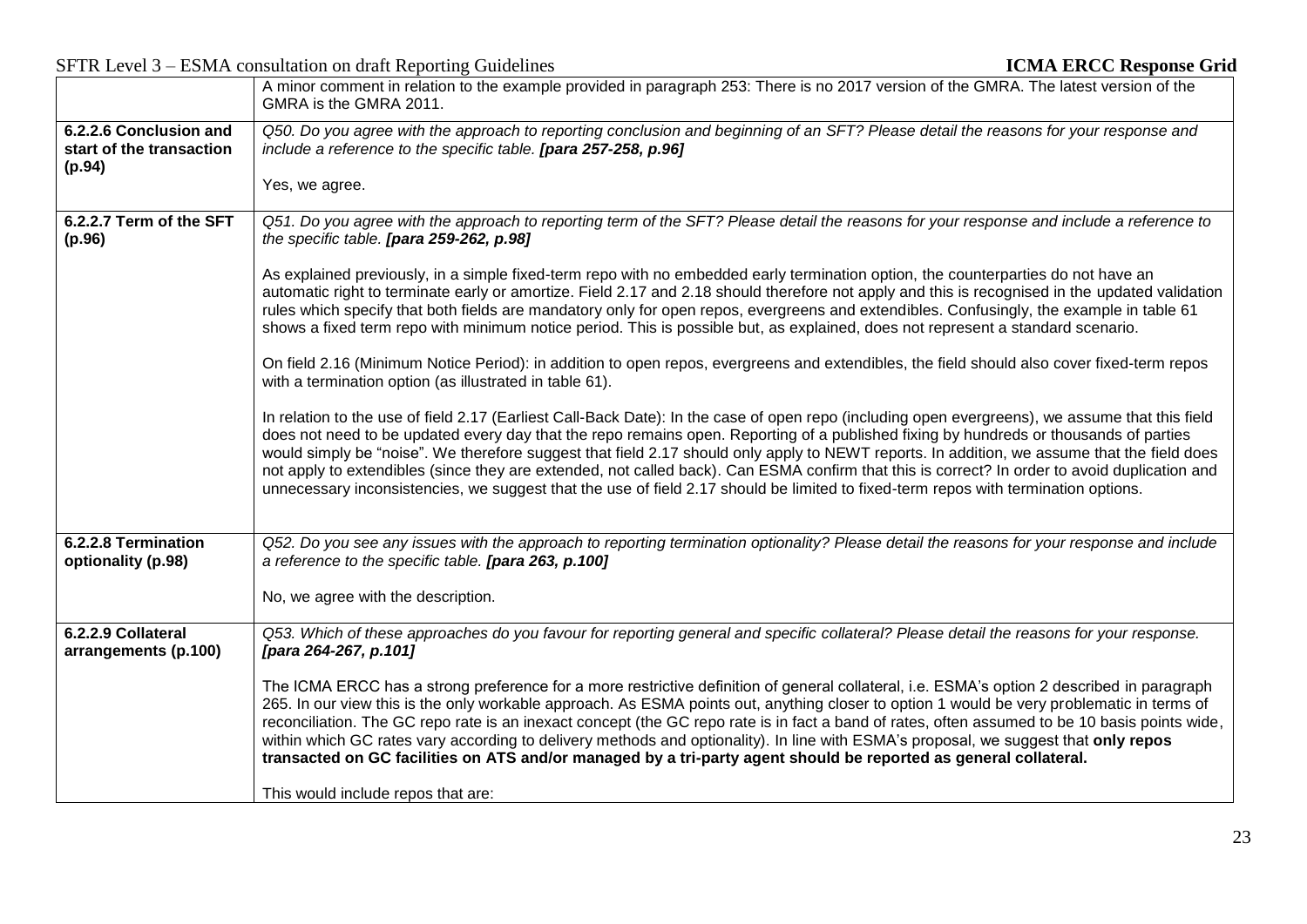|                                                                  | • traded on what are advertised as GC facilities provided by an automatic trading system (ATS), including GC financing facilities such as<br>Eurex EGCP and LCH's €GC Plus and £GC (which are cleared by a CCP and managed by a tri-party agent);<br>not traded on an ATS but managed by a tri-party agent.<br>$\bullet$                                                                                                                                                                                                                                                                                                                                                                                                                                                                                                                                                           |
|------------------------------------------------------------------|------------------------------------------------------------------------------------------------------------------------------------------------------------------------------------------------------------------------------------------------------------------------------------------------------------------------------------------------------------------------------------------------------------------------------------------------------------------------------------------------------------------------------------------------------------------------------------------------------------------------------------------------------------------------------------------------------------------------------------------------------------------------------------------------------------------------------------------------------------------------------------|
|                                                                  | In all these cases, the seller or its agent can allocate collateral from "a relatively wide range of securities meeting predefined criteria", which<br>would be in line with ESMA's definition of GC.                                                                                                                                                                                                                                                                                                                                                                                                                                                                                                                                                                                                                                                                              |
|                                                                  | So-called bilateral GC trades draw on inexact and informal sets of securities and the buyer can refuse what is proposed as collateral, even if<br>the collateral-giver believes the proffered securities meet the general understood definition of GC. In other words, for clarity, we believe GC<br>should be reported where there is an explicit list of eligible collateral.                                                                                                                                                                                                                                                                                                                                                                                                                                                                                                    |
|                                                                  | Q54. Do you agree with the approach to reporting collateral arrangements? Please detail the reasons for your response and include a<br>reference to the specific table. [para 268-270, p.103]                                                                                                                                                                                                                                                                                                                                                                                                                                                                                                                                                                                                                                                                                      |
|                                                                  | Yes, we agree.                                                                                                                                                                                                                                                                                                                                                                                                                                                                                                                                                                                                                                                                                                                                                                                                                                                                     |
|                                                                  | In the context of DBV, can ESMA confirm that the triparty field (2.14) should be filled in with Euroclear's LEI if the DBV indicator is ticked,<br>given that DBV it is a triparty facility?                                                                                                                                                                                                                                                                                                                                                                                                                                                                                                                                                                                                                                                                                       |
|                                                                  |                                                                                                                                                                                                                                                                                                                                                                                                                                                                                                                                                                                                                                                                                                                                                                                                                                                                                    |
| 6.2.2.10 Fixed or floating<br>rates (p.104)                      | Q55. Do you agree with the approach to reporting fixed and floating rates of SFTs? Please detail the reasons for your response and include<br>a reference to the specific table. [para 271-279, p.107]                                                                                                                                                                                                                                                                                                                                                                                                                                                                                                                                                                                                                                                                             |
|                                                                  | Table 72 in the draft Guidelines illustrates how a floating-rate adjustment should be reported in fields 2.35 and 2.36. What this doesn't show<br>is the cause of the adjustment. In particular, in the case of floating rate repo linked to an interest rate index, we would like to ask ESMA to<br>confirm our assumption that only modifications of the spread to the index are reportable and not the scheduled and published fixings of the<br>index itself, which obviously do not constitute a modification of the contractual terms of the repo. So, for example, a repo priced at EONIA<br>plus 5 basis points would not require a MODI report for each day on which EONIA is fixed, but only when the spread to EONIA would be<br>changed. Logically, the actual rate would also not have to be reported (in the field Adjusted Rate) even on the first date of the SFT. |
| 6.2.2.11 Repo and<br><b>BSB/SBB principal</b><br>amounts (p.107) | Q56. Do you see any issues with the approach to reporting repo and BSB/SBB principal amounts? Please detail the reasons for your<br>response and include a reference to the specific table. [para 280, p.108]                                                                                                                                                                                                                                                                                                                                                                                                                                                                                                                                                                                                                                                                      |
|                                                                  | We don't see any issues with the principal amount fields.                                                                                                                                                                                                                                                                                                                                                                                                                                                                                                                                                                                                                                                                                                                                                                                                                          |
|                                                                  | On a related issue, we would like to reiterate our concerns in relation to the reporting of the BSB price, noting that there is currently no field<br>to accurately capture this. The repo rate (fields 2.23 or 2.25) is not applicable for BSB and field 2.49, which is now mandatory for BSB is not<br>appropriate to capture the price either as this is only the spot price (duplicating field 2.87). See our response to Q5.                                                                                                                                                                                                                                                                                                                                                                                                                                                  |
| 6.2.2.12 Securities<br>(p.108)                                   | Q57. Do you agree with the approach regarding reporting fields 2.51 and 2.90? Please elaborate on the reasons for your response. [para<br>281-289, p.109]                                                                                                                                                                                                                                                                                                                                                                                                                                                                                                                                                                                                                                                                                                                          |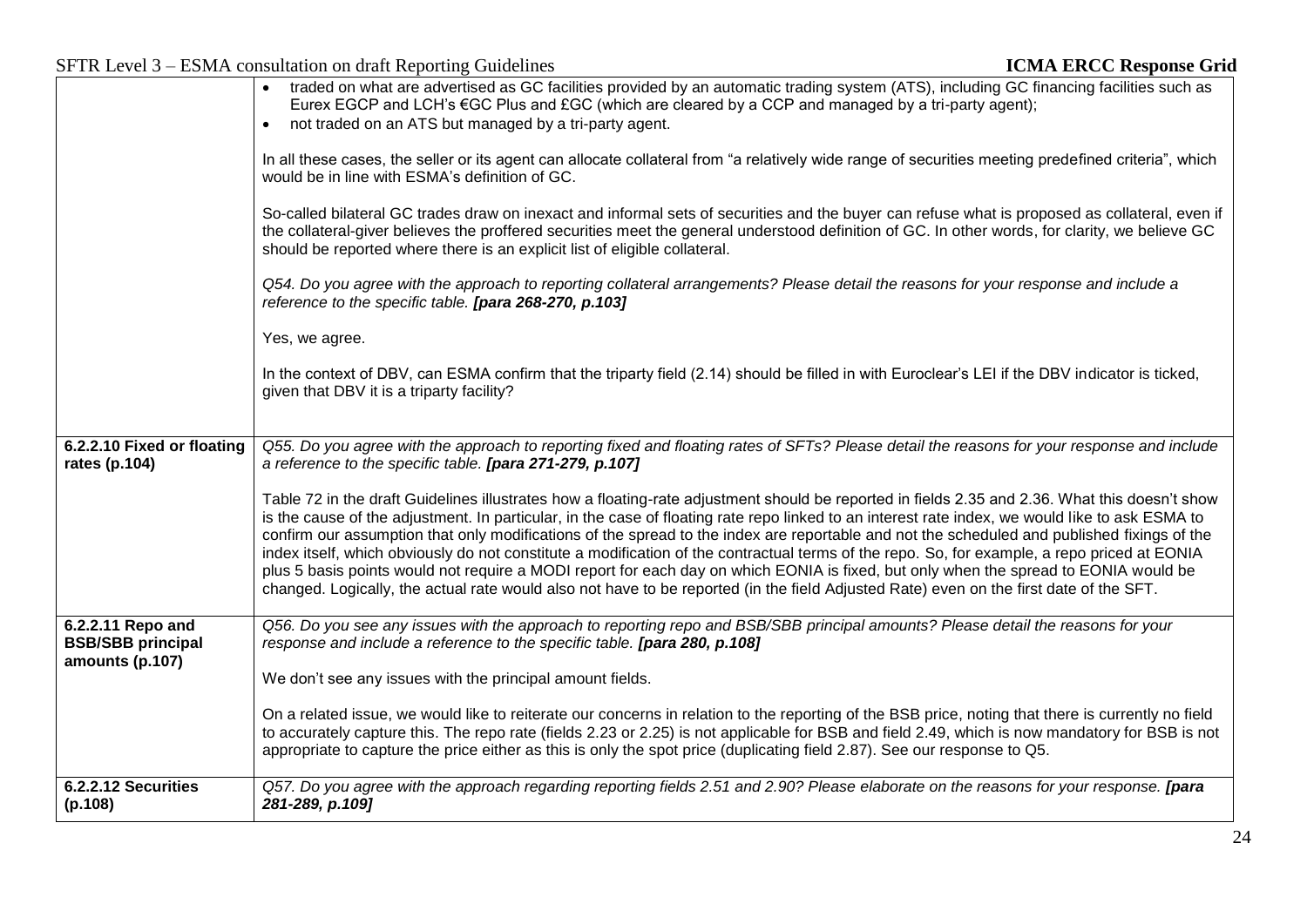|                                                                            | ESMA's draft Guidelines require that (paragraph 283):<br>Parties should rely on their internal assessment of the credit quality of collateral. This assessment can take account of but should not<br>place "mechanistic reliance" on external credit ratings.<br>As part of the process of agreeing the credit quality of collateral, the parties should agree the classification of the collateral on the six<br>credit quality steps used to map the ratings provided by External Credit Assessment Institutions under the Capital Requirements<br>Regulation (575/2013).<br>In the case of lack of agreement, the parties should use the lowest rating proposed<br>ICMA members have expressed concerns with the proposed approach. The principal reason for this is that members are uncomfortable with<br>reporting data they disagree with. Further, as SFTR does not require usage of a common credit reference agency, market participants are<br>free to choose. Broadly members are uncomfortable with relying on their counterparty's data, given they have no oversight over its |
|----------------------------------------------------------------------------|----------------------------------------------------------------------------------------------------------------------------------------------------------------------------------------------------------------------------------------------------------------------------------------------------------------------------------------------------------------------------------------------------------------------------------------------------------------------------------------------------------------------------------------------------------------------------------------------------------------------------------------------------------------------------------------------------------------------------------------------------------------------------------------------------------------------------------------------------------------------------------------------------------------------------------------------------------------------------------------------------------------------------------------------------------------------------------------------|
|                                                                            | provenance and intrinsically disagree with it, having chosen an alternative source.<br>As pointed out in our response to questions 35-36, members think it most appropriate that firms report their own records. Therefore, there<br>will be breaks on these fields which members feel presents the most accurate picture to anyone reviewing the reports. Further, in order to<br>reduce unnecessary noise in reports, members again request that these fields are made non-reconciling - but understand that will require a<br>revision to RTS 2018/8332.<br>Q58. Do you agree with the approach to reporting securities on loan? Please detail the reasons for your response and include a reference to<br>the specific table. [para 290-299, p.113]                                                                                                                                                                                                                                                                                                                                      |
|                                                                            | Yes, we agree.                                                                                                                                                                                                                                                                                                                                                                                                                                                                                                                                                                                                                                                                                                                                                                                                                                                                                                                                                                                                                                                                               |
| 6.2.2.13 SFTs involving<br>commodities -<br>commodities lending<br>(p.114) | Q59. Do you agree with the approach to reporting SFTs involving commodities? Please detail the reasons for your response and include a<br>reference to the specific table. [para 300-302, p.114]<br>No comment.                                                                                                                                                                                                                                                                                                                                                                                                                                                                                                                                                                                                                                                                                                                                                                                                                                                                              |
| 6.2.2.14 Cash rebate<br><b>SLB</b> (p.115)                                 | Q60. Do you agree with the approach to reporting cash rebate SLBs? Please detail the reasons for your response and include a reference<br>to the specific table. [para 303-306, p.116]<br>No comment.                                                                                                                                                                                                                                                                                                                                                                                                                                                                                                                                                                                                                                                                                                                                                                                                                                                                                        |
| 6.2.2.15 Non-cash<br>collateral SLB (p.116)                                | Q61. Do you agree with the approach to reporting non-cash collateral SLBs? Please detail the reasons for your response and include a<br>reference to the specific table. [para 307, p.117]<br>No comment.                                                                                                                                                                                                                                                                                                                                                                                                                                                                                                                                                                                                                                                                                                                                                                                                                                                                                    |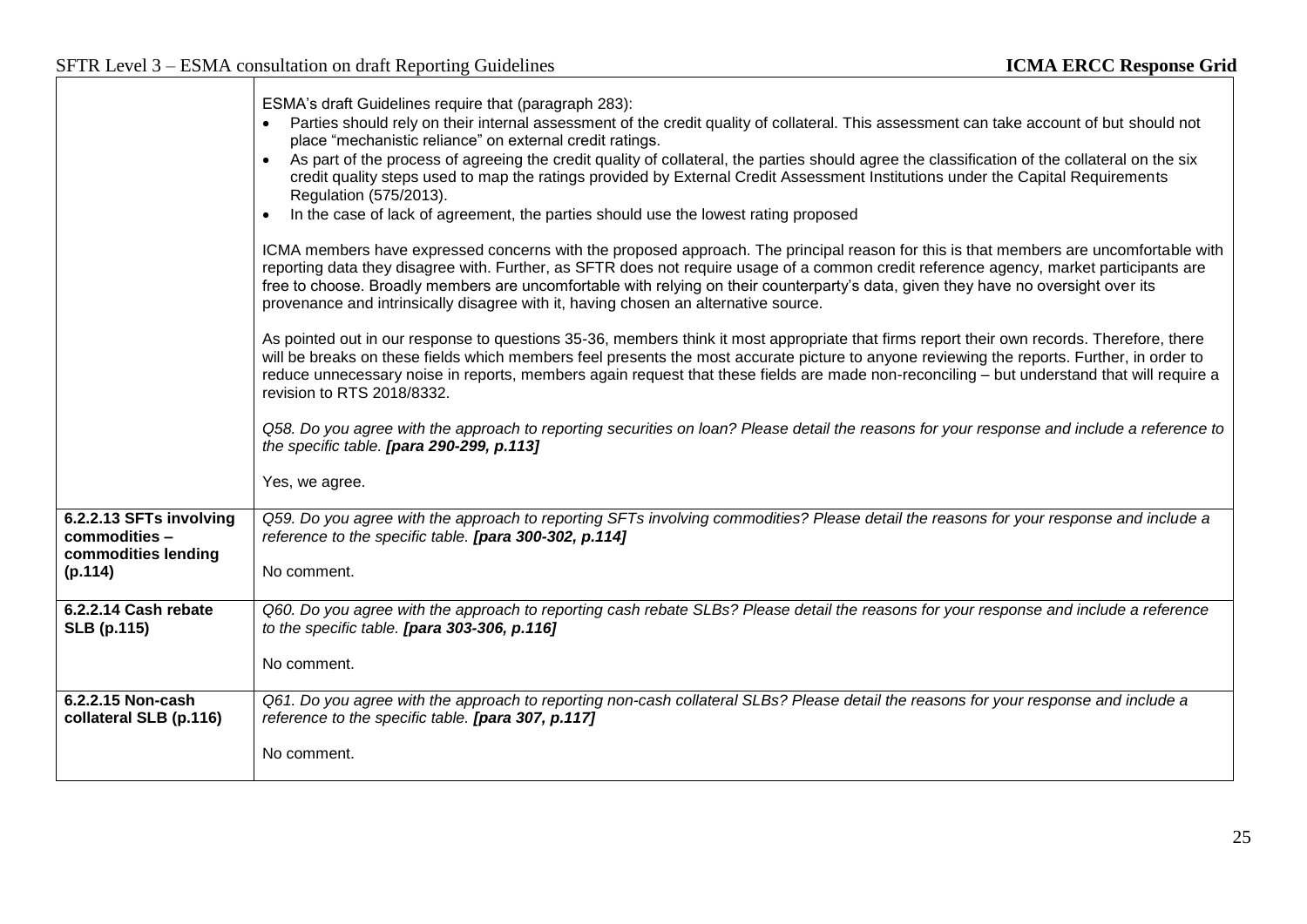| 6.2.2.16 Margin lending                | Q62. Do you agree with the approach to reporting margin loan data? Please detail the                                                                                                                                                                                                                                                                                                   |
|----------------------------------------|----------------------------------------------------------------------------------------------------------------------------------------------------------------------------------------------------------------------------------------------------------------------------------------------------------------------------------------------------------------------------------------|
| and short market value                 | reasons for your response and include a reference to the specific table. [para 308-314, p.120]                                                                                                                                                                                                                                                                                         |
| (p.117)                                | No comment.                                                                                                                                                                                                                                                                                                                                                                            |
|                                        |                                                                                                                                                                                                                                                                                                                                                                                        |
| 6.2.3 Collateral data                  |                                                                                                                                                                                                                                                                                                                                                                                        |
| 6.2.3.1 Uncollateralised<br><b>SLB</b> |                                                                                                                                                                                                                                                                                                                                                                                        |
| 6.2.3.2 Collateralization<br>(p.121)   | Q63. Do you agree with the approach to reporting collateralisation? Please detail the reasons for your response and include a reference to<br>the specific table. [para 319-329, p.125]                                                                                                                                                                                                |
|                                        | Yes, the approach is in line with our own assumptions.                                                                                                                                                                                                                                                                                                                                 |
|                                        | As regards the use of NTAV, can ESMA confirm that this can be used also:<br>(i) where a collateral allocation is unknown but the allocation will not be from a definitive basket and<br>(ii) where the allocation of collateral from a basket will be known in time to report by T+1 but a party wishes to report the loan data as soon<br>as possible before the allocation is known? |
| 6.2.3.3 Cash collateral                | Q64. Do you agree with the approach to reporting cash collateral? Please detail the reasons for your response and include a reference to<br>the specific table.                                                                                                                                                                                                                        |
|                                        | Yes, we agree.                                                                                                                                                                                                                                                                                                                                                                         |
| 6.2.3.4 Security                       | Q65. Do you agree with the proposed approach? Please detail the reasons for your response. [para 331-332, p.126]                                                                                                                                                                                                                                                                       |
| collateral fields (p.126)              | We agree with ESMA that field 2.88 (collateral market value) should be provided exclusive of haircut, i.e. before applying any haircut. This<br>would be more straightforward and in line with market practice. It would also be superfluous to include haircut given that it is separately<br>reported.                                                                               |
|                                        | Q66. Do you agree with the proposed approach for calculating collateral haircuts or margin? Please provide justification for your response.<br>[para 333-340, p.131]                                                                                                                                                                                                                   |
|                                        | We would like to point out that ESMA included in paragraph 333 the formula to calculate Initial Margin, not a haircut. This is despite the fact<br>that the validation rules define field 2.89 as a haircut (i.e. the percentage discount of the purchase price of a repo relative to the initial market<br>value of the collateral).                                                  |
|                                        | Q67. Do you agree with the proposed approach for reporting collateral type field? Please detail the reasons for your response. [para 342-<br>344, p.131]                                                                                                                                                                                                                               |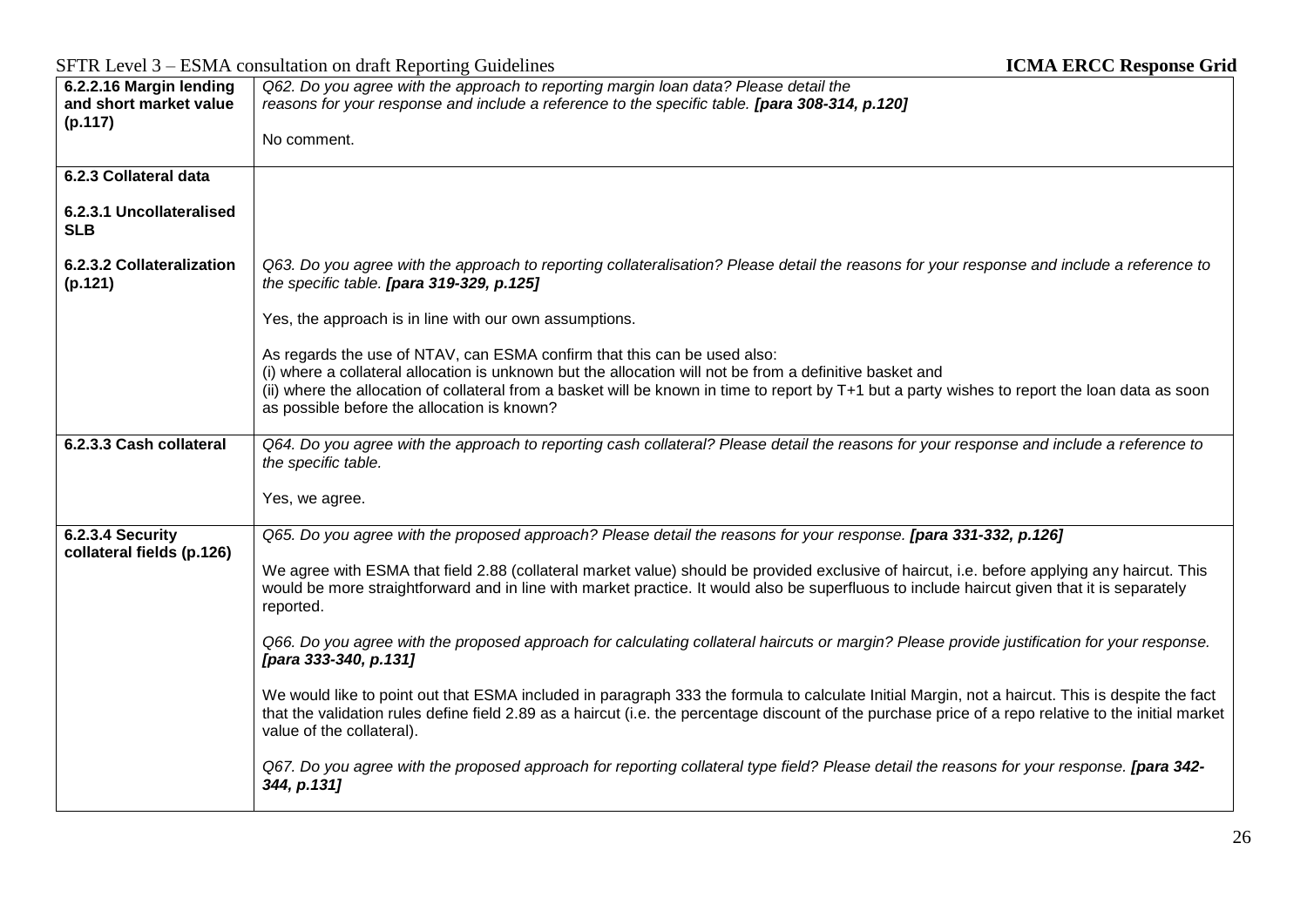Reporting Counterparties are required to classify and report collateral given or received in repos using the eight-category taxonomy issued by the FSB in its Securities Financing Global Data Standards. We note that most of the categories in the taxonomy have not (yet) been detailed by the FSB, which is problematic under SFTR as field 2.94 is a matching field and five of the eight categories are only loosely defined and overlap. The FSB established a Data Management subgroup under its Data Experts Group to work on, among other things, "identification of the codes for classification; development of the detailed guidelines and definitions" with the aim of producing "implementation guidelines" but these have yet to appear.

In the absence of standardised FSB definitions, we suggest that field 2.94 should be optional. The alternative would be not to require this field to be reconciled in the interim, but we understand that this would require changes to the RTS. As soon as there are any standardised definitions, field 2.94 could be made mandatory, as we understand that this is a core field of the global data aggregation.

*Q68. Do you agree with the proposed approach for reporting Availability for collateral reuse? Please detail the reasons for your response. [para 345, p.132]*

In paragraph 345, ESMA helpfully clarifies that field 2.95 = TRUE if field 2.20 Method Used to Provide Collateral = TTCA or SIUR, even where the reporting party faces "operational/technical constraints". We assume that this also applies to regulatory constraints, such as the ones faced by UCITS funds, who are prohibited by the UCITS Directive from re-using collateral. In this case, we understand that field 2.95 should equally be populated as TRUE. Can ESMA confirm that this is indeed correct and that field 2.95 only reflects the contractual rights of the buyer?

*Q69. Do you agree with the proposed approach for reporting fields Identification of security and LEI of issuer? Are you aware of instances where securities provided as collateral do not have an ISIN? Please detail the reasons for your response. [para 346-347, p.132]*

As pointed out in our response to Q41, the number of securities used as collateral in SFTs that do not possess an issuer LEI is significant. Mandating field 2.93 is therefore impractical and would lead to a very significant number of rejections. While the figures provided already illustrate this well, it is important to note that the relative number of trades that will fail to pass TR validation due to a lack of valid issuer LEI will be significantly higher considering that most SFTs include multiple lines of collateral securities.

The SFTR reporting framework needs to take account of this fact and provide the necessary flexibility in relation to the reporting of issuer LEIs. In our view, field 2.93 has to be an optional field (i.e. to be included only where available), at least initially and until the LEI coverage on a global scale is more comprehensive. An alternative would be to provide reporting firms with a specific and valid LEI code that can be used in cases where no issuer LEI code is available from the relevant GLEIF database.

*Q70. Do you agree with the proposed approach for reporting plain vanilla bonds as collateral? Please detail the reasons for your response. [para 348-349, p.134]*

We understand from the validation rules that field 2.74 (Value date of collateral) is only applicable in case of net exposure collateralisation. As table 94 seems to present a standard repo which we would expect to be collateralised at a trade-level, can ESMA explain why field 2.74 is included in the report?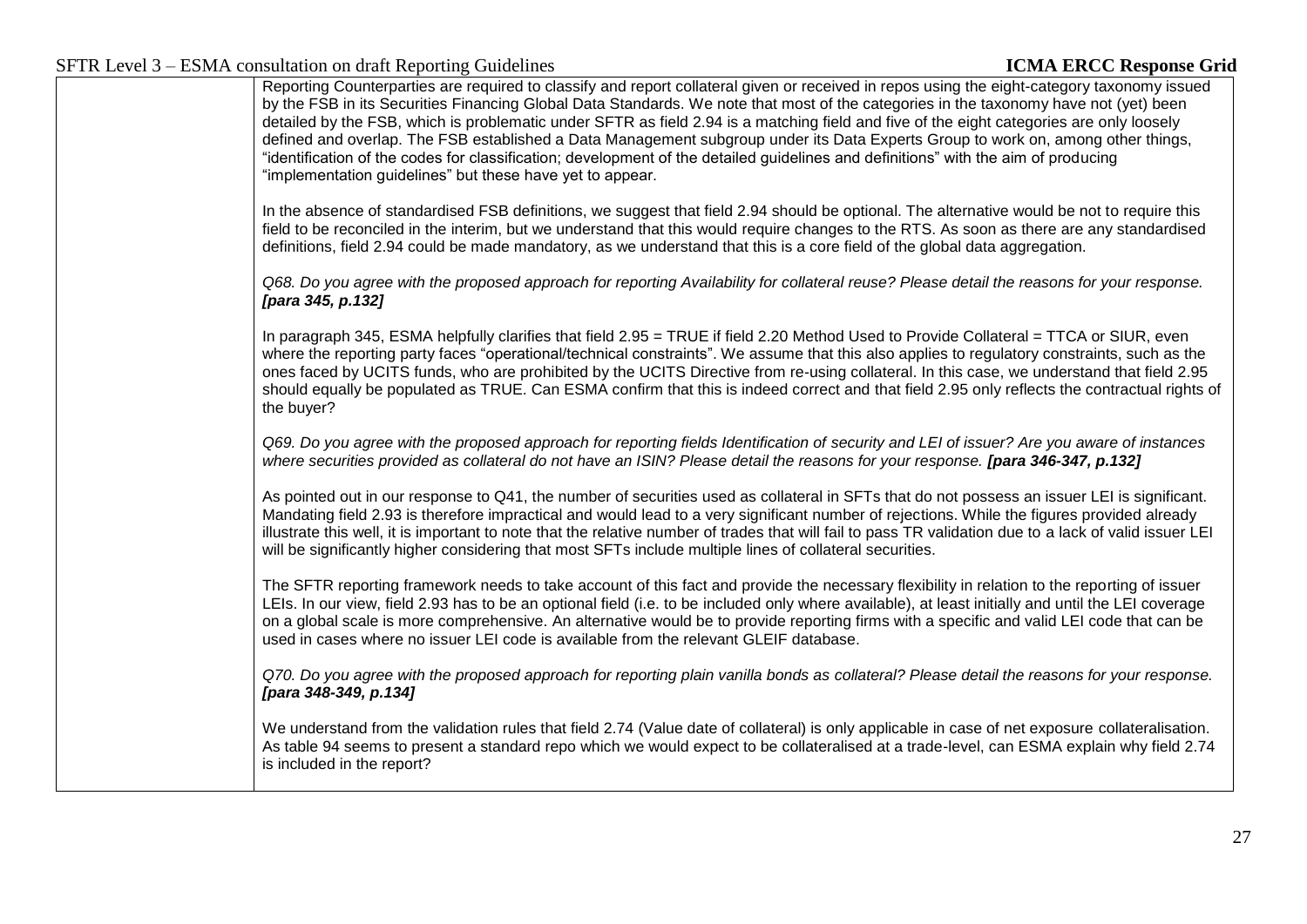We would also question the relevance of field 2.74 for repo more generally, including in case of net exposure collateralisation. As explained in our response to Q73, and as demonstrated by ISLA at the industry workshop, the field does not add any value for net exposure collateralisation reporting for repo and simply introduces potential for breaks. LEIs and Master Agreement Type are adequate for linking net collateral to the underlying set of repos. Firms will not have more than one of the same agreement per counterparty: to do otherwise would reduce the scope of netting in default and introduce contractual complications.

*Q71. Do you agree with the proposed approach for reporting perpetual bonds as collateral? Please detail the reasons for your response. [para 350, p.135]*

Yes, we agree.

*Q72. Do you agree with the proposed approach for reporting main index equities as collateral? Please detail the reasons for your response. [para 351, p.137]*

No comments.

*Q73. Do you agree with the proposed approach for reporting variation margining with additional provision of securities by the collateral provider? Please detail the reasons for your response. [para 352, p.139]*

Following up on our previous discussions with ESMA on this issue, we set out below our understanding of how we suggest bilateral variation margining should be reported under SFTR. This includes a description of the general approach and related issues, as well as some more specific comments in relation to the relevant examples provided by ESMA as part of the draft Guidelines. We also refer to our previous submissions on this topic to ESMA, including the detailed bilateral VM example, as well as the most recent discussion on this topic at the industry workshop on 16 July. As an additional illustration of our suggested approach, we also added a related sample report for bilateral VM to the list of SFTR sample reports which we have attached to this consultation response (see tab 3.3 of the sample report document).

General approach:

ESMA have confirmed in the draft Guidelines that variation margins on repos not cleared by a CCP should be reported as a collateral update (Action Type = *COLU*), which is in line with our previous discussions on this topic.

Therefore, we understand the reporting logic to work as follows:

If variation margin is being called against individual repos (which is typical of tri-party repos and structured transactions which the parties have expressly agreed to margin separately from the rest of the repos between them), variation margins should be reported as part of the normal end-of-day collateral update report linked to the relevant transaction by its UTI.

If, as is more usual, variation margin is being called against the net exposure of a portfolio of repos --- in other words, variation margin represents collateralization on a net basis --- an extra end-of-day collateral update report will be required for each daily variation margin, i.e. one report per counterparty and master agreement, which should include:

• *Table 2, field 73, Collateralization of Net Exposure* = TRUE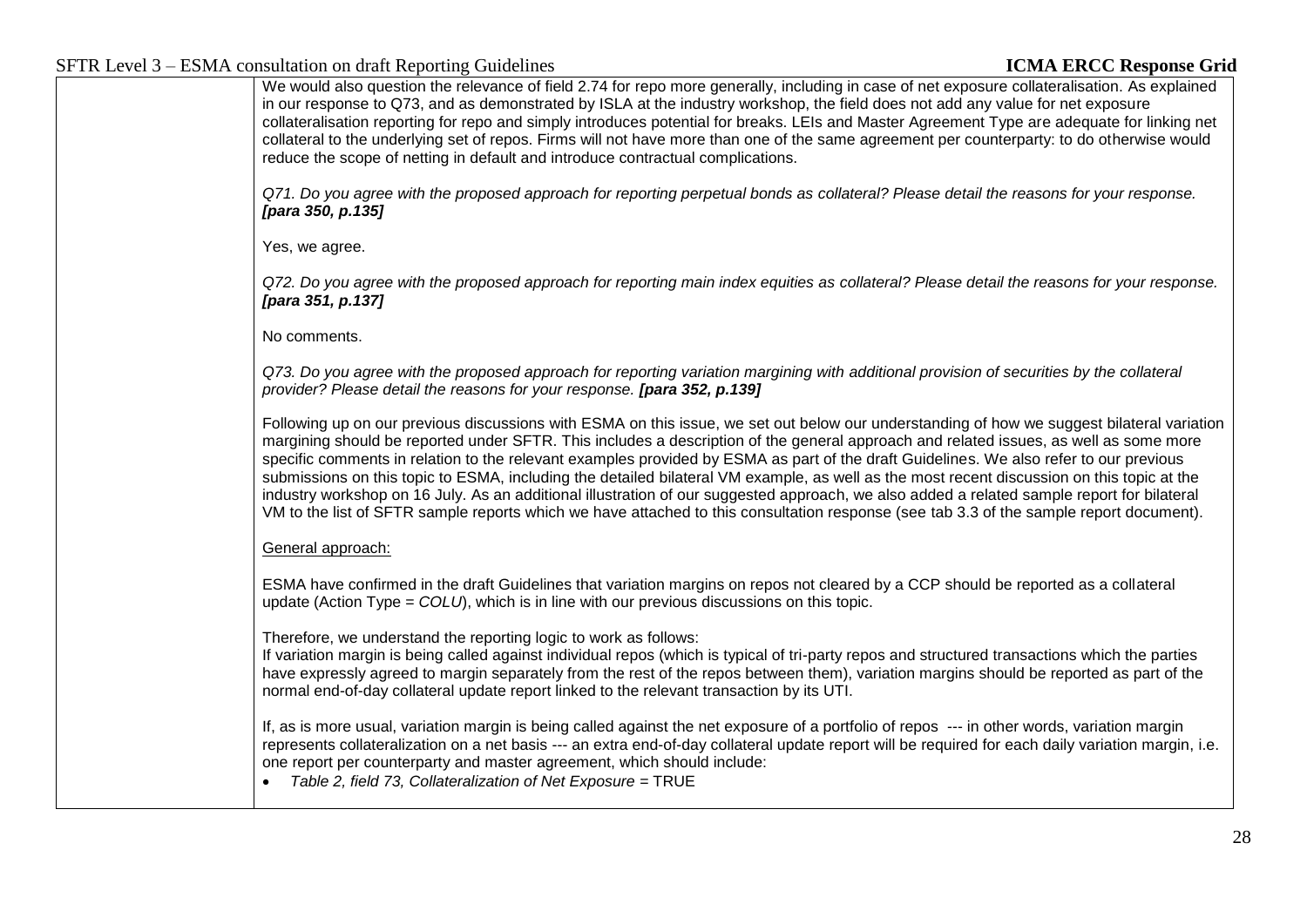and should be linked to the underlying transactions by the following fields:

- *Field 2.9 (Master Agreement Type)*
- *Fields 1.3 & 1.11 (LEIs* of the parties)

The validation rules also currently require as a linking field 2.74 *(Value Date of the Collateral)*. However, this field is not necessary in the context of repo and should be removed as it adds no value and is likely to create reconciliation breaks. We understand that this field was initially intended for pre-paid collateral, which is a concept that does not exist for repo. If it is not possible to remove, we recommend that field 2.74 should be made optional for repo and should in any case not be used as a linking field. As noted above, firms will not have more than one of the same agreement per counterparty: to do otherwise would reduce the scope of netting in default and introduce contractual complications.

In order to **indicate whether variation margin is being given or received**, ESMA suggests in the relevant examples that field 1.9 (*Counterparty Side*), should be used. While we had previously argued that this field should indeed be applicable to collateral updates, upon further reflection we have revisited this suggestion. We do not believe that including field 1.9 in the collateral update message is the most straightforward approach to indicate whether margin has been given or received. This is because both parties could have given each other variation margin in the same asset and could hold these assets at the same time. Variation margin is not returned to the party who gave it unless the latter calls back that margin when it makes a subsequent margin call on the other party. In view of this possibility, variation margin needs to be reported with a positive arithmetic sign for margin received and still held, and a negative arithmetic sign for the same asset given as margin and not yet called back. It is recommended that the arithmetic signs be applied only to field 2.83 (*Collateral Quantity or Nominal Amount)*, for margin securities and field 2.76 *(Cash Collateral)* for cash margin, in order to simplify reporting. We also propose that, where both parties are simultaneously holding the same asset as VM, only the net should be reported. This is consistent with VM procedures under the GMRA and other repo agreements. It will still be necessary to use arithmetic signs because parties may be net long of one type of asset and net short of another in their VM account.

Adopting this approach would allow counterparties to report bilateral VM consistently in a single (per portfolio) net exposure collateral update report. Field 1.9 would in turn not be necessary for collateral update reports as the arithmetic sign already indicates the direction. It would indeed be preferable to remove field 1.9 as allowing for both GIVE/TAKE and a negative arithmetic sign risks introducing breaks as it allows for different combinations of both.

Specific comments related to the VM examples provided in the draft Guidelines:

In addition to the general reporting logic for non-CCP VM, members have pointed out a number of issues with the three relevant examples provided by ESMA as part of the draft Guidelines [tables 97-99 on pp.137-141]. The examples do not seem to accurately reflect VM practicalities for repo. For example, even if the examples are marked as net collateralization, we noted that the VM still involves increasing/reducing the collateral of an individual trade (although this might be a result of the very simplified example). We would again reiterate that the (net exposure) VM collateral should be considered completely separate from the (trade-based) collateral of the underlying transactions. Also, neither of the examples includes any cash component, which is a likely possibility in bilateral VM for repo and should be possible. It would be helpful if ESMA could add an example to the final Guidelines to illustrate that this is indeed the case.

*Q74. Do you agree with the proposed approach for reporting variation margining with return of the same securities to collateral provider? Please detail the reasons for your response. [para 353, p.141]*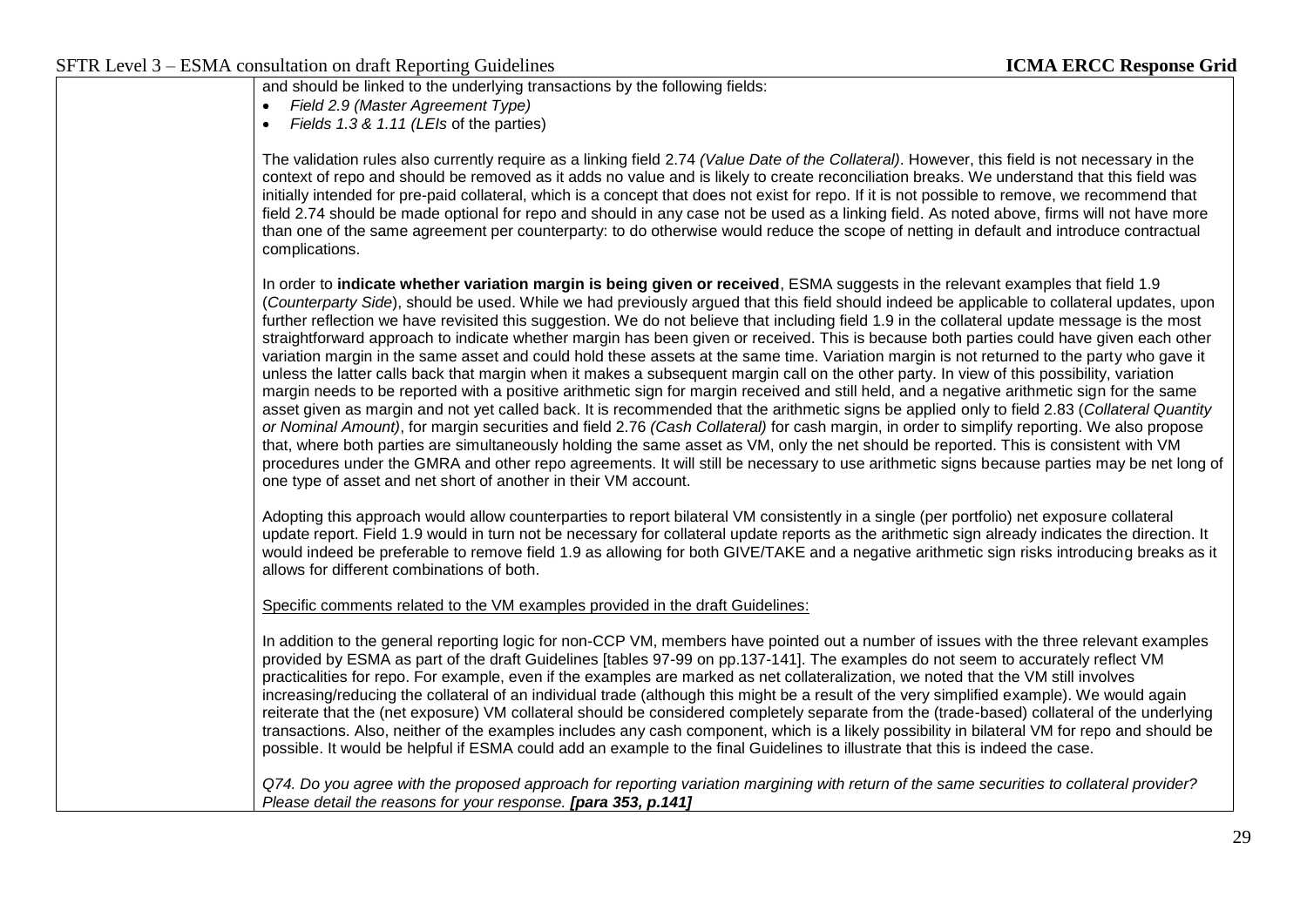|                                                       | See our response to Q73.                                                                                                                                                                                                                                                                                                                                        |
|-------------------------------------------------------|-----------------------------------------------------------------------------------------------------------------------------------------------------------------------------------------------------------------------------------------------------------------------------------------------------------------------------------------------------------------|
|                                                       | Q75. Do you agree with the proposed approach for reporting variation margining with return of different securities to the collateral provider?<br>Please detail the reasons for your response. [para 354-356, p.144]                                                                                                                                            |
|                                                       | See our response to Q73.                                                                                                                                                                                                                                                                                                                                        |
|                                                       | There seem to be some issues with the arithmetic in this example which might need to be corrected: Increasing 100 million DE bonds at<br>102.00 and a 2% haircut to 101 million at 103.3 with the same haircut is an increase in MV of 2.286. But the offsetting move of 2 million FR<br>bonds at 103.00 and a 2% haircut is worth 2.02.                        |
| 6.2.3.5 Prepaid collateral<br>(p.144)                 | Q76. Do you agree with the proposed approach for reporting prepaid collateral? Please detail the reasons for your response. [para 357-358,<br>p.146]                                                                                                                                                                                                            |
|                                                       | As explained in our response to Q73, pre-paid collateral is not a relevant concept in the case of repo. Field 2.74 (Value Date of Collateral)<br>therefore adds no value for net exposure collateralisation reporting for repo and simply introduces potential for breaks. It should be made<br>optional for repo and not be used as a linking field.           |
| 6.2.3.6 Portfolio of<br><b>Cleared transactions</b>   | Q77. Do you agree with the proposed approach for reporting portfolio code? Please<br>detail the reasons for your response. [para 359, p.147]                                                                                                                                                                                                                    |
| (p.147)                                               | Yes, we agree.                                                                                                                                                                                                                                                                                                                                                  |
| 6.3 Margin data                                       |                                                                                                                                                                                                                                                                                                                                                                 |
| 6.3.3 Reporting of<br>margin information              | Q78. Do you agree with the approach to reporting margin data? Please detail the reasons for your response and include a reference to the<br>specific table. [para 363, p.149]                                                                                                                                                                                   |
|                                                       | It is our understanding that VM, IM and excess collateral should each be reported as a single amount in one currency. Can ESMA clarify if<br>the currency of denomination should be the base currency selected by the CCP (or in case of clearing clients the Clearing Member) or, in<br>line with EMIR, the predominant currency of the outstanding balances?  |
| 6.4 Reuse data, cash reinvestment and funding sources |                                                                                                                                                                                                                                                                                                                                                                 |
| 6.4.1 Collateral re-use<br>(p.151)                    | Q79. Do you have any comments on the scope of the non-cash collateral re-use measure, and are there practical obstacles to the<br>reporting? In the case of margin lending, do you agree with the exclusion of securities that cannot be transferred to the prime broker's<br>account due to rehypothecation limits agreed contractually? [para 365-374, p.152] |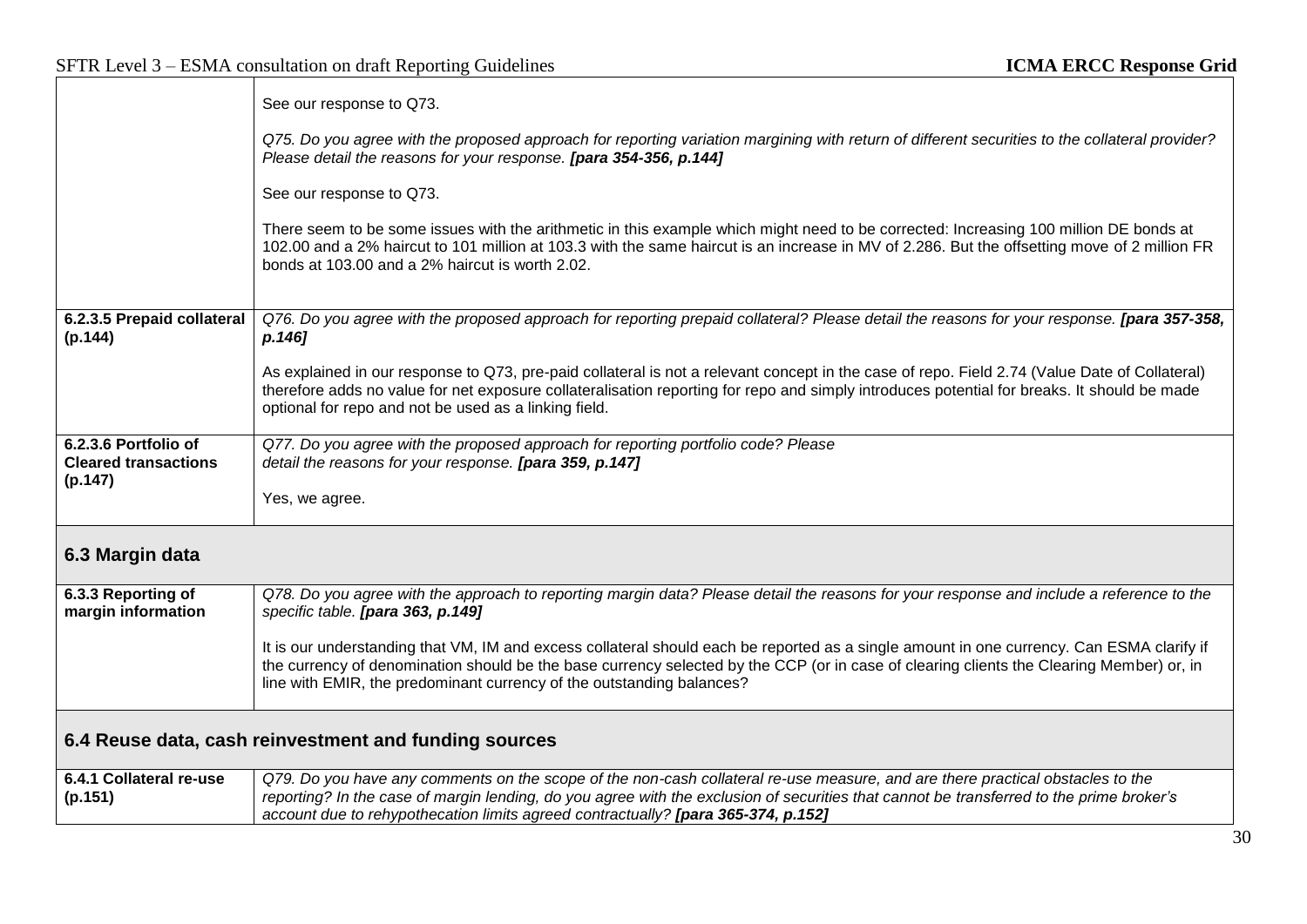|                                    | ESMA specifies in the draft Guidelines that collateral received through SFTs from members of the ESCB should be excluded from re-use<br>calculations [para 372, p.152]. While we acknowledge that this approach would seem to be in line with the guidance issued by the FSB, we<br>would still reiterate that this is far from ideal as it is cumbersome to implement and skews the results of the calculation producing much less<br>meaningful data from a regulatory perspective as these transactions also include commercial SFTs and contribute to system leverage (and<br>are subject to leverage and liquidity ratios). While we understand ESMA's constraints in relation to the approach adopted in SFTR, we would<br>ask ESMA to raise the issue at a global level with the FSB.                                  |  |
|------------------------------------|-------------------------------------------------------------------------------------------------------------------------------------------------------------------------------------------------------------------------------------------------------------------------------------------------------------------------------------------------------------------------------------------------------------------------------------------------------------------------------------------------------------------------------------------------------------------------------------------------------------------------------------------------------------------------------------------------------------------------------------------------------------------------------------------------------------------------------|--|
|                                    | The reporting of reuse on behalf of small NFCs remains problematic. In order to correctly apply the reuse formula, the FC responsible for<br>the reporting will have to rely on additional data points from the small NFC which can be commercially sensitive. The alternative would be<br>for the small NFC to calculate the formula themselves and pass on the resulting estimate to the FC. Further guidance from ESMA on this<br>specific question would be welcome. We note that tables 106 and 107 in the draft Guidelines cover this scenario. However, the examples do<br>not specify who calculates the estimate or how the additional data points are shared/obtained. There is also a question whether a small NFC<br>using more than one FC will have its re-use reports made several times by the different FCs. |  |
|                                    | On a more general note, in line with our previous comments, we agree with ESMA that "market participants do not usually distinguish<br>between their own assets and the collateral they have received" and will therefore in almost all cases report reuse as an estimate based on<br>the formula provided. However, we also understand that a few (smaller and less active) market participants may be in a position to report<br>actual reuse and might find this easier from an operational point of view. We therefore recommend that ESMA maintains this as an<br>alternative possibility.                                                                                                                                                                                                                               |  |
| 6.4.2 Cash reinvestment<br>(p.157) | Q80. Do you have any comments on cash collateral reinvestment, and do you agree with the scope? [para 380-382, p.157]                                                                                                                                                                                                                                                                                                                                                                                                                                                                                                                                                                                                                                                                                                         |  |
|                                    | At the industry workshop on 16 July there was a short discussion about the applicability of cash reinvestment reporting for cash variation<br>margin for repo. We note that the final RTS (Delegated Regulation 2019/356) clearly state that the related fields 4.12-14 are not applicable<br>to repo (see Table 4 on Re-use, cash reinvestment and funding sources data). As variation margining is inherently linked to the underlying<br>repo trades, we understand that cash reinvestment reporting does not apply to cash variation margin for Repo. Can ESMA please confirm<br>that this assumption is correct?                                                                                                                                                                                                         |  |
| 6.4.3 Funding sources              | Q81. Do you agree with the proposed approach for reporting reuse, reinvestment and funding sources? Please detail the reasons for your<br>response and include a reference to the specific table. [para 364-388, p.163]                                                                                                                                                                                                                                                                                                                                                                                                                                                                                                                                                                                                       |  |
|                                    | No comment.                                                                                                                                                                                                                                                                                                                                                                                                                                                                                                                                                                                                                                                                                                                                                                                                                   |  |
| 7. Rejection feedback              |                                                                                                                                                                                                                                                                                                                                                                                                                                                                                                                                                                                                                                                                                                                                                                                                                               |  |
| 7. Rejection feedback<br>(p.163)   | Q82. What other aspects need to be considered with regards to the aforementioned approach with regards to treatment of rejection<br>feedback? Please detail the reasons for your response. [para 389-396, p.165]                                                                                                                                                                                                                                                                                                                                                                                                                                                                                                                                                                                                              |  |